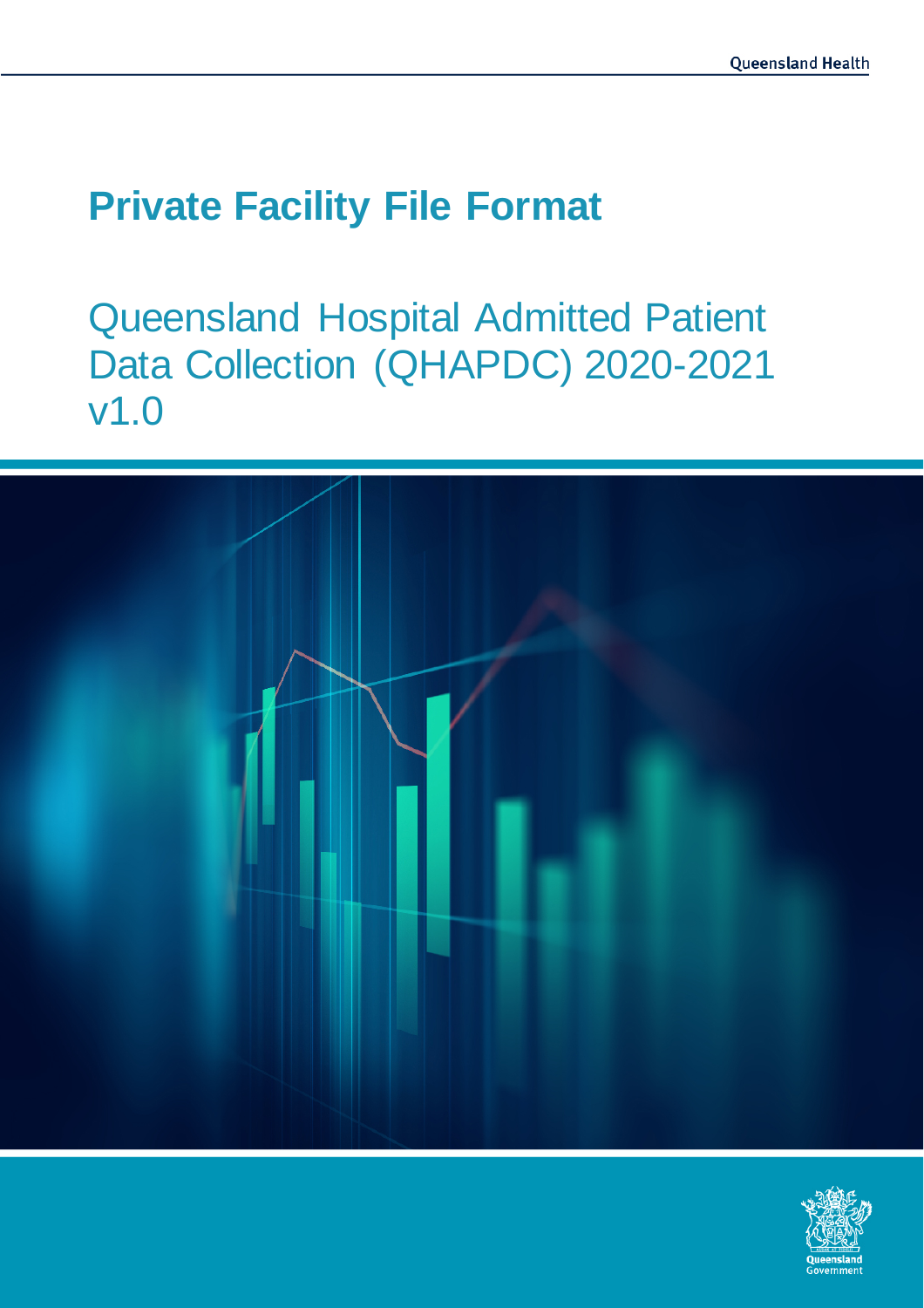Private Facility File Format 2020 – 2021 v1.0

Published by the State of Queensland (Queensland Health), April 2020



This document is licensed under a Creative Commons Attribution 3.0 Australia licence. To view a copy of this licence, visit creativecommons.org/licenses/by/3.0/au

© State of Queensland (Queensland Health) 2020

You are free to copy, communicate and adapt the work, as long as you attribute the State of Queensland (Queensland Health).

For more information contact: Statistical Services and Integration Unit, Statistical Services Branch, Department of Health, GPO Box 48, Brisbane QLD 4001, email QHIPSMAIL@health.qld.gov.au.

An electronic version of this document is available at http://qheps.health.qld.gov.au/hsu/datacollections.htm

Disclaimer: The content presented in this publication is distributed by the Queensland Government as an information source only. The State of Queensland makes no statements, representations or warranties about the accuracy, completeness or reliability of any information contained in this publication. The State of Queensland disclaims all responsibility and all liability (including without limitation for liability in negligence) for all expenses, losses, damages and costs you might incur as a result of the information being inaccurate or incomplete in any way, and for any reason reliance was placed on such information.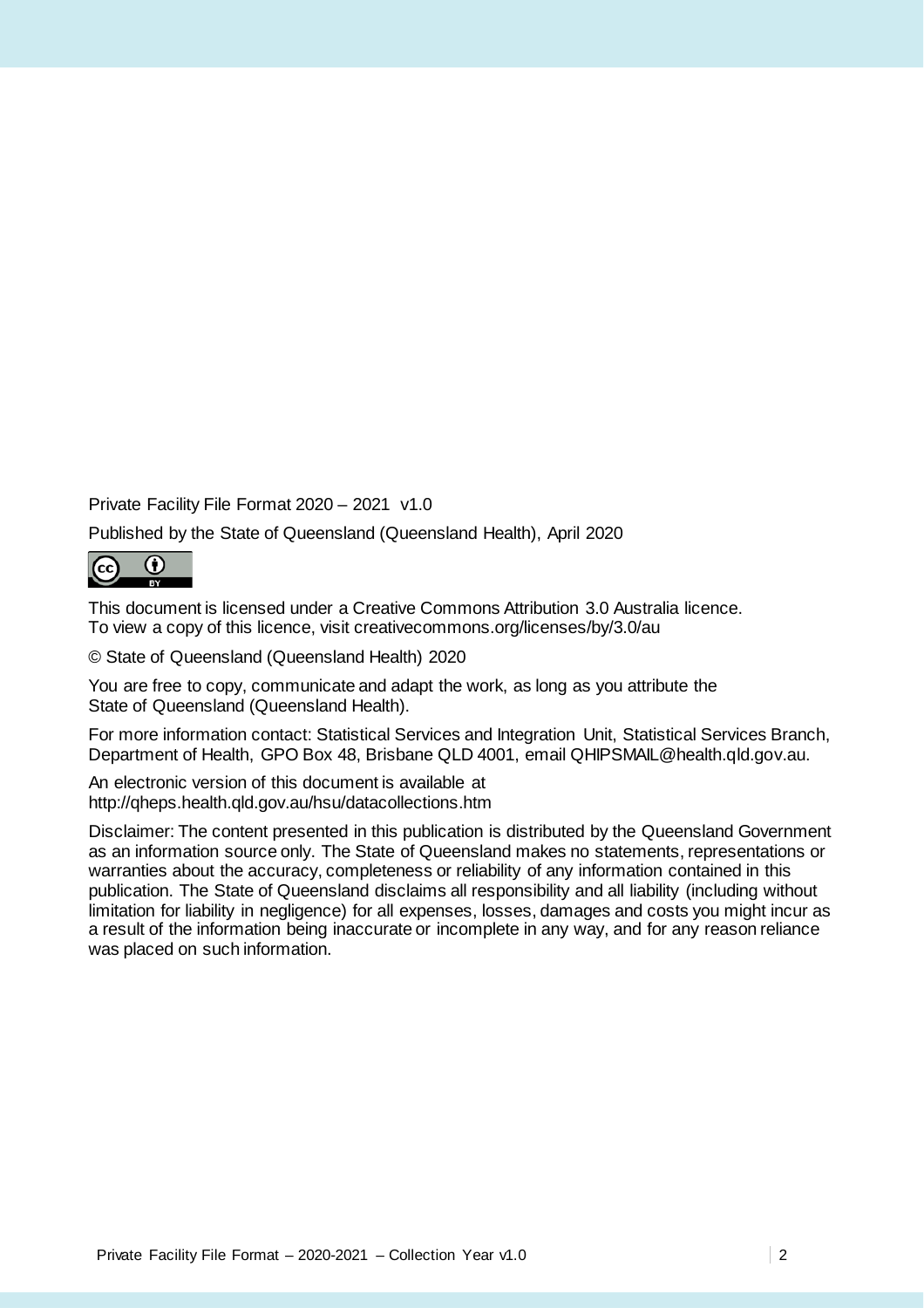# **Table of Contents**

| Activity Details if Activity Code = B (Mother's Patient Identifier of Baby Born in Hospital) 25 |  |
|-------------------------------------------------------------------------------------------------|--|
|                                                                                                 |  |
|                                                                                                 |  |
|                                                                                                 |  |
|                                                                                                 |  |
|                                                                                                 |  |
|                                                                                                 |  |
|                                                                                                 |  |
|                                                                                                 |  |
|                                                                                                 |  |
|                                                                                                 |  |
|                                                                                                 |  |
|                                                                                                 |  |
|                                                                                                 |  |
|                                                                                                 |  |
|                                                                                                 |  |
|                                                                                                 |  |
|                                                                                                 |  |
|                                                                                                 |  |
|                                                                                                 |  |
|                                                                                                 |  |
|                                                                                                 |  |
|                                                                                                 |  |
|                                                                                                 |  |
|                                                                                                 |  |
|                                                                                                 |  |
|                                                                                                 |  |
|                                                                                                 |  |
|                                                                                                 |  |
|                                                                                                 |  |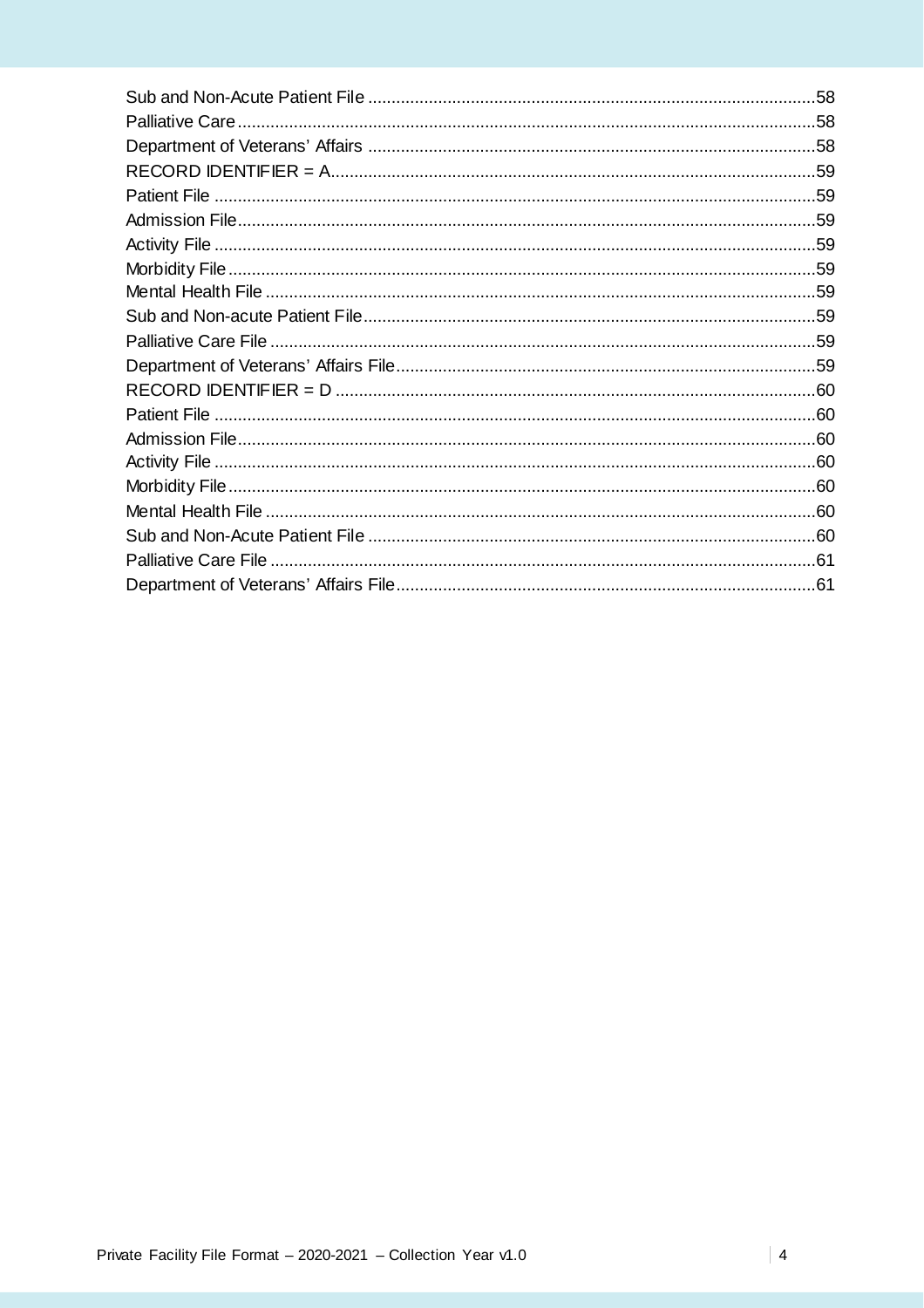# **Private Facility File Format 2020-2021 Collection Year**

### **Introduction**

This document specifies the file format for the electronic submission of admitted patient data by private facilities. This data is submitted to the Statistical Services Branch (SSB), Queensland Department of Health for the Queensland Hospital Admitted Patient Data Collection (QHAPDC).

A record must be provided for each admitted patient, including newborn babies, separated from facilities permitted to admit patients. Separated is an inclusive term meaning discharged, died, transferred or statistically separated.

All boarders and posthumous organ procurement donors are also included in the scope of the QHAPDC.

**SSB is able to electronically process amendments if the facility's patient record system is capable of supplying amendment and deletion records. These records have a record identifier of 'A' or 'D' as detailed in the following file format. Please inform your SSB contact prior to your facility commencing the reporting of any amendments and deletion records electronically.**

There are 9 files specified in this document: Header, Patient, Admission, Activity, Morbidity, Mental Health, Sub and Non-Acute Patient, Palliative Care and Department of Veterans' Affairs.

The following is our standard when naming the files:

#### fffffctyyctyynnn.filetype

- fffff five-digit facility number (zero filled from the left)
- ctyyctyy collection year to which the data relates
- nnn data extract number for collection year
- filetype HDR for the Header File
	- PAT for the Patient File
	- ADM for the Admission File
	- ACT for the Activity File
	- MOR for the Morbidity File
	- MEN for the Mental Health File
	- SNP for the Sub and Non-Acute Patient File
	- PAL for the Palliative Care file
	- DVA for the Department of Veterans' Affairs File

#### **The 4th admission file for ABC Hospital (facility number 99999) for collection year 2020-2021 would be named:**

#### 9999920202021004.ADM

You are able to supply data for multiple months or for a partial month in the one extract file. The data extract number for a collection year must begin at '001' and be contiguous throughout the collection year. The extract periods must also be contiguous throughout the collection year.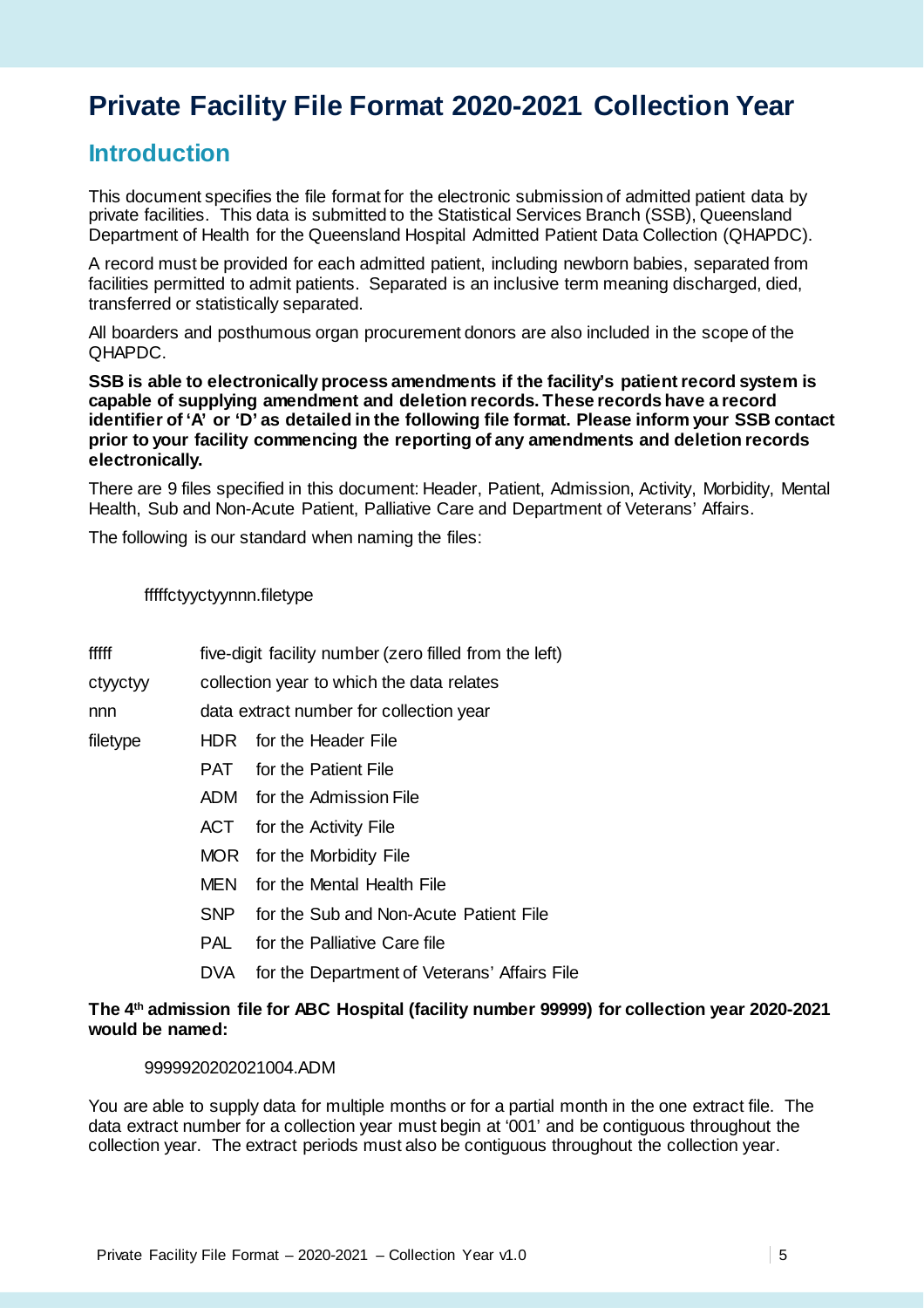# **Private Facility File Format**

## **Header File**

The header file contains an extraction details record (the facility and period for which data has been extracted, and the date the extraction took place) and file details records (the number the type of records on each file).

The extraction details record is the first record on the Header File. There should be only one extraction details record in the Header File.

For each file extracted, there must be a file details record on the Header File.

| <b>EXTRACTION DETAILS RECORD</b> |         |                                 |                                             |  |
|----------------------------------|---------|---------------------------------|---------------------------------------------|--|
| <b>Record Identifier</b>         | 1 char  | $E =$ Extraction details        |                                             |  |
| <b>Facility Number</b>           | 5 num   | Must be a valid facility number | Right adjusted and<br>zero filled from left |  |
| <b>Extract Period</b>            | 16 date | From date                       | <b>CTYYMMDD</b>                             |  |
|                                  |         | To date                         | <b>CTYYMMDD</b>                             |  |
| <b>Extract Date</b>              | 8 date  | Date data extracted             | <b>CTYYMMDD</b>                             |  |

| <b>FILE DETAILS RECORD</b> |        |                                                 |                                                              |  |
|----------------------------|--------|-------------------------------------------------|--------------------------------------------------------------|--|
| <b>Record Identifier</b>   | 1 char | $F =$ File details                              |                                                              |  |
| File Type                  | 3 char | <b>PAT</b><br>$=$ Patient                       |                                                              |  |
|                            |        | ADM<br>$=$ Admission                            |                                                              |  |
|                            |        | <b>ACT</b><br>$=$ Activity                      |                                                              |  |
|                            |        | <b>MOR</b><br>$=$ Morbidity                     |                                                              |  |
|                            |        | <b>MEN</b><br>$=$ Mental Health                 |                                                              |  |
|                            |        | <b>SNP</b><br>$=$ Sub and Non-Acute Patient     |                                                              |  |
|                            |        | <b>PAL</b><br>$=$ Palliative Care               |                                                              |  |
|                            |        | <b>DVA</b><br>= Department of Veterans' Affairs |                                                              |  |
| Record Type                | 1 char | $N = New$                                       |                                                              |  |
| Number of<br>Records       | 5 num  | Number of new records                           | Right adjusted and<br>zero filled from left;<br>zero if null |  |
| Record Type                | 1 char | $A =$ Amendment                                 |                                                              |  |
| Number of<br>Records       | 5 num  | Number of amendment records                     | Right adjusted and<br>zero filled from left;<br>zero if null |  |
| Record Type                | 1 char | $D = Deletion$                                  |                                                              |  |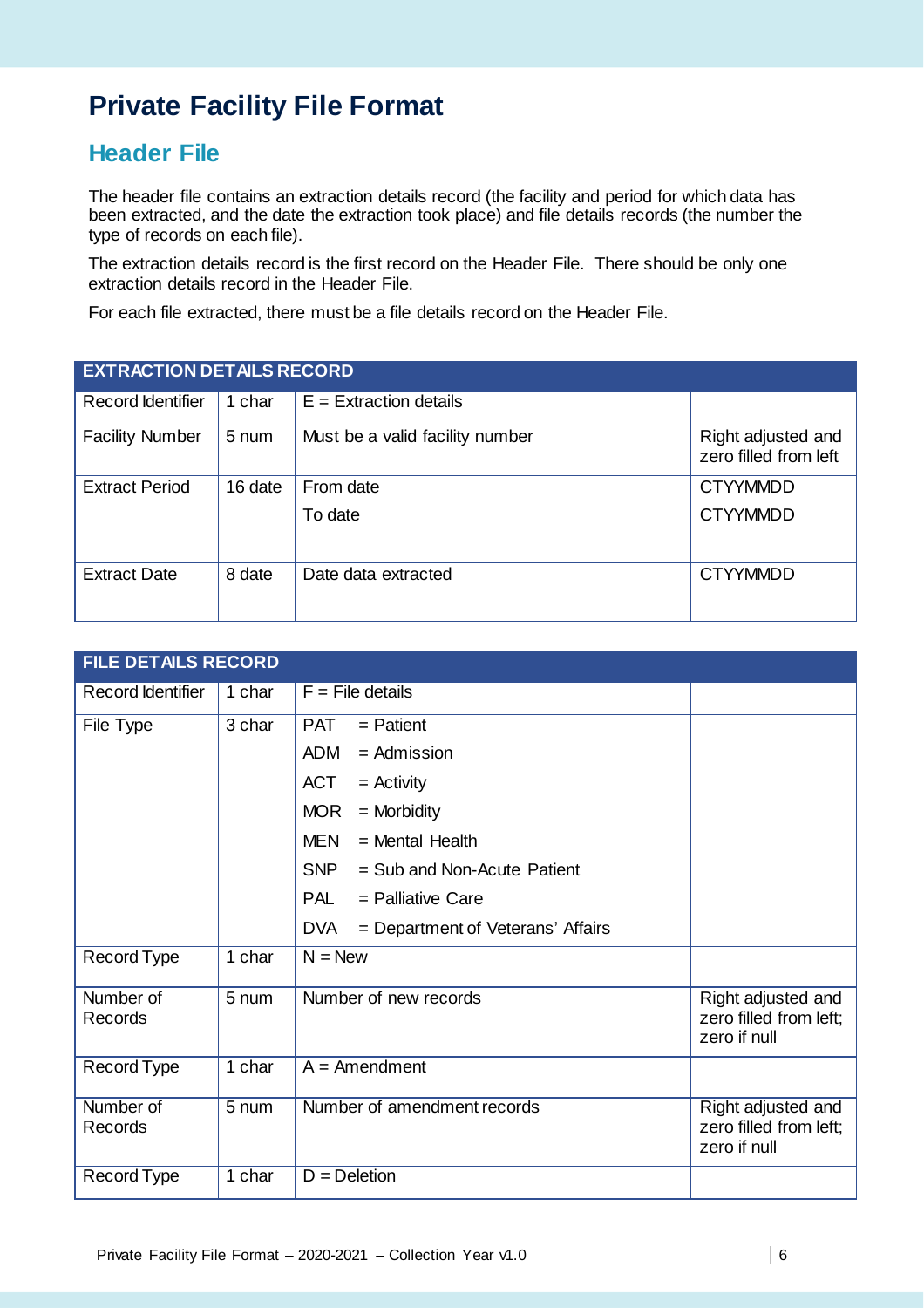| <b>FILE DETAILS RECORD</b> |       |                            |                                                              |  |
|----------------------------|-------|----------------------------|--------------------------------------------------------------|--|
| Number of<br>Records       | 5 num | Number of deletion records | Right adjusted and<br>zero filled from left;<br>zero if null |  |
| Filler                     | 8     | <b>Blank</b>               |                                                              |  |

An example of a header file is:

E99999202007012020073120200820 FPATN00420A00020D00000 FADMN00420A00124D00001 FACTN00080A00000D00010 FMORN01000A00000D00005 FMENN00020A00000D00001 FSNPN00010A00002D00001 FPALN00008A00001D00002 FDVAN00003A00001D00001

The details provided by the above example are:

### **Extraction details**

| Facility                 | 99999 - ABC Private Hospital |
|--------------------------|------------------------------|
| <b>Extraction period</b> | 1 July 2020 to 31 July 2020  |
| <b>Extraction date</b>   | 20 August 2020               |

### **File details**

Patient file

- 420 New records
- 20 Amendments
- 0 Deletions

### Admission details

- 420 New records
- 124 Amendments
- 1 Deletions

#### Activity

- 80 New records
- 0 Amendments
- 10 Deletions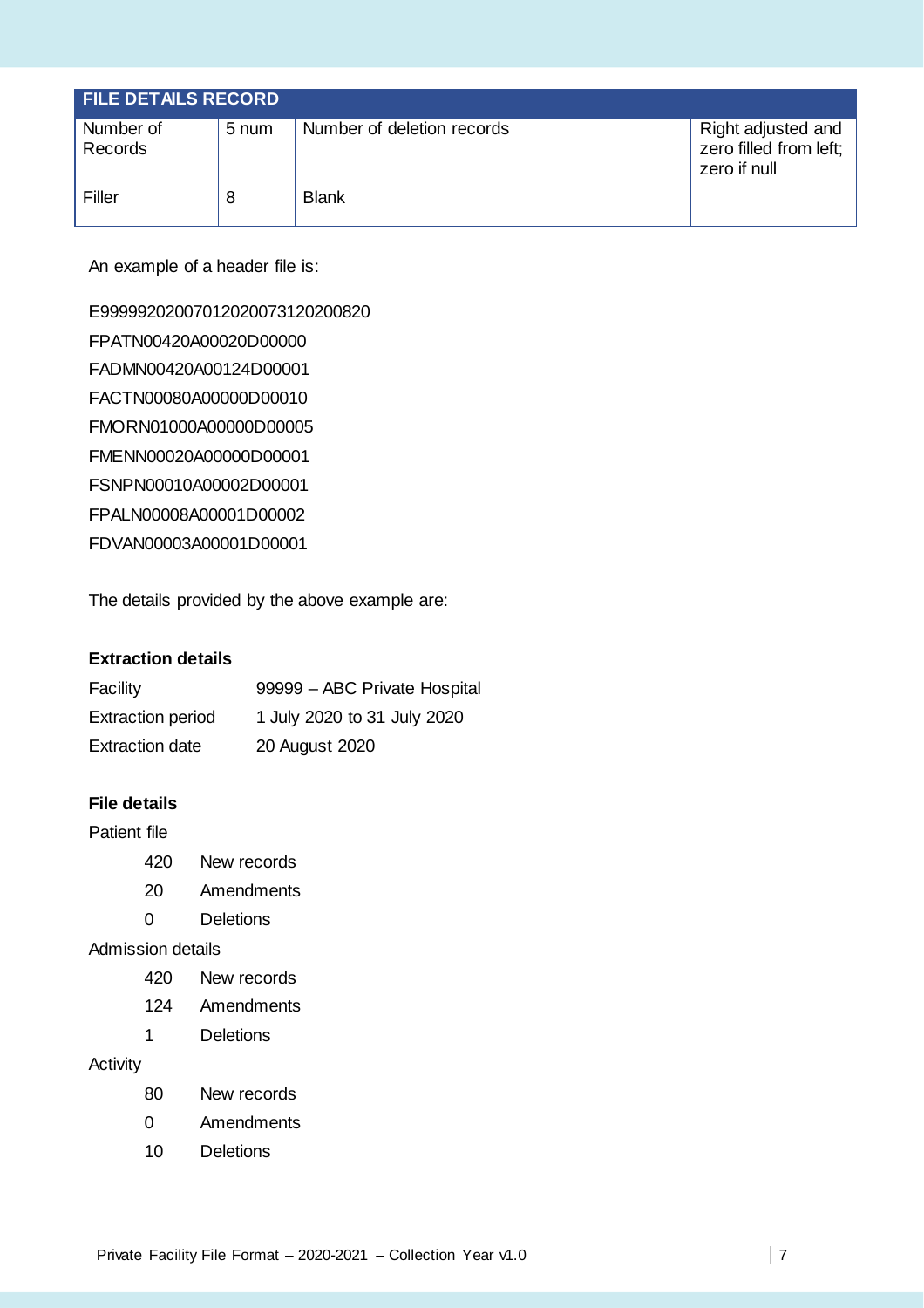Morbidity details

- New records
- Amendments
- Deletions

Mental Health details

- New records
- Amendments
- Deletions

### Sub and Non-Acute Patient file details

- New records
- Amendments
- Deletions

#### Palliative Care details

- New records
- Amendments
- Deletions

### Department of Veterans' Affairs details

- New records
- Amendments
- Deletions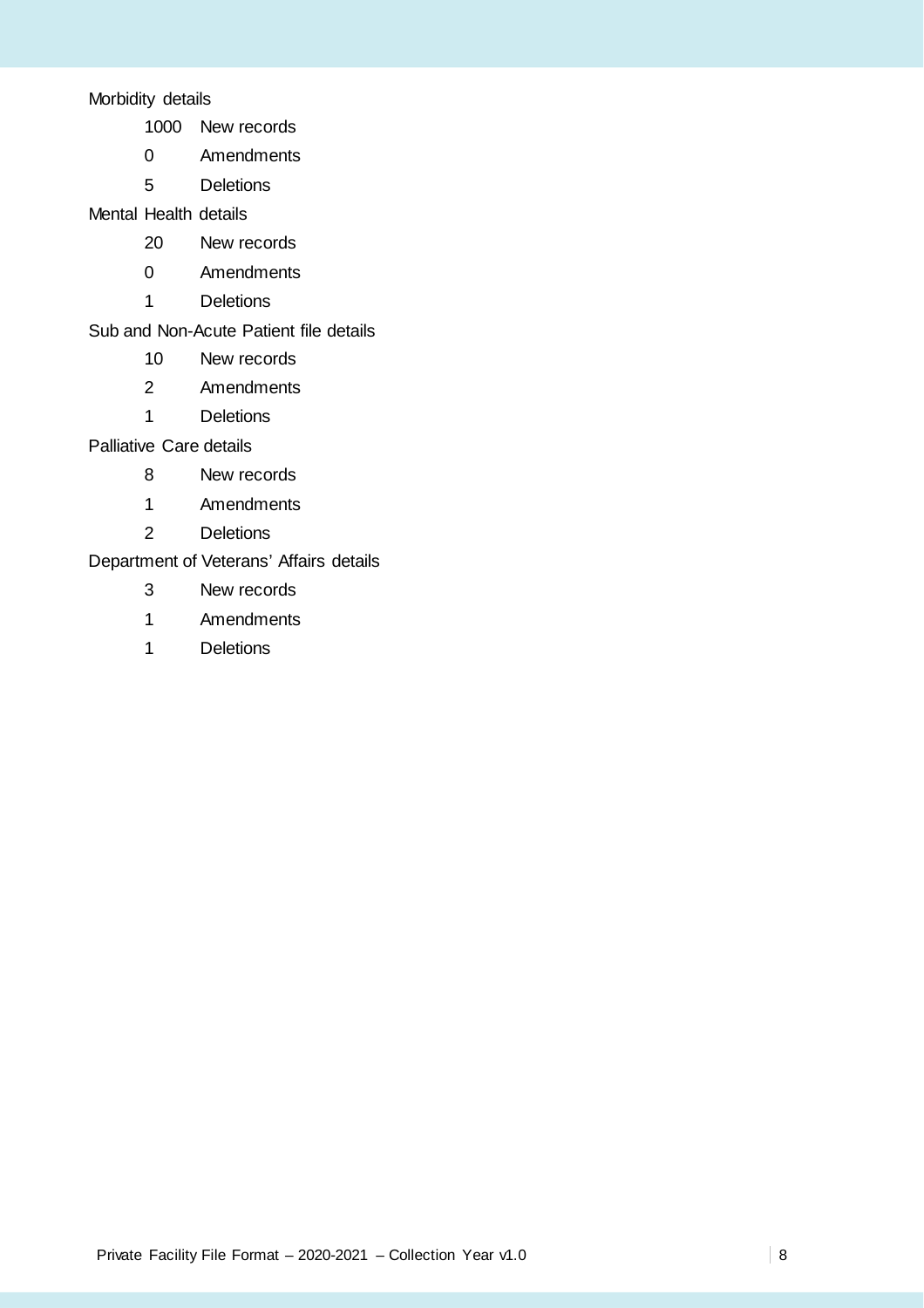## **Patient File**

The header record is the first record on the file. There is only one header record, followed by the patient details records.

| <b>HEADER RECORD</b>                        |         |                                                                             |                                                              |
|---------------------------------------------|---------|-----------------------------------------------------------------------------|--------------------------------------------------------------|
| <b>Facility Number</b>                      | 5 num   | Must be the same as the facility number in the<br>corresponding header file | Right adjusted and<br>zero filled from left                  |
| <b>Extract Period</b>                       | 16 date | From date                                                                   | <b>CTYYMMDD</b>                                              |
|                                             |         | To date                                                                     | <b>CTYYMMDD</b>                                              |
| File Type                                   | 3 char  | Abbreviation to identify file type                                          |                                                              |
|                                             |         | $PAT =$ Patient                                                             |                                                              |
| Number of<br>Records                        | 5 num   | Total number of records in the file                                         | Right adjusted and<br>zero filled from left;<br>zero if null |
| Extraction<br>Software<br><b>Identifier</b> | 10 char | Code to identify the version of the software used                           | Left adjusted, blank<br>if null                              |
| Filler                                      | 234     | <b>Blank</b>                                                                |                                                              |

| <b>PATIENT DETAILS RECORDS</b>    |         |                                                                                                                                                                                     |                                             |
|-----------------------------------|---------|-------------------------------------------------------------------------------------------------------------------------------------------------------------------------------------|---------------------------------------------|
| <b>Record Identifier</b>          | 1 char  | $N = New$                                                                                                                                                                           |                                             |
|                                   |         | $A =$ Amendment                                                                                                                                                                     |                                             |
| Unique Number                     | 12 char | A number unique within the facility to identify each<br>admission. This number is not to be reused,<br>regardless of deletions, etc.                                                | Right adjusted and<br>zero filled from left |
| Patient Identifier                | 8 char  | Unique number to identify the patient within the<br>facility (e.g. Unit record number)                                                                                              | Right adjusted and<br>zero filled from left |
| Admission<br>Number               | 12 char | Admission number allocated by the facility                                                                                                                                          | Right adjusted and<br>zero filled from left |
| <b>Family Name</b>                | 24 char | First 24 characters of the patients surname                                                                                                                                         | Left adjusted                               |
| <b>First Given</b><br>name        | 15 char | First 15 characters of the patients first given name                                                                                                                                | Left adjusted, blank<br>if null             |
| Second Given<br>name              | 15 char | First 15 characters of second given name of<br>patient                                                                                                                              | Left adjusted, blank<br>if null             |
| Address of<br>Usual               | 40 char | Number and street of usual residential address of<br>patient                                                                                                                        | <b>Blank if null</b>                        |
| Residence                         |         | Note: Post office box numbers, property names<br>(with no other details, eg include access road<br>name with the property name), or mail service<br>numbers should NOT be recorded. |                                             |
| Location of<br>Usual<br>Residence | 40 char | Location associated with the permanent address                                                                                                                                      |                                             |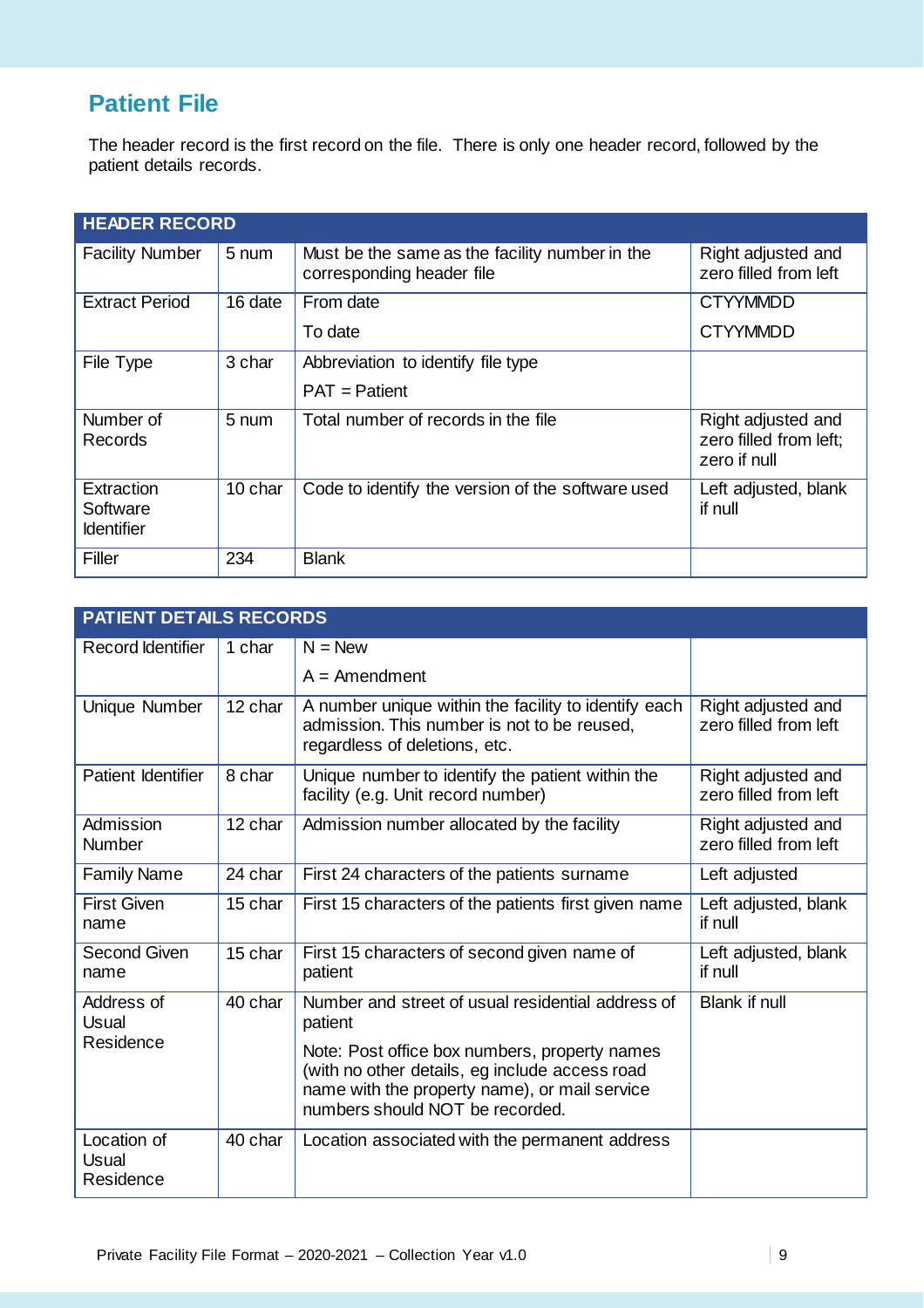| <b>PATIENT DETAILS RECORDS</b>              |        |                                                                                                                                                |                 |
|---------------------------------------------|--------|------------------------------------------------------------------------------------------------------------------------------------------------|-----------------|
| Postcode of<br>Usual                        | 4 num  | Australian postcode associated with the<br>permanent address.                                                                                  |                 |
| Residence                                   |        | Supplementary codes as below (note that for<br>Australian External Territory addresses, the actual<br>postcode should be used).                |                 |
|                                             |        | 9301 = Papua New Guinea                                                                                                                        |                 |
|                                             |        | $9302$ = New Zealand                                                                                                                           |                 |
|                                             |        | $9399 =$ Overseas other (not PNG or NZ)                                                                                                        |                 |
|                                             |        | $9799 = At sea$                                                                                                                                |                 |
|                                             |        | $9989$ = No fixed address                                                                                                                      |                 |
|                                             |        | $0989$ = Not stated or unknown                                                                                                                 |                 |
| <b>State of Usual</b><br>Residence          | 1 num  | State associated with the permanent address<br>(note that for Australian External Territory<br>addresses, the actual state id should be used). |                 |
|                                             |        | $0 =$ Overseas                                                                                                                                 |                 |
|                                             |        | $1 =$ New South Wales                                                                                                                          |                 |
|                                             |        | $2 = Victoria$                                                                                                                                 |                 |
|                                             |        | $3 =$ Queensland                                                                                                                               |                 |
|                                             |        | $4 =$ South Australia                                                                                                                          |                 |
|                                             |        | $5 = Western$ Australia                                                                                                                        |                 |
|                                             |        | $6 =$ Tasmania                                                                                                                                 |                 |
|                                             |        | $7 =$ Northern Territory                                                                                                                       |                 |
|                                             |        | 8 = Australian Capital Territory                                                                                                               |                 |
|                                             |        | 9 = Not stated/Unknown/No fixed address/At sea                                                                                                 |                 |
| Filler                                      | 4      | <b>Blank</b>                                                                                                                                   |                 |
| <b>Sex</b>                                  | 1 num  | $1 = Male$                                                                                                                                     |                 |
|                                             |        | $2 =$ Female                                                                                                                                   |                 |
|                                             |        | $3 = Other$                                                                                                                                    |                 |
| Date of Birth                               | 8 date | Full date of birth of the patient                                                                                                              | <b>CTYYMMDD</b> |
|                                             |        | Where dd is unknown use 15                                                                                                                     |                 |
|                                             |        | Where mm is unknown use 06                                                                                                                     |                 |
|                                             |        | Where yy is unknown estimate year                                                                                                              |                 |
| <b>Estimated Date</b><br>of Birth Indicator | 1 char | A flag to indicate whether any component of a<br>reported date of birth is estimated.                                                          | Blank if null   |
|                                             |        | $1 =$ Estimated                                                                                                                                |                 |
| <b>Marital Status</b>                       | 1 num  | $1 =$ Never married                                                                                                                            |                 |
|                                             |        | $2$ = Married (registered and de facto)                                                                                                        |                 |
|                                             |        | $3 =$ Widowed                                                                                                                                  |                 |
|                                             |        | $4 = Divorced$                                                                                                                                 |                 |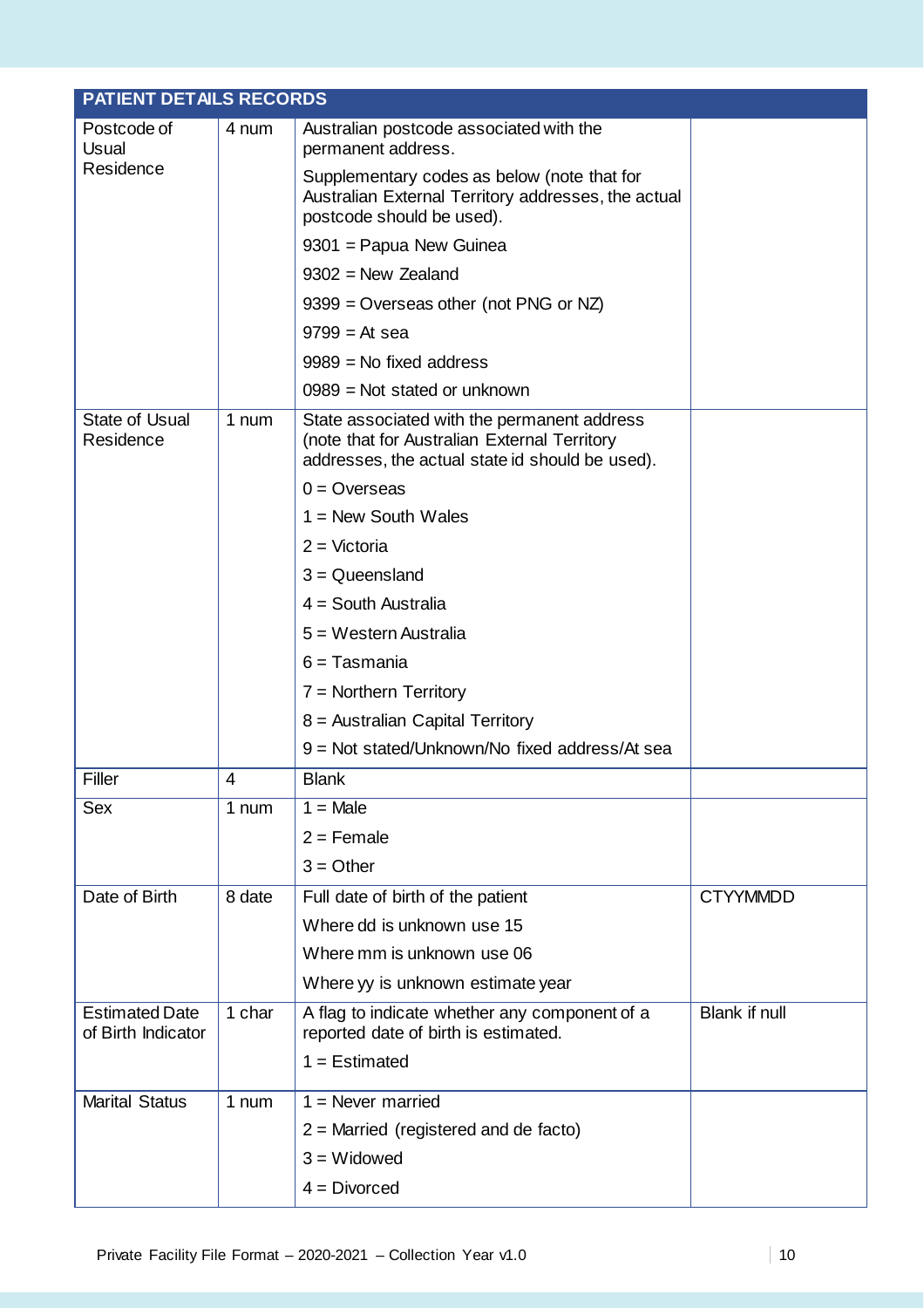| <b>PATIENT DETAILS RECORDS</b>                               |                |                                                                                                                   |                                             |
|--------------------------------------------------------------|----------------|-------------------------------------------------------------------------------------------------------------------|---------------------------------------------|
|                                                              |                | $5 =$ Separated                                                                                                   |                                             |
|                                                              |                | $9 = Not stated/unknown$                                                                                          |                                             |
| Country of Birth                                             | 4 num          | Country of birth of patient                                                                                       | Right adjusted and<br>zero filled from left |
| Indigenous                                                   | 1 num          | 1 = Aboriginal but not Torres Strait Islander origin                                                              |                                             |
| <b>Status</b>                                                |                | 2 = Torres Strait Islander but not Aboriginal origin                                                              |                                             |
|                                                              |                | 3 = Both Aboriginal and Torres Strait Islander<br>origin                                                          |                                             |
|                                                              |                | 4 = Neither Aboriginal nor Torres Strait Islander<br>origin                                                       |                                             |
|                                                              |                | $9 = Not stated/unknown$                                                                                          |                                             |
| Filler                                                       | $\overline{2}$ | Currently not required                                                                                            |                                             |
| Occupation                                                   | $\overline{4}$ | Currently not required                                                                                            | Blank if null                               |
| Employment<br><b>Status</b>                                  | 1              | Currently not required                                                                                            | Blank if null                               |
| Medicare                                                     | 1 num          | $1 =$ Eligible                                                                                                    |                                             |
| Eligibility                                                  |                | $2 = Not$ eligible                                                                                                |                                             |
|                                                              |                | $9 = Not stated/unknown$                                                                                          |                                             |
| Medicare                                                     | 11 num         | Medicare number of the patient                                                                                    | Blank if not available                      |
| Number                                                       |                | The eleventh digit is the number that precedes<br>the patient's name on the card (the sub<br>numerate).           | or if null                                  |
|                                                              |                | If a sub numerate cannot be supplied, the<br>eleventh digit of the Medicare number should be<br>provided as zero. |                                             |
| Australian South<br>Sea Islander                             | 1 char         | Denotes whether the patient is of Australian<br>South Sea Islander origin                                         |                                             |
| <b>Status</b>                                                |                | $1 = Yes$                                                                                                         |                                             |
|                                                              |                | $2 = No$                                                                                                          |                                             |
|                                                              |                | $9 = Not stated/unknown$                                                                                          |                                             |
| Contact for<br>Feedback<br>Indicator                         | 1 char         | Currently not required                                                                                            | Blank if null                               |
| Telephone<br>Number - Home                                   | 20 char        | Currently not required                                                                                            | Blank if null                               |
| Telephone<br>Number-<br><b>Mobile</b>                        | 20 char        | Currently not required                                                                                            | Blank if null                               |
| Telephone<br>Number $-$<br><b>Business or</b><br><b>Work</b> | 20 char        | Currently not required                                                                                            | Blank if null                               |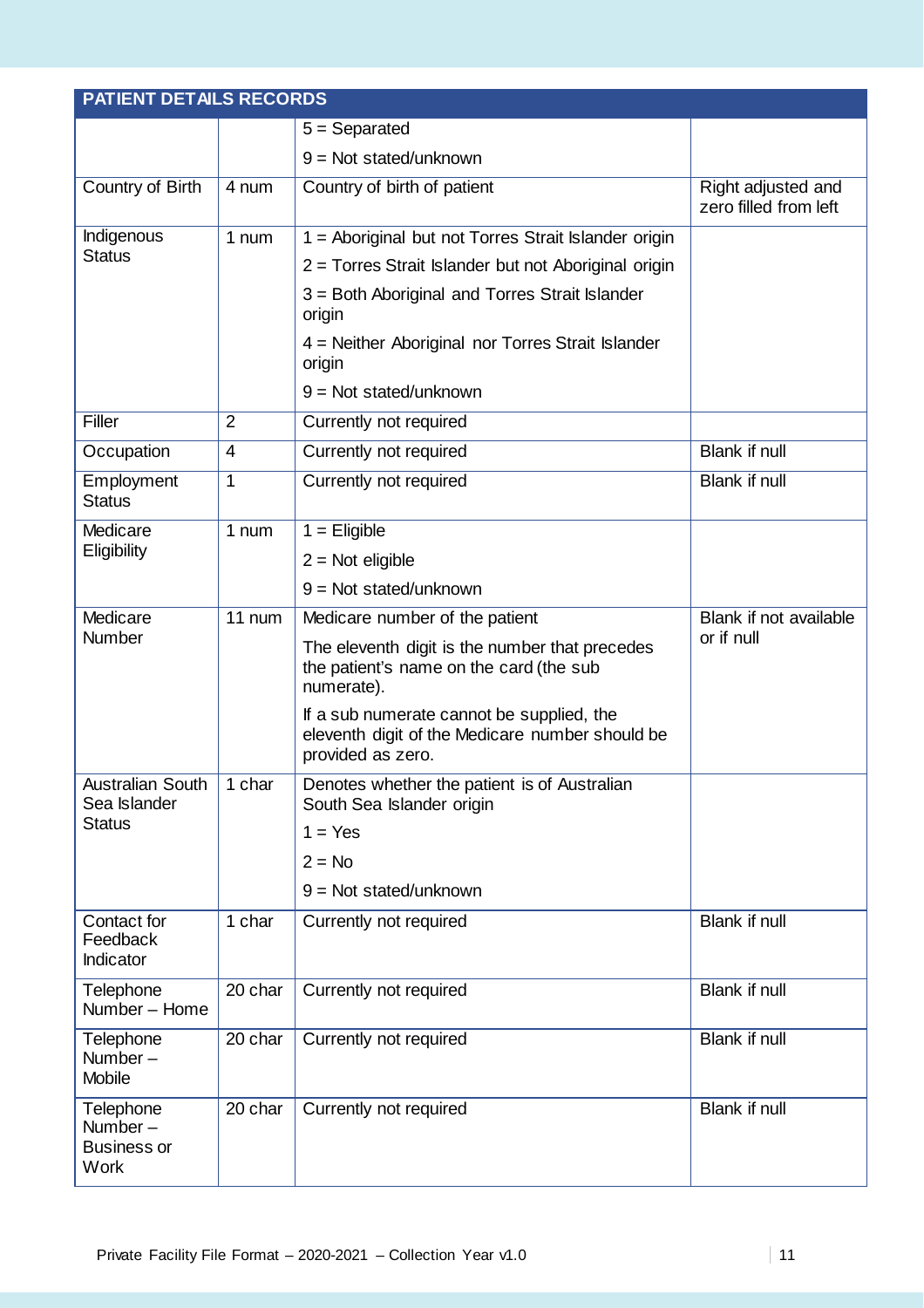# **Admission File**

The header record is the first record on the file. There is only one header record, followed by the admission details records.

| <b>HEADER RECORD</b>                        |                 |                                                                             |                                                              |
|---------------------------------------------|-----------------|-----------------------------------------------------------------------------|--------------------------------------------------------------|
| Facility<br><b>Number</b>                   | 5 num           | Must be the same as the facility number in the<br>corresponding header file | Right adjusted and<br>zero filled from left                  |
| <b>Extract Period</b>                       | 16 date         | From date                                                                   | <b>CTYYMMDD</b>                                              |
|                                             |                 | To date                                                                     | <b>CTYYMMDD</b>                                              |
| File Type                                   | 3 char          | Abbreviation to identify file type                                          |                                                              |
|                                             |                 | $ADM =$ Admission                                                           |                                                              |
| Number of<br>Records                        | $5 \text{ num}$ | Total number of records in the file                                         | Right adjusted and<br>zero filled from left;<br>zero if null |
| Extraction<br>Software<br><b>Identifier</b> | 10 char         | Code to identify the version of the software used                           | Left adjusted, blank<br>if null                              |
| Filler                                      | 133             | <b>Blank</b>                                                                |                                                              |

| <b>ADMISSION DETAILS RECORDS</b> |                         |                                                                                                                                     |                                             |
|----------------------------------|-------------------------|-------------------------------------------------------------------------------------------------------------------------------------|---------------------------------------------|
| Record Identifier                | 1 char                  | $N = New$                                                                                                                           |                                             |
|                                  |                         | $A =$ Amendment                                                                                                                     |                                             |
|                                  |                         | $D = Deletion$                                                                                                                      |                                             |
|                                  |                         |                                                                                                                                     |                                             |
| Unique Number                    | 12 <sub>2</sub><br>char | A number unique within the facility to identify each<br>admission. This number is not to be reused,<br>regardless of deletions etc. | Right adjusted and<br>zero filled from left |
| Patient Identifier               | 8 char                  | Unique number to identify the patient within the<br>facility (eg. unit record number)                                               | Right adjusted and<br>zero filled from left |
| Admission<br><b>Number</b>       | 12 <sup>2</sup><br>char | Admission number allocated by the facility                                                                                          | Right adjusted and<br>zero filled from left |
| <b>Admission Date</b>            | 8 date                  | Date of admission to the facility                                                                                                   | <b>CTYYMMDD</b>                             |
| <b>Admission Time</b>            | 4 num                   | Time of admission to the facility                                                                                                   | HHMM (24 hour                               |
|                                  |                         | (0000 to 2359)                                                                                                                      | clock)                                      |
| <b>Account Class</b>             | 12 <sub>2</sub><br>char | Currently not required                                                                                                              | Blank if null                               |
| Chargeable                       | 1 num                   | $1 =$ Public                                                                                                                        |                                             |
| <b>Status</b>                    |                         | $2$ = Private shared                                                                                                                |                                             |
|                                  |                         | $3$ = Private single                                                                                                                |                                             |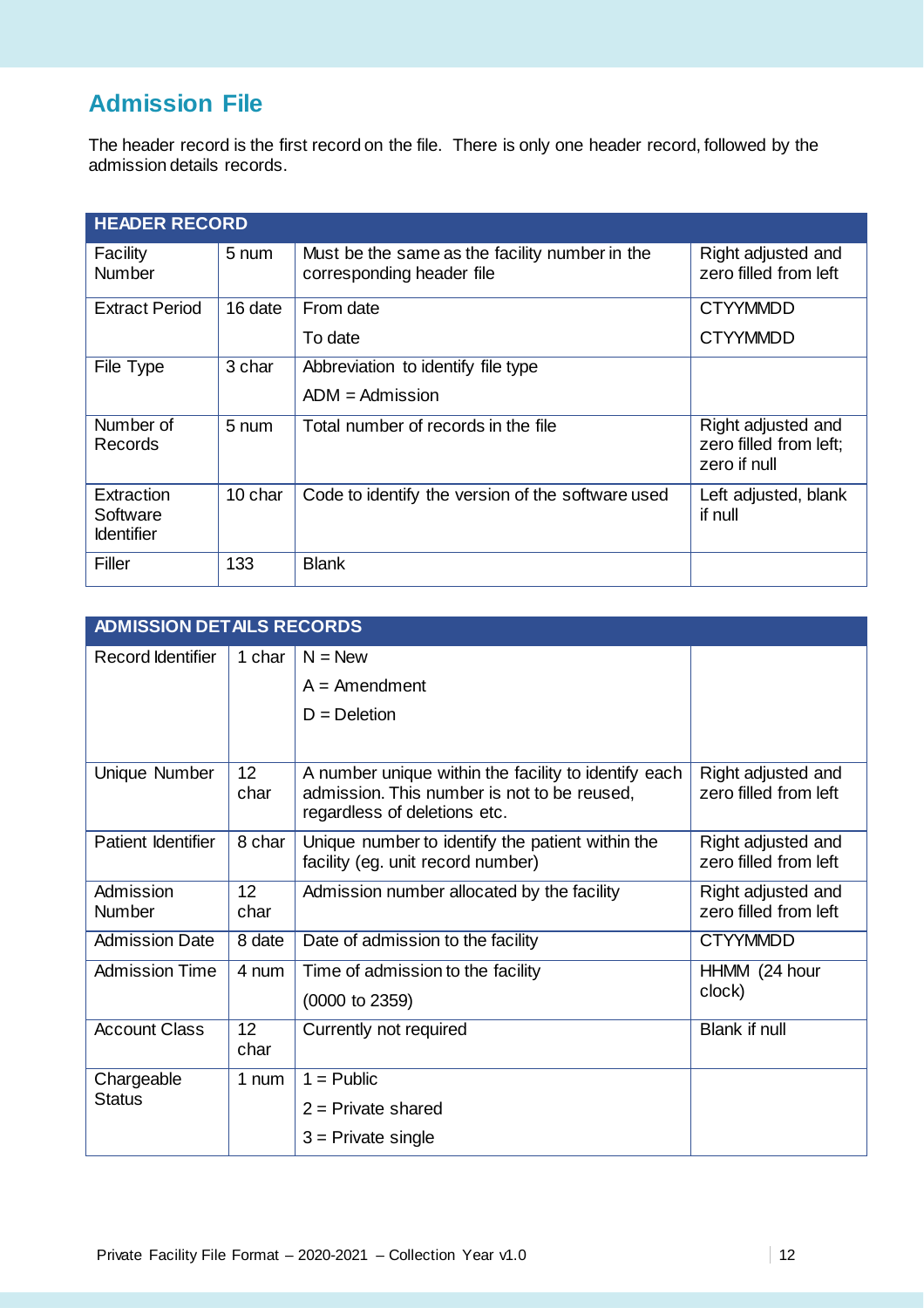| <b>ADMISSION DETAILS RECORDS</b> |        |                                                                                  |                                          |  |
|----------------------------------|--------|----------------------------------------------------------------------------------|------------------------------------------|--|
| Care Type                        | 2 num  | $01 = Acute$                                                                     | Right adjusted, zero                     |  |
|                                  |        | $05 =$ Newborn                                                                   | filled from left                         |  |
|                                  |        | $06 =$ Other care                                                                |                                          |  |
|                                  |        | $07 =$ Organ procurement-posthumous                                              |                                          |  |
|                                  |        | $08 =$ Boarder                                                                   |                                          |  |
|                                  |        | $09$ = Geriatric evaluation and management                                       |                                          |  |
|                                  |        | $10 =$ Psychogeriatric                                                           |                                          |  |
|                                  |        | $11 =$ Maintenance                                                               |                                          |  |
|                                  |        | $12$ = Mental health                                                             |                                          |  |
|                                  |        | $20 =$ Rehabilitation                                                            |                                          |  |
|                                  |        | $30 =$ Palliative                                                                |                                          |  |
| Compensable                      | 1 num  | 1 = Workers' Compensation Queensland                                             |                                          |  |
| <b>Status</b>                    |        | $2 =$ Workers' Compensation (Other)                                              |                                          |  |
|                                  |        | $3 =$ Compensable third party                                                    |                                          |  |
|                                  |        | $4 =$ Other compensable                                                          |                                          |  |
|                                  |        | 5 = Department of Veterans' Affairs                                              |                                          |  |
|                                  |        | $6 =$ Motor Vehicle (QLD)                                                        |                                          |  |
|                                  |        | $7 =$ Motor Vehicle (Other)                                                      |                                          |  |
|                                  |        | $8 =$ None of the above                                                          |                                          |  |
|                                  |        | $9 = Department of Defense$                                                      |                                          |  |
| <b>Band</b>                      | 2 char | Classification to categorise same day procedures<br>into the Commonwealth Bands. | Left adjusted, blank<br>if null.         |  |
|                                  |        | $1A = Band 1A$                                                                   |                                          |  |
|                                  |        | $1B = Band 1B$                                                                   |                                          |  |
|                                  |        | $2 =$ Band 2                                                                     |                                          |  |
|                                  |        | $3 =$ Band 3                                                                     |                                          |  |
|                                  |        | $4 =$ Band 4                                                                     |                                          |  |
| Source of<br>Referral/           | 2 num  | 01 = Private medical practitioner (excl.<br>Psychiatrist)                        | Right adjusted, zero<br>filled from left |  |
| Transfer                         |        | $02$ = Emergency dept – this hospital                                            |                                          |  |
|                                  |        | $03$ = Outpatient dept – this hospital                                           |                                          |  |
|                                  |        | $06$ = Episode change                                                            |                                          |  |
|                                  |        | $09 =$ Born in hospital                                                          |                                          |  |
|                                  |        | $15$ = Private psychiatrist                                                      |                                          |  |
|                                  |        | $16$ = Correctional facility                                                     |                                          |  |
|                                  |        | $17 =$ Law enforcement agency                                                    |                                          |  |
|                                  |        | $18 =$ Community service                                                         |                                          |  |
|                                  |        | 19 = Routine readmission not requiring referral                                  |                                          |  |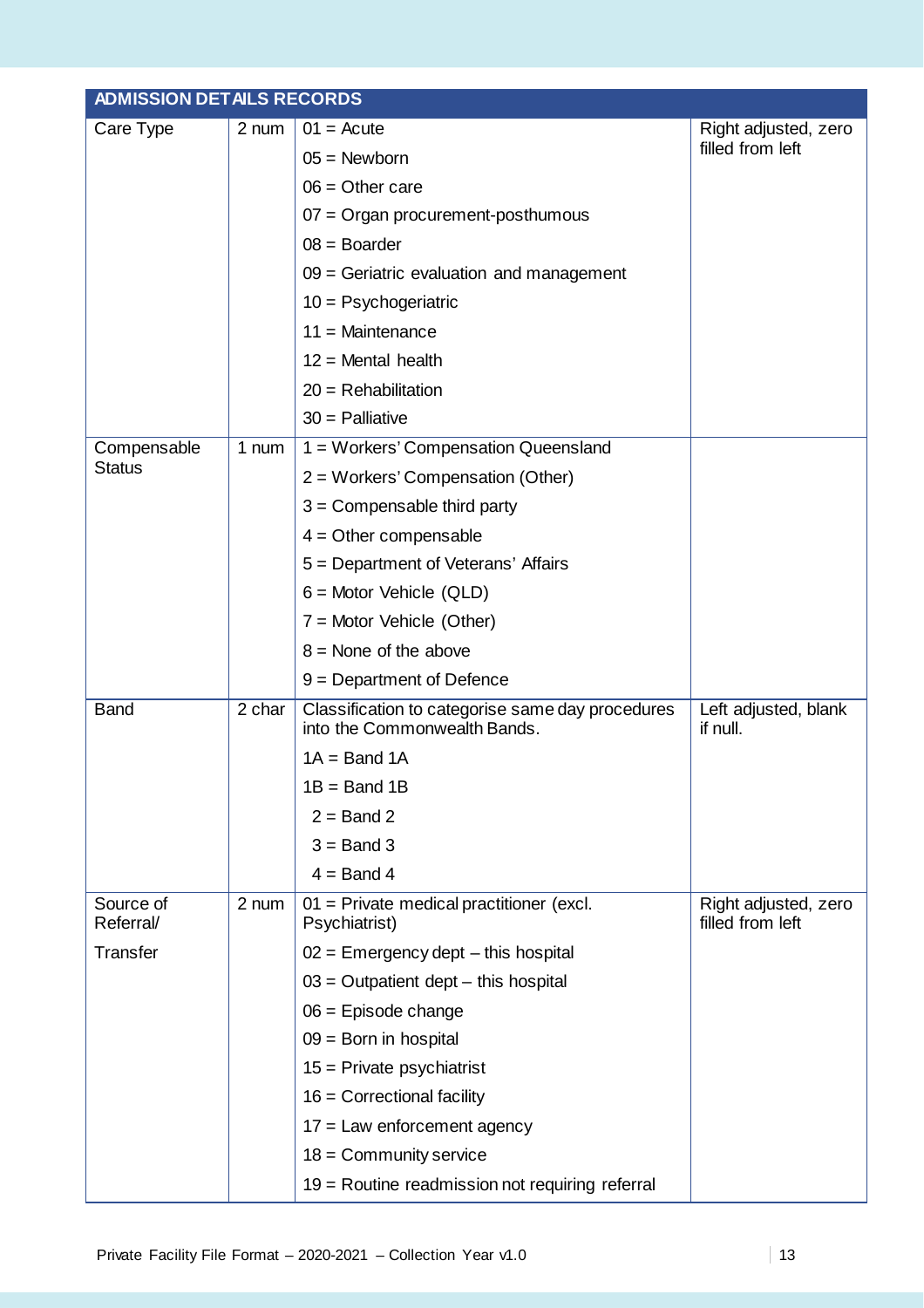| <b>ADMISSION DETAILS RECORDS</b> |        |                                                                                  |                                              |
|----------------------------------|--------|----------------------------------------------------------------------------------|----------------------------------------------|
|                                  |        | $14 =$ Other health care establishment                                           |                                              |
|                                  |        | $20 =$ Organ procurement                                                         |                                              |
|                                  |        | $21 = Board$                                                                     |                                              |
|                                  |        | $23$ = Residential aged care service                                             |                                              |
|                                  |        | 24 = Admitted patient transferred from another<br>hospital                       |                                              |
|                                  |        | $25$ = Non-admitted patient referred from other<br>hospital                      |                                              |
|                                  |        | $29 = Other$                                                                     |                                              |
|                                  |        | 30 = Planned Emergency                                                           |                                              |
|                                  |        | 31 = Residential mental health care facility                                     |                                              |
|                                  |        | $32$ = Change of reference period                                                |                                              |
| Transferring<br>from Facility    | 5 num  | Facility number from which the patient was<br>transferred or referred            | Right adjusted and<br>zero filled from left; |
|                                  |        | Provide facility code if Source of Referral/Transfer<br>is 16, 23, 24, 25, 31    | blank if null                                |
| Hospital                         | 1 num  | $7 =$ Hospital insurance                                                         |                                              |
| Insurance                        |        | $8 =$ No hospital insurance                                                      |                                              |
|                                  |        | $9 = Not stated/unknown$                                                         |                                              |
| Separation Date                  | 8 date | Date of separation from the facility                                             | <b>CTYYMMDD</b>                              |
| Separation Time                  | 4 num  | Time of separation from the facility                                             | HHMM (24 hour                                |
|                                  |        | (0000 to 2359)                                                                   | clock)                                       |
| <b>Mode of</b>                   | 2 num  | $01 =$ Home/usual residence                                                      | Right adjusted and                           |
| <b>Separation</b>                |        | $04 =$ Other health care establishment                                           | zero filled from left                        |
|                                  |        | $05 =$ Died in hospital                                                          |                                              |
|                                  |        | $06$ = Episode change                                                            |                                              |
|                                  |        | 07 = Discharged at own risk                                                      |                                              |
|                                  |        | $09 =$ Non return from leave                                                     |                                              |
|                                  |        | $12$ = Correctional facility                                                     |                                              |
|                                  |        | $13 =$ Organ procurement                                                         |                                              |
|                                  |        | $14 =$ Boarder                                                                   |                                              |
|                                  |        | $16$ = Transferred to another hospital                                           |                                              |
|                                  |        | $17 = Medi-Hotel$                                                                |                                              |
|                                  |        | $19 =$ Other                                                                     |                                              |
|                                  |        | 21 = Residential aged care service, which is<br>not the usual place of residence |                                              |
|                                  |        | 22 = Residential aged care service, which is<br>the usual place of residence     |                                              |
|                                  |        | $31$ = Residential mental health care facility                                   |                                              |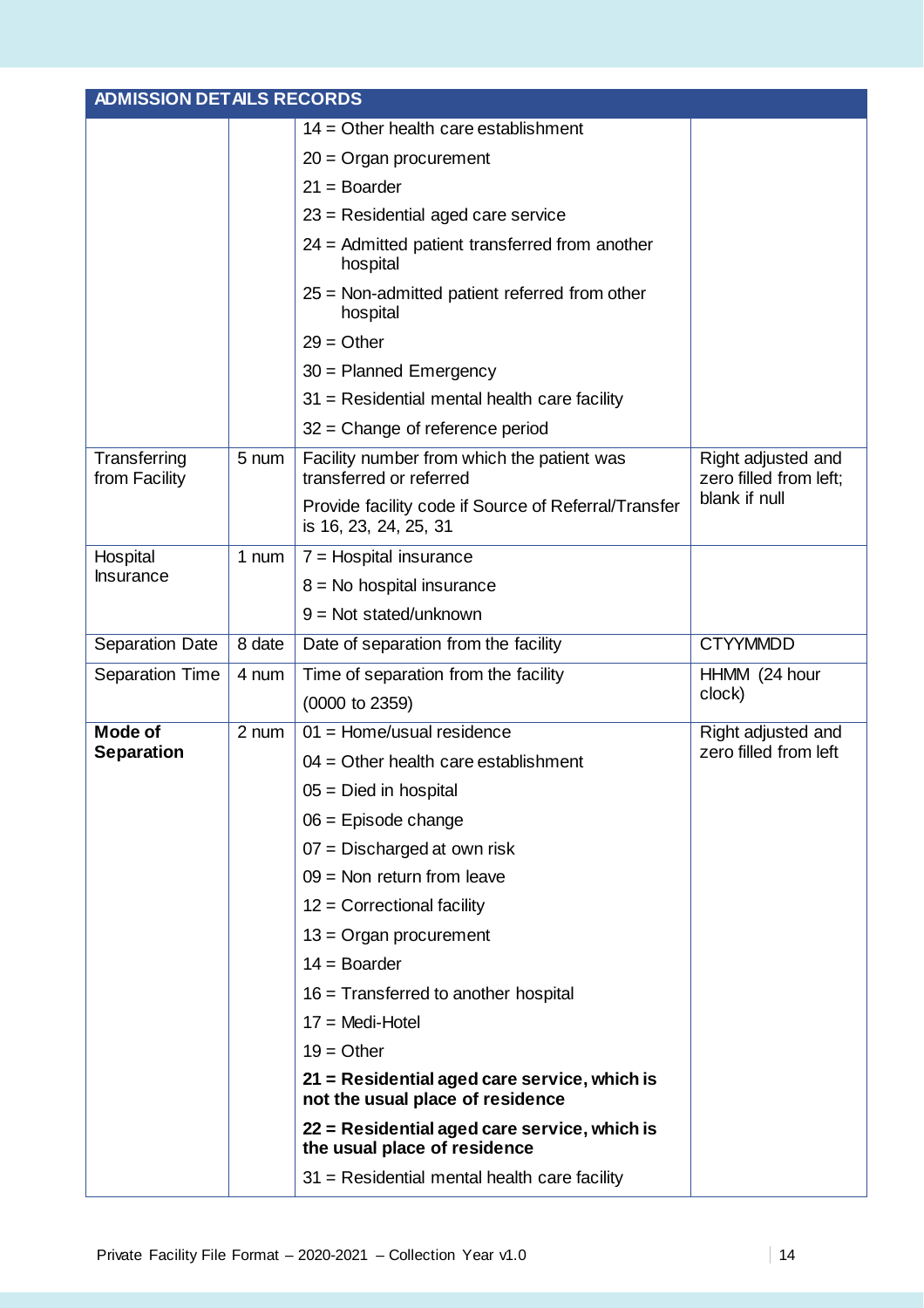|                                           | <b>ADMISSION DETAILS RECORDS</b> |                                                                                                                                                                                                                |                                                               |  |  |  |
|-------------------------------------------|----------------------------------|----------------------------------------------------------------------------------------------------------------------------------------------------------------------------------------------------------------|---------------------------------------------------------------|--|--|--|
| <b>Transferring to</b><br><b>Facility</b> | 5 num                            | Facility number to which the patient was<br>transferred                                                                                                                                                        | Right adjusted and<br>zero filled from left,<br>blank if null |  |  |  |
|                                           |                                  | Provide facility code if Mode of Separation is 12,<br>16, 21 or 31                                                                                                                                             |                                                               |  |  |  |
| <b>DRG</b>                                | 5                                | Currently not required                                                                                                                                                                                         | Blank if null                                                 |  |  |  |
| <b>MDC</b>                                | 3                                | Currently not required                                                                                                                                                                                         | <b>Blank if null</b>                                          |  |  |  |
| <b>Baby Admission</b><br>Weight           | 4 num                            | Admission weight in grams for neonates who are<br>under 29 days or weigh less than 2500 grams at<br>time of admission.                                                                                         | Right adjusted and<br>zero filled from left,<br>blank if null |  |  |  |
| Admission Ward                            | 6 char                           | Code to describe the admitting ward                                                                                                                                                                            | Left adjusted                                                 |  |  |  |
| <b>Admission Unit</b>                     | 4 char                           | Code to describe admitting unit                                                                                                                                                                                | <b>Blank if null</b>                                          |  |  |  |
| <b>Standard Unit</b><br>Code              | $4$ char                         | Standard code to describe the treating doctor<br>speciality/unit                                                                                                                                               | Left adjusted                                                 |  |  |  |
| <b>Treating Doctor</b><br>at Admission    | 6 char                           | Code to identify the treating doctor at the<br>admission of the episode of care                                                                                                                                | Left adjusted, blank<br>if null                               |  |  |  |
| <b>Planned Same</b><br>Day                | 1 char                           | $Y = Yes$ , planned to be separated from the<br>hospital on the same day                                                                                                                                       |                                                               |  |  |  |
|                                           |                                  | $N = No$ , planned to stay at least one night                                                                                                                                                                  |                                                               |  |  |  |
| Elective Patient                          | 1 char                           | $1 =$ Emergency admission                                                                                                                                                                                      |                                                               |  |  |  |
| <b>Status</b>                             |                                  | $2$ = Elective admission                                                                                                                                                                                       |                                                               |  |  |  |
|                                           |                                  | $3 = Not$ assigned                                                                                                                                                                                             |                                                               |  |  |  |
| Qualification                             | 1 char                           | $A = Acute$                                                                                                                                                                                                    | <b>Blank if null</b>                                          |  |  |  |
| <b>Status</b>                             |                                  | $U =$ Unqualified                                                                                                                                                                                              |                                                               |  |  |  |
| Standard Ward<br>Code                     | 4 char                           | Denotes whether the ward is assigned to a<br><b>Designated SNAP Unit</b>                                                                                                                                       | <b>Blank if null</b>                                          |  |  |  |
|                                           |                                  | SNAP = Designated SNAP Unit                                                                                                                                                                                    |                                                               |  |  |  |
| <b>Contract Role</b>                      | 1 char                           | $A =$ Hospital A (contracting hospital)                                                                                                                                                                        | Blank if null                                                 |  |  |  |
|                                           |                                  | $B =$ Hospital B (contracted hospital)                                                                                                                                                                         |                                                               |  |  |  |
|                                           |                                  | Identifies whether the hospital is 'Hospital $A'$ – the<br>purchaser of hospital care (contracting hospital)<br>or 'Hospital B' - the provider of an admitted or<br>non-admitted service (contracted hospital) |                                                               |  |  |  |
| <b>Contract Type</b>                      | 1 char                           | $1 = B$                                                                                                                                                                                                        | Blank if null                                                 |  |  |  |
|                                           |                                  | $2 = ABA$                                                                                                                                                                                                      |                                                               |  |  |  |
|                                           |                                  | $3 = AB$                                                                                                                                                                                                       |                                                               |  |  |  |
|                                           |                                  | $4 = (A)B$                                                                                                                                                                                                     |                                                               |  |  |  |
|                                           |                                  | $5 = BA$                                                                                                                                                                                                       |                                                               |  |  |  |
|                                           |                                  | Describes the contract arrangement between the<br>contracting hospital ('Hospital A') and the<br>contracted hospital ('Hospital B')                                                                            |                                                               |  |  |  |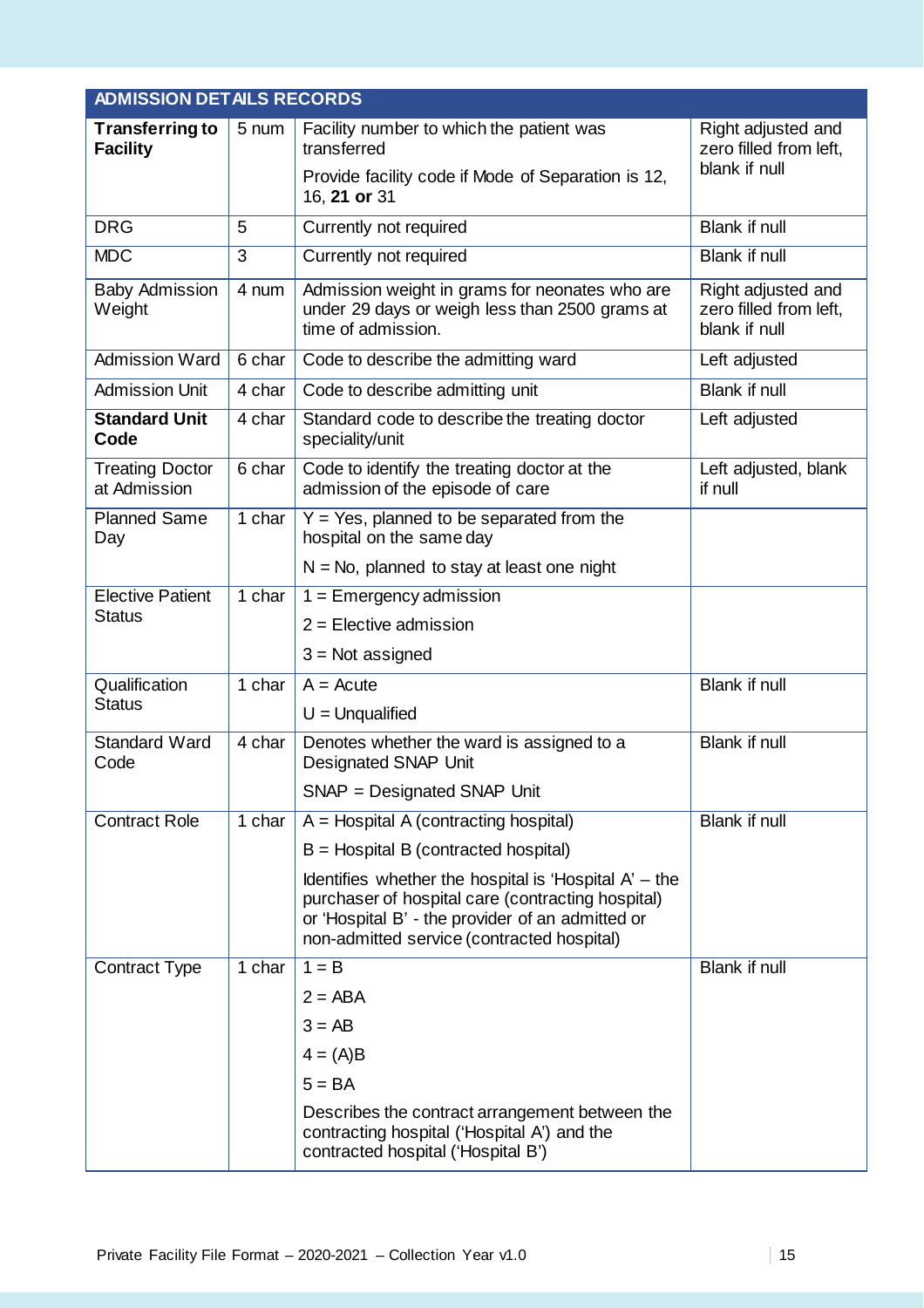|                                                                    | <b>ADMISSION DETAILS RECORDS</b> |                                                                                         |                                             |  |  |
|--------------------------------------------------------------------|----------------------------------|-----------------------------------------------------------------------------------------|---------------------------------------------|--|--|
| <b>Funding Source</b>                                              | 2 char                           | Expected principal source of funds for the<br>episode.                                  | Right adjusted and<br>zero filled from left |  |  |
|                                                                    |                                  | 01 = Health service budget (not covered<br>elsewhere)                                   |                                             |  |  |
|                                                                    |                                  | $02$ = Private health insurance                                                         |                                             |  |  |
|                                                                    |                                  | $03 = Self$ -funded                                                                     |                                             |  |  |
|                                                                    |                                  | $04 = W$ orkers' compensation                                                           |                                             |  |  |
|                                                                    |                                  | $05$ = Motor vehicle third party personal claim                                         |                                             |  |  |
|                                                                    |                                  | $06 =$ Other compensation (e.g. Public liability,<br>common law and medical negligence) |                                             |  |  |
|                                                                    |                                  | 07 = Department of Veterans' Affairs                                                    |                                             |  |  |
|                                                                    |                                  | $08 = Department of Defense$                                                            |                                             |  |  |
|                                                                    |                                  | $09$ = Correctional facility                                                            |                                             |  |  |
|                                                                    |                                  | $10 =$ Other hospital or public authority (contracted<br>care)                          |                                             |  |  |
|                                                                    |                                  | 11 = Health service budget (due to eligibility for<br>Reciprocal Health Care)           |                                             |  |  |
|                                                                    |                                  | $12 =$ Other funding source                                                             |                                             |  |  |
|                                                                    |                                  | 13 = Health service budget (no charge raised due<br>to hospital decision)               |                                             |  |  |
|                                                                    |                                  | $99 = Not known$                                                                        |                                             |  |  |
| <b>Incident Date</b>                                               | 8 date                           | Currently not required                                                                  | <b>CTYYMMDD</b><br>Blank if null            |  |  |
| <b>Incident Date</b><br>Flag                                       | 1 char                           | Currently not required                                                                  | <b>Blank if null</b>                        |  |  |
| Workcover<br>Queensland (Q-<br>Comp) Consent                       |                                  | 1 char   Currently not required                                                         | Blank if null                               |  |  |
| Motor Accident<br><b>Insurance</b><br>Commission<br>(MAIC) Consent | 1 char                           | Currently not required                                                                  | Blank if null                               |  |  |
| Department of<br>Veterans' Affairs<br>(DVA) Consent                | 1 char                           | Currently not required                                                                  | Blank if null                               |  |  |
| Department of<br>Defence<br>Consent                                | 1 char                           | Currently not required                                                                  | Blank if null                               |  |  |
| <b>Preferred</b><br>Language                                       | 4 num                            | Currently not required                                                                  | Blank if null                               |  |  |
| Interpreter<br>Required                                            | 1 num                            | Currently not required                                                                  | Blank if null                               |  |  |
| Religion                                                           | 4 num                            | Currently not required                                                                  | Blank if null                               |  |  |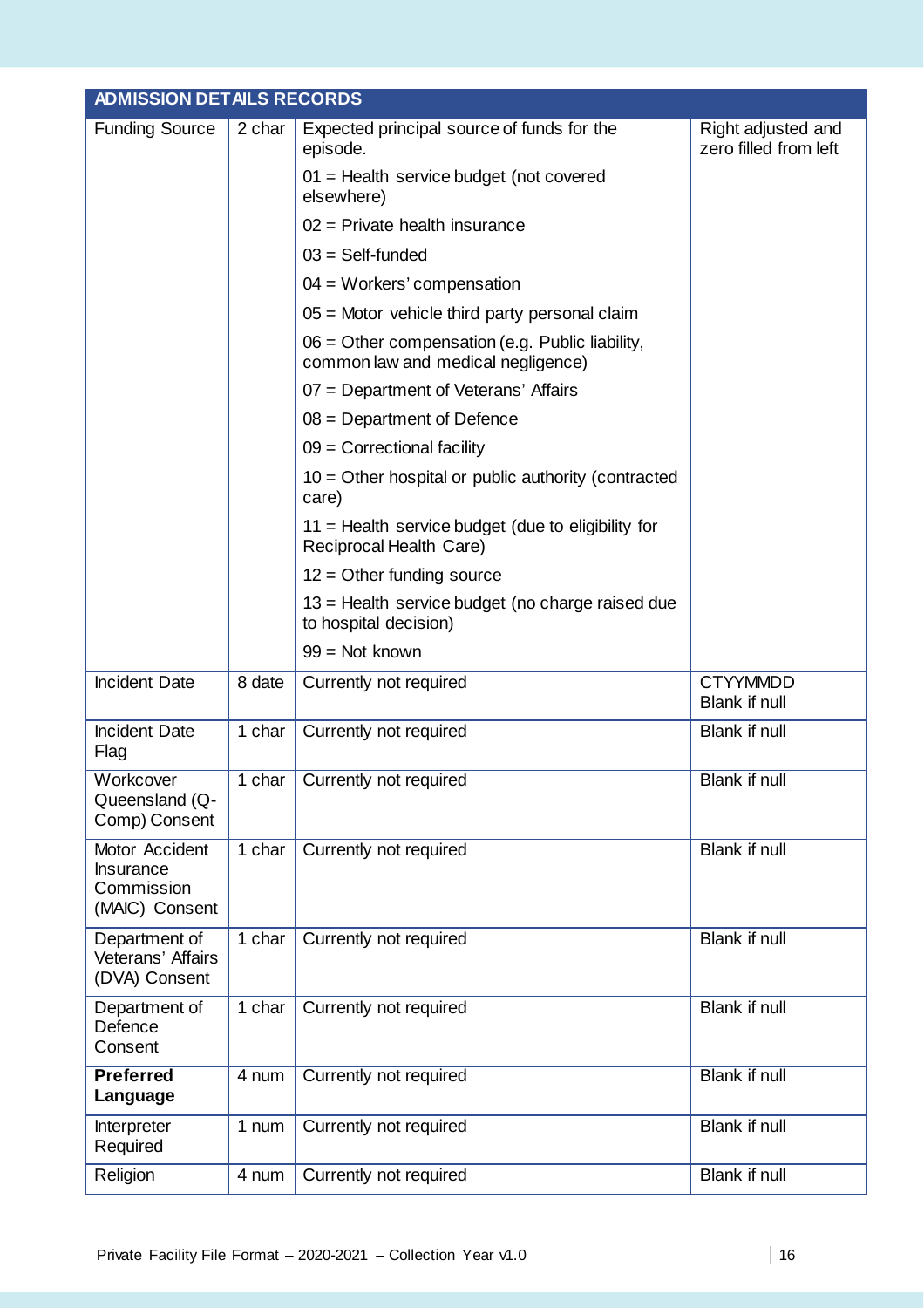| <b>ADMISSION DETAILS RECORDS</b>                                       |           |                                                                                                                                                                                                 |                                                               |
|------------------------------------------------------------------------|-----------|-------------------------------------------------------------------------------------------------------------------------------------------------------------------------------------------------|---------------------------------------------------------------|
| <b>QAS Patient</b><br><b>Identification</b><br>Number (eARF<br>Number) | 12<br>num | QAS patient identification number provided by the<br>QAS team when delivering a patient to this<br>facility.                                                                                    | Left adjusted, blank<br>if null                               |
| Purchaser/<br>Provider                                                 | 5 num     | The identifier of the 'other' facility or purchaser<br>involved in the contracted care.                                                                                                         | Right adjusted and<br>zero filled from left;                  |
| <b>Identifier</b>                                                      |           | Record the Facility ID of the other hospital if<br>contract type = $2, 3, 4, 5$                                                                                                                 | blank if null                                                 |
|                                                                        |           | Record the ID of the jurisdiction, HHS or other<br>external purchaser that has purchased the public<br>contracted hospital care if contract type $= 1$ and<br>contract role = $B$ (Hospital B). |                                                               |
| Filler                                                                 | 6         | <b>Blank</b>                                                                                                                                                                                    |                                                               |
| Length of Stay<br>in an Intensive                                      | 7 num     | The total amount of time spent by an admitted<br>patient in an approved intensive care unit (Adult                                                                                              | Right adjusted and<br>zero filled from left;                  |
| Care Unit                                                              |           | Intensive Care Unit ICU6 or Children's Intensive<br>Care Service Level 6 - CIC6)                                                                                                                | blank if null                                                 |
|                                                                        |           | Format HHHHHMM                                                                                                                                                                                  |                                                               |
|                                                                        |           | $H =$ Hours, $M =$ Minutes                                                                                                                                                                      |                                                               |
| Duration of<br>continuous<br>ventilatory                               | 7 num     | The total amount of time an admitted patient has<br>spent on continuous ventilatory support (ie<br>invasive ventilation)                                                                        | Right adjusted and<br>zero filled from left;<br>blank if null |
| support                                                                |           | Format HHHHHMM                                                                                                                                                                                  |                                                               |
|                                                                        |           | $H =$ Hours, M = Minutes                                                                                                                                                                        |                                                               |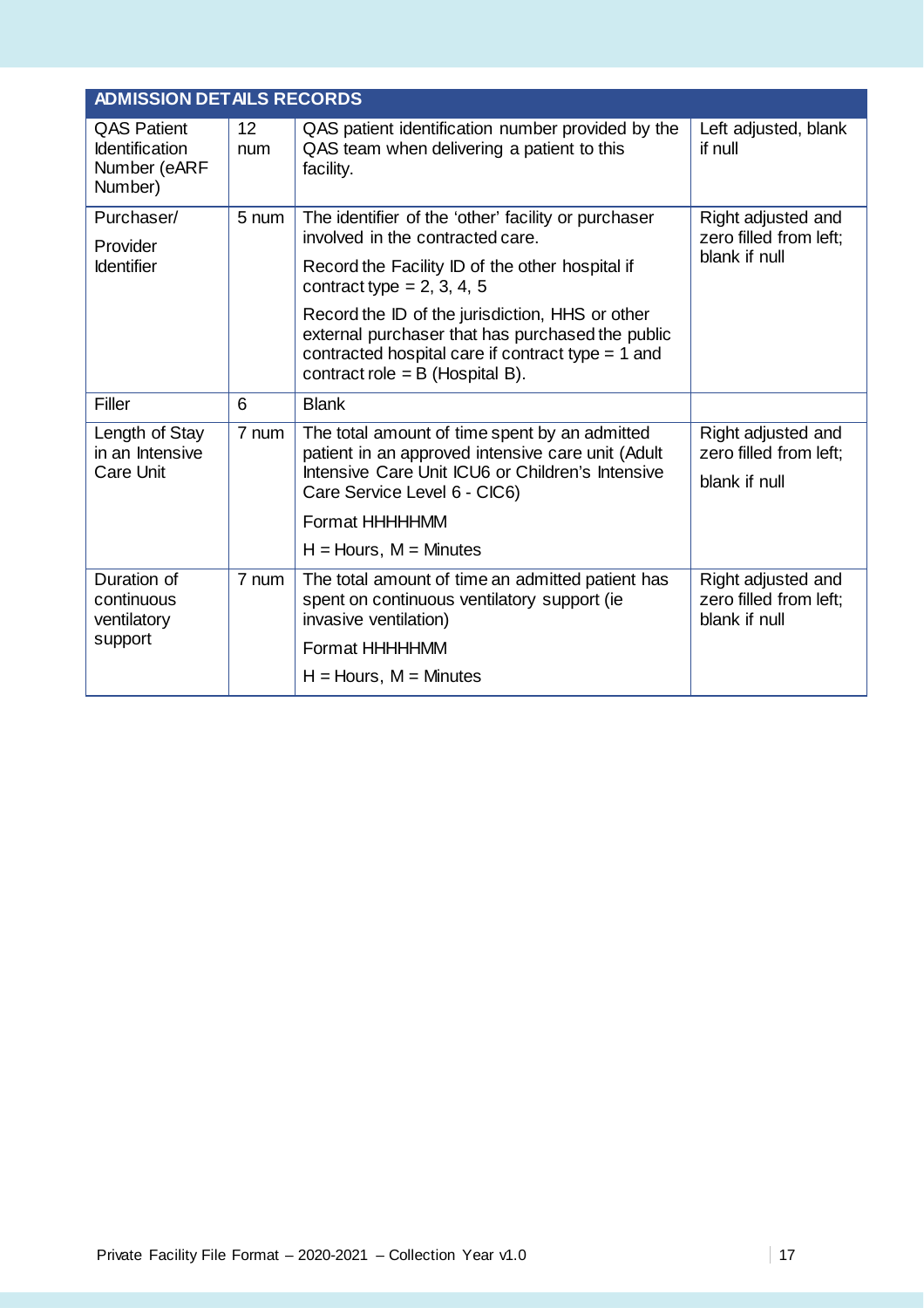# **Activity File**

The header record is the first record on the file. There is only one header record, followed by the activity details records.

| <b>HEADER RECORD</b>                        |         |                                                                             |                                                              |  |
|---------------------------------------------|---------|-----------------------------------------------------------------------------|--------------------------------------------------------------|--|
| Facility<br>Number                          | 5 num   | Must be the same as the facility number in the<br>corresponding header file | Right adjusted and<br>zero filled from left                  |  |
| <b>Extract Period</b>                       | 16 date | From date                                                                   | <b>CTYYMMDD</b>                                              |  |
|                                             |         | To date                                                                     | <b>CTYYMMDD</b>                                              |  |
| File Type                                   | 3 char  | Abbreviation to identify file type                                          |                                                              |  |
|                                             |         | $ACT = Activity$                                                            |                                                              |  |
| Number of<br>Records                        | 5 num   | Total number of records in the file                                         | Right adjusted and<br>zero filled from left;<br>zero if null |  |
| Extraction<br>Software<br><b>Identifier</b> | 10 char | Code to identify the version of the software used                           | Left adjusted, blank<br>if null                              |  |
| Filler                                      | 25      | <b>Blank</b>                                                                |                                                              |  |

| <b>ACTIVITY DETAILS RECORDS</b> |         |                                                                                                                                      |                                             |  |
|---------------------------------|---------|--------------------------------------------------------------------------------------------------------------------------------------|---------------------------------------------|--|
| Record                          | 1 char  | $N = New$                                                                                                                            |                                             |  |
| <b>Identifier</b>               |         | $D = Deletion$                                                                                                                       |                                             |  |
| Unique<br>Number                | 12 char | A number unique within the facility to identify each<br>admission. This number is not to be reused,<br>regardless of deletions, etc. | Right adjusted and<br>zero filled from left |  |
| Patient<br><b>Identifier</b>    | 8 char  | Unique number to identify the patient within the<br>facility (e.g. Unit record number)                                               | Right adjusted and<br>zero filled from left |  |
| Admission<br><b>Number</b>      | 12 char | Admission number allocated by the facility                                                                                           | Right adjusted and<br>zero filled from left |  |
| <b>Activity Code</b>            | 1 char  | A<br>$=$ Account class variation                                                                                                     |                                             |  |
|                                 |         | = Leave episode<br>L                                                                                                                 |                                             |  |
|                                 |         | W<br>$=$ Ward/unit transfer                                                                                                          |                                             |  |
|                                 |         | C<br>$=$ Contract status                                                                                                             |                                             |  |
|                                 |         | $=$ Qualification status<br>Q                                                                                                        |                                             |  |
|                                 |         | S<br>$=$ Sub and non-acute items                                                                                                     |                                             |  |
|                                 |         | T<br>$=$ Nursing home type                                                                                                           |                                             |  |
|                                 |         | B<br>= Mother's patient identifier of baby born in<br>hospital                                                                       |                                             |  |
| <b>Activity Details</b>         |         | See below for record details                                                                                                         |                                             |  |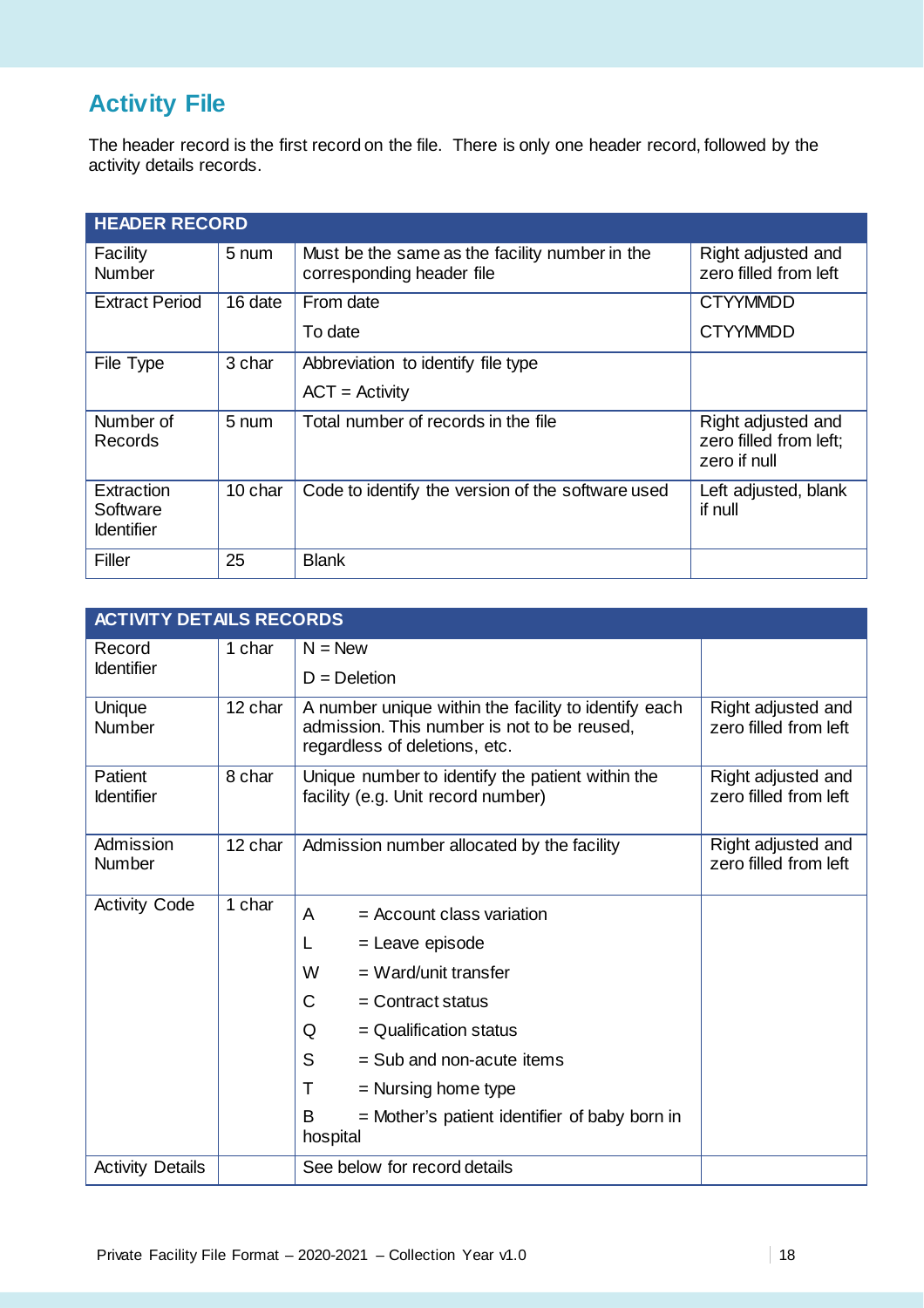## **Activity Details if Activity Code = A (Account Class Variation)**

| <b>Account Class</b> | 12 char        | Currently not required                     | Left adjusted, blank<br>if null |
|----------------------|----------------|--------------------------------------------|---------------------------------|
| Filler               | $\overline{2}$ | <b>Blank</b>                               |                                 |
| Chargeable           | 1 num          | $1 =$ Public                               |                                 |
| <b>Status</b>        |                | $2$ = Private shared                       |                                 |
|                      |                | $3$ = Private single                       |                                 |
| Compensable          | 1 num          | 1 = Workers' Compensation Queensland       |                                 |
| <b>Status</b>        |                | 2 = Workers' Compensation (Other)          |                                 |
|                      |                | $3 =$ Compensable Third Party              |                                 |
|                      |                | $4 =$ Other Compensable                    |                                 |
|                      |                | 5 = Department of Veterans' Affairs        |                                 |
|                      |                | $6 =$ Motor Vehicle (Qld)                  |                                 |
|                      |                | $7 =$ Motor Vehicle (Other)                |                                 |
|                      |                | $8 =$ None of the above                    |                                 |
|                      |                | $9 = Department of Defense$                |                                 |
| Filler               | $\overline{2}$ | <b>Blank</b>                               |                                 |
| Date of<br>Change    | 8 date         | Date that change to account class occurred | <b>CTYYMMDD</b>                 |
| Time of<br>Change    | 4 num          | Currently not required                     | Blank if null                   |

## **Activity Details if Activity Code = L (Leave Episode)**

| Date of<br><b>Starting Leave</b>   | 8 date | Date the patient went on leave       | <b>CTYYMMDD</b>         |
|------------------------------------|--------|--------------------------------------|-------------------------|
| Time of<br><b>Starting Leave</b>   | 4 num  | Time the patient started leave       | HHMM (24 hour<br>clock) |
| Date Returned<br>from Leave        | 8 date | Date the patient returned from leave | <b>CTYYMMDD</b>         |
| <b>Time Returned</b><br>from leave | 4 num  | Time the patient returned from leave | HHMM (24 hour<br>clock) |
| Filler                             | 6      | <b>Blank</b>                         |                         |

## **Activity Details if Activity Code = W (Ward/Unit Transfer)**

| Ward                         | 6 char | Ward that the patient was transferred to          |               |
|------------------------------|--------|---------------------------------------------------|---------------|
| Unit                         | 4 char | Unit that the patient was transferred to          | Blank if null |
| <b>Standard Unit</b><br>Code | 4 char | Standard unit that the patient was transferred to |               |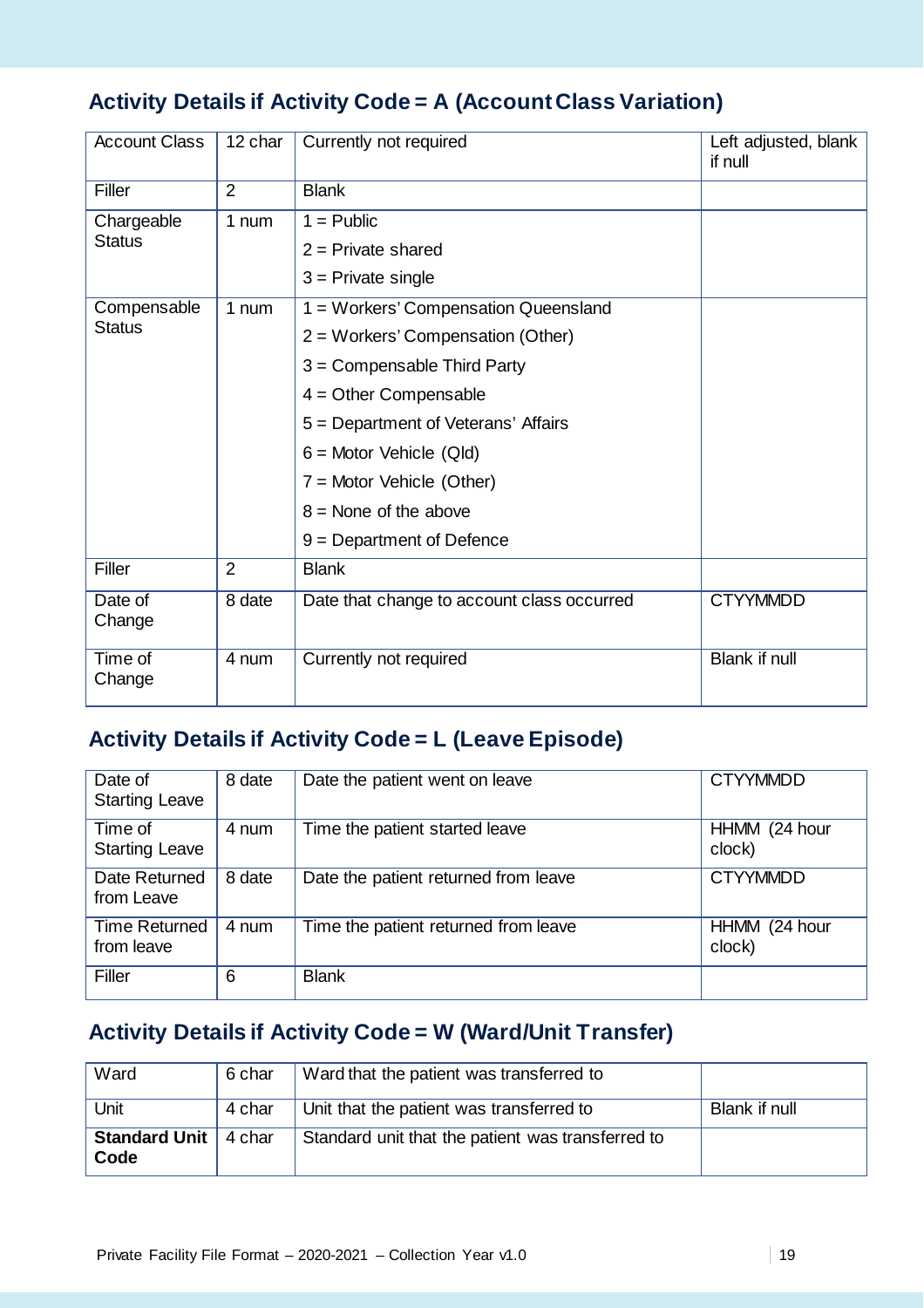| Date of<br>Transfer   | 8 date | Date the patient transferred                                      | <b>CTYYMMDD</b>         |
|-----------------------|--------|-------------------------------------------------------------------|-------------------------|
| Time of<br>Transfer   | 4 num  | Time the patient transferred                                      | HHMM (24 hour<br>clock) |
| Standard Ward<br>Code | 4 char | Denotes whether the ward is assigned to a<br>Designated SNAP unit | Blank if null           |
|                       |        | SNAP = Designated SNAP Unit                                       |                         |

## **Activity Details if Activity Code = C (Contract Status)**

| Date<br>Transferred for<br>Contract | 8 date | Date the patient transferred for a contract service                   | <b>CTYYMMDD</b> |
|-------------------------------------|--------|-----------------------------------------------------------------------|-----------------|
| Date returned<br>from Contract      | 8 date | Date the patient returned from a contract service                     | <b>CTYYMMDD</b> |
| Facility<br>Contracted to           | 5 num  | Facility number for the facility performing the<br>contracted service |                 |
| Filler                              | 9      | <b>Blank</b>                                                          |                 |

## **Activity Details if Activity Code = Q (Qualification Status)**

| Qualification                                                                                         | 1 char | $A = Acute$                                  |                 |  |
|-------------------------------------------------------------------------------------------------------|--------|----------------------------------------------|-----------------|--|
| <b>Status</b>                                                                                         |        | $U =$ Unqualified                            |                 |  |
| Date of                                                                                               | 8 date | Date that the change of qualification status | <b>CTYYMMDD</b> |  |
| Change                                                                                                |        | occurred                                     |                 |  |
| Time of                                                                                               | 4 num  | Currently not required                       | Blank if null   |  |
| Change                                                                                                |        |                                              |                 |  |
| Filler                                                                                                | 17     | <b>Blank</b>                                 |                 |  |
| All changes of qualification status must be provided. If more than one change of qualification status |        |                                              |                 |  |
| occurs on a single day, then the final qualification status for that day should be provided.          |        |                                              |                 |  |

## **Activity Details if Activity Code = S (Sub and Non-Acute Items)**

SNAP information is required for all sub and non-acute patients with a public chargeable status.

| <b>SNAP Episode</b> | 3 num  | The unique SNAP episode number                                                                              | Right adjusted,       |
|---------------------|--------|-------------------------------------------------------------------------------------------------------------|-----------------------|
| <b>Number</b>       |        |                                                                                                             | zero filled from left |
| ADL Type            | 3 char | Measure of physical, psychosocial, vocational and<br>cognitive functions of an individual with a disability |                       |
|                     |        | $=$ Functional Independence Measure (FIM)<br><b>FIM</b>                                                     |                       |
|                     |        | $=$ Health of the Nation Outcomes Scale 65+<br>HON.<br>$(HoNOS 65+)$                                        |                       |
|                     |        | RUG = Resource Utilisation Groups-Activities of<br>Daily Living (RUG-ADL)                                   |                       |
|                     |        | SMM = Standardised Mini-Mental State<br>Examination (SMME)                                                  |                       |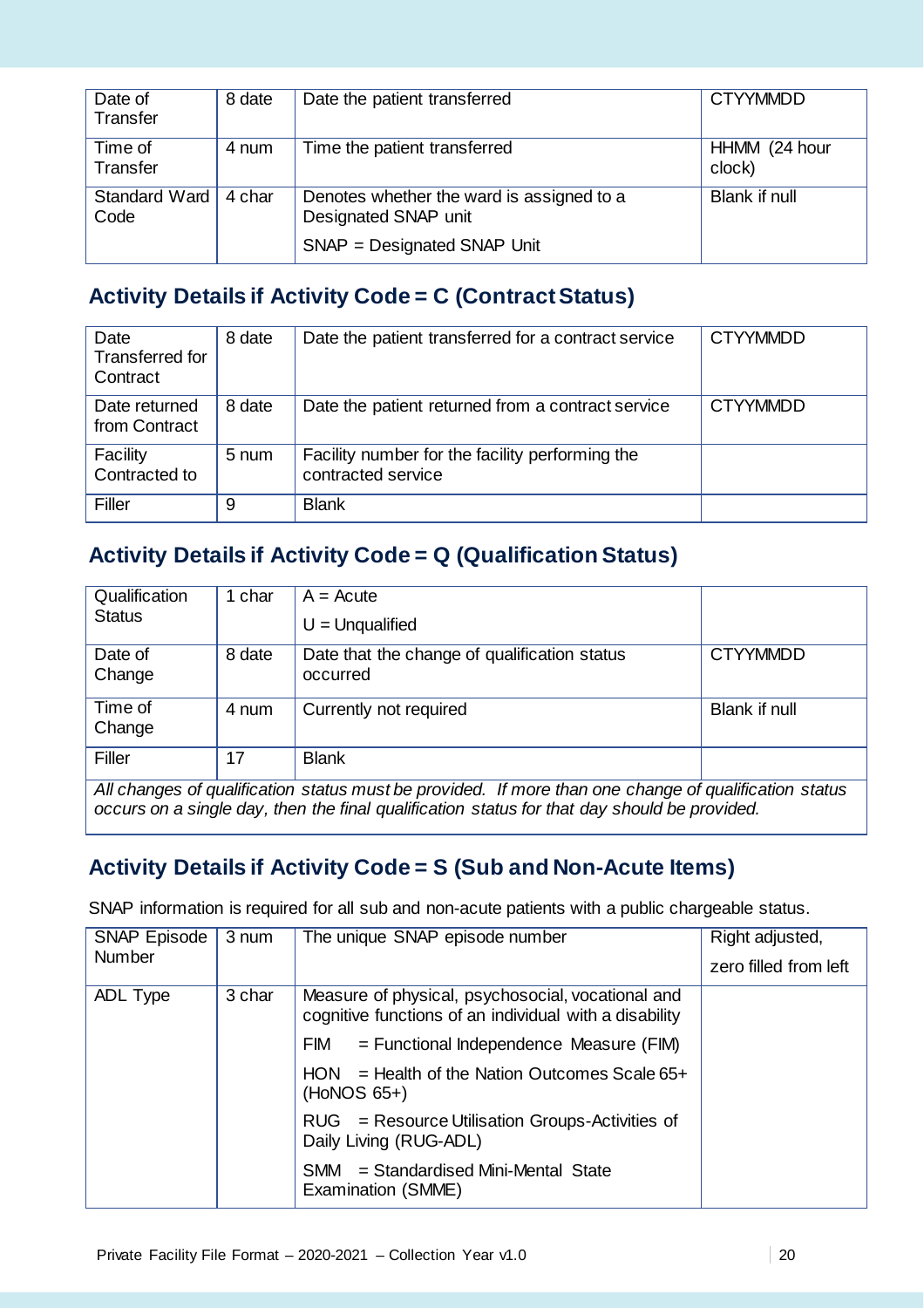| <b>ADL Subtype</b> | 3 char | For patients assigned a Psychogeriatric care type:                                                                                                       |
|--------------------|--------|----------------------------------------------------------------------------------------------------------------------------------------------------------|
|                    |        | ADL Type = $HON$ and record scores for 12 ADL<br>Subtypes and a Total ADL Subtype:                                                                       |
|                    |        | BEH<br>= Behavioural disturbance                                                                                                                         |
|                    |        |                                                                                                                                                          |
|                    |        | <b>NAS</b><br>$=$ Non-accidental self-injury                                                                                                             |
|                    |        | <b>DDU</b><br>= Problem drinking or drug use                                                                                                             |
|                    |        | CGP<br>$=$ Cognitive problems                                                                                                                            |
|                    |        | <b>PID</b><br>= Problems related to physical illness or<br>disability                                                                                    |
|                    |        | $=$ Problems associated with hallucinations<br>HAD<br>and delusions                                                                                      |
|                    |        | DPS<br>= Problems with depressive symptoms                                                                                                               |
|                    |        | OMB.<br>= Other mental and behavioural problems                                                                                                          |
|                    |        | <b>SSR</b><br>$=$ Problems with social or supportive<br>relationships                                                                                    |
|                    |        | $=$ Problems with activities of daily living<br>ADL.                                                                                                     |
|                    |        | LVC<br>$=$ Overall problems with living conditions                                                                                                       |
|                    |        | $WLQ =$ Problems with work and leisure activities<br>and the quality of the daytime environment.                                                         |
|                    |        | <b>TOT</b><br>$=$ Total                                                                                                                                  |
|                    |        |                                                                                                                                                          |
|                    |        | The FIM tool has a cognitive and a motor sub-<br>scale.                                                                                                  |
|                    |        | For patients assigned a Rehabilitation or Geriatric<br>Evaluation and Management care type:                                                              |
|                    |        | ADL Type = $FIM$ and record scores for the 13<br>Motor ADL Subtypes, 5 Cognitive ADL Subtypes<br>and a Total Cognitive and a Total Motor ADL<br>Subtype: |
|                    |        |                                                                                                                                                          |
|                    |        | <b>EAT</b><br>$=$ Eating<br><b>GRM</b><br>$=$ Grooming                                                                                                   |
|                    |        |                                                                                                                                                          |
|                    |        | BTH<br>$=$ Bathing                                                                                                                                       |
|                    |        | DRU<br>= Dressing upper body                                                                                                                             |
|                    |        | DRL<br>= Dressing lower body                                                                                                                             |
|                    |        | TLT<br>$=$ Toileting                                                                                                                                     |
|                    |        | <b>BDR</b><br>= Bladder management                                                                                                                       |
|                    |        | <b>BWL</b><br>$=$ Bowel management                                                                                                                       |
|                    |        | TBC<br>= Transfer (bed/chair/wheelchair)                                                                                                                 |
|                    |        | TTL<br>$=$ Transfer (toileting)                                                                                                                          |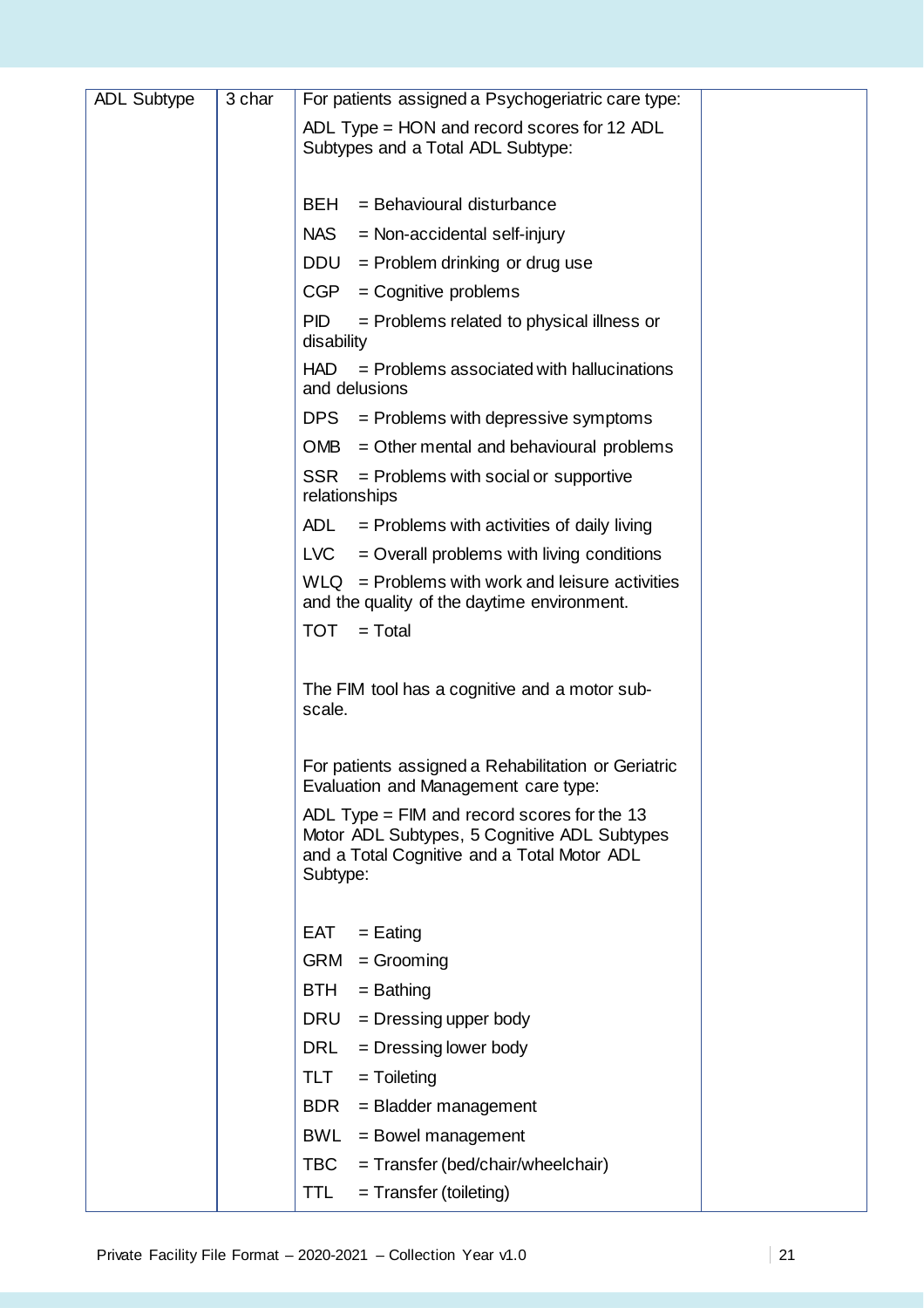| <b>TBS</b><br>= Transfer (bath/shower)                                                                                                                                                                                   |
|--------------------------------------------------------------------------------------------------------------------------------------------------------------------------------------------------------------------------|
| $LWW = Locomotion (walk/wheelchair)$                                                                                                                                                                                     |
| LST<br>$=$ Locomotion (stairs)                                                                                                                                                                                           |
| <b>CMP</b><br>= Comprehension                                                                                                                                                                                            |
| <b>EXP</b><br>= Expression                                                                                                                                                                                               |
| SOC<br>= Social interaction                                                                                                                                                                                              |
| <b>PRS</b><br>= Problem solving                                                                                                                                                                                          |
| MEM<br>$=$ Memory                                                                                                                                                                                                        |
| <b>MOT</b><br>$=$ Motor (total)                                                                                                                                                                                          |
| $COG = Cognitive (total)$                                                                                                                                                                                                |
|                                                                                                                                                                                                                          |
| The RUG tool requires the collection of the total<br>RUG score when assigning to a Maintenance or<br>Palliative care type.                                                                                               |
| ADL Type = RUG and record 1 ADL Subtype:                                                                                                                                                                                 |
| $TOT = Total$                                                                                                                                                                                                            |
|                                                                                                                                                                                                                          |
| Reporting of Standardised Mini-Mental State<br>Examination scores is optional for patients<br>assigned a Geriatric Evaluation and Management<br>care type and not required for any other sub and<br>non-acute care type. |
| ADL Type = $SMM$ and record scores for the 12<br>ADL Subtypes and a Total ADL Subtype:                                                                                                                                   |
| <b>ORT</b><br>$=$ Orientation - time                                                                                                                                                                                     |
| <b>ORP</b><br>$=$ Orientation - place                                                                                                                                                                                    |
| MIM<br>= Memory - immediate                                                                                                                                                                                              |
| <b>LAT</b><br>= Language/attention                                                                                                                                                                                       |
| <b>MSH</b><br>$=$ Memory - short                                                                                                                                                                                         |
| <b>LMW</b><br>$=$ Language memory – long (wristwatch)                                                                                                                                                                    |
| <b>LMP</b><br>$=$ Language memory – long (pencil)                                                                                                                                                                        |
| LAV<br>= Language/abstract thinking/verbal fluency                                                                                                                                                                       |
| <b>LNG</b><br>$=$ Language                                                                                                                                                                                               |
| <b>LAC</b><br>= Language/attention/comprehension                                                                                                                                                                         |
| <b>ACD</b><br>= Attention/comprehension/follow<br>commands/constructional (diagram)                                                                                                                                      |
| <b>ACP</b><br>= Attention/comprehension/construction/<br>follow commands (paper)                                                                                                                                         |
| <b>TOT</b><br>$=$ Total                                                                                                                                                                                                  |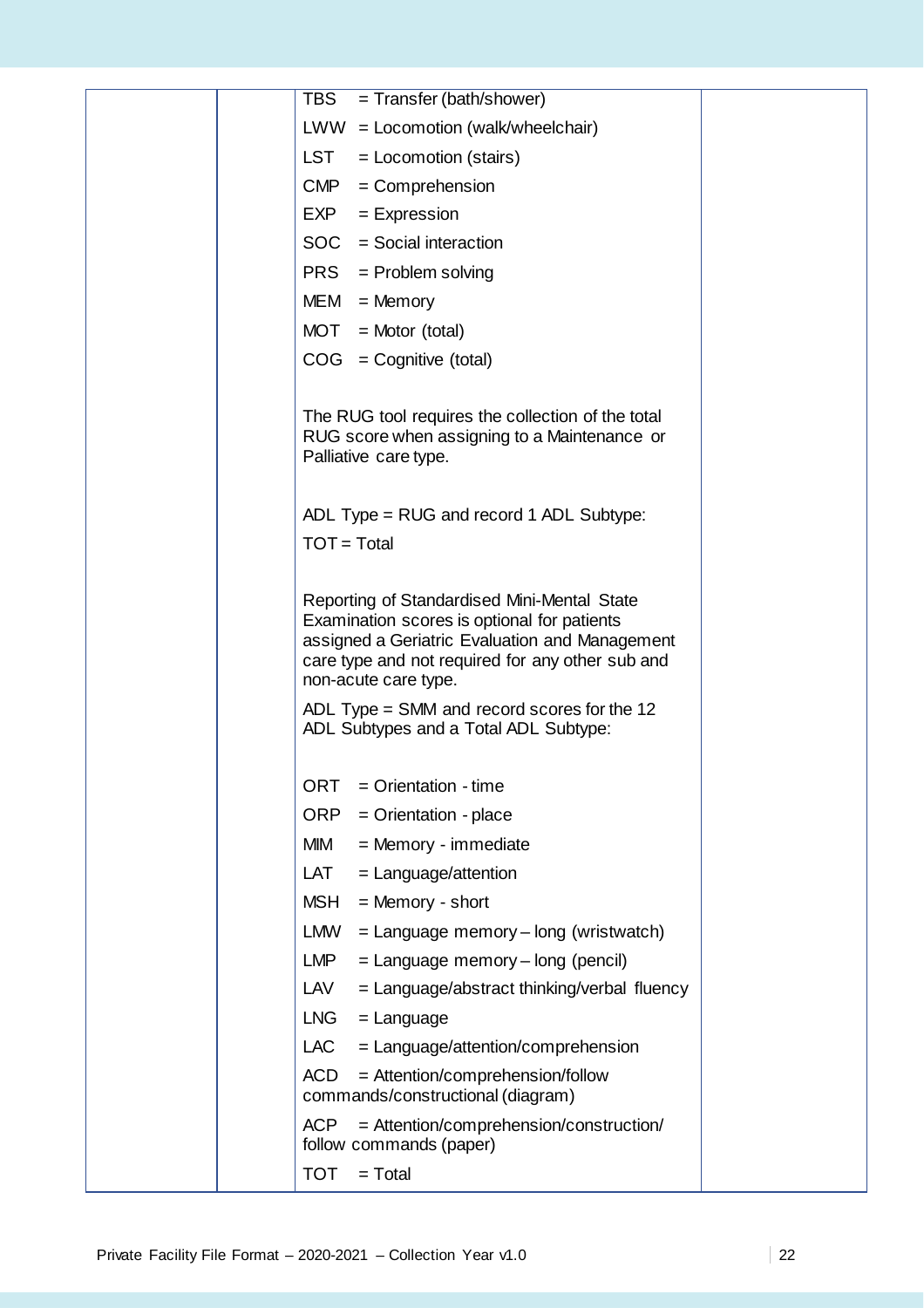| <b>ADL Score</b> | 3 num | Numerical rating from the ADL tool used as a                 | Right adjusted,       |
|------------------|-------|--------------------------------------------------------------|-----------------------|
|                  |       | measurement of different components of functional<br>ability | zero filled from left |
|                  |       |                                                              |                       |
|                  |       | Where ADL Type is FIM and ADL Subtype is;                    |                       |
|                  |       | EAT score must be between 1 and 7 or 999                     |                       |
|                  |       | GRM score must be between 1 and 7 or 999                     |                       |
|                  |       | BTH score must be between 1 and 7 or 999                     |                       |
|                  |       | DRU score must be between 1 and 7 or 999                     |                       |
|                  |       | DRL score must be between 1 and 7 or 999                     |                       |
|                  |       | TLT score must be between 1 and 7 or 999                     |                       |
|                  |       | BDR score must be between 1 and 7 or 999                     |                       |
|                  |       | BWL score must be between 1 and 7 or 999                     |                       |
|                  |       | TBC score must be between 1 and 7 or 999                     |                       |
|                  |       | TTL score must be between 1 and 7 or 999                     |                       |
|                  |       | TBS score must be between 1 and 7 or 999                     |                       |
|                  |       | LWW score must be between 1 and 7 or 999                     |                       |
|                  |       | LST score must be between 1 and 7 or 999                     |                       |
|                  |       | CMP score must be between 1 and 7 or 999                     |                       |
|                  |       | EXP score must be between 1 and 7 or 999                     |                       |
|                  |       | SOC score must be between 1 and 7 or 999                     |                       |
|                  |       | PRS score must be between 1 and 7 or 999                     |                       |
|                  |       | MEM score must be between 1 and 7 or 999                     |                       |
|                  |       | COG score must be between 5 and 35 or 999                    |                       |
|                  |       | MOT score must be between 13 and 91 or 999                   |                       |
|                  |       | Where ADL Type is HON and ADL Subtype is;                    |                       |
|                  |       | BEH score must be between 0 and 4 or 999                     |                       |
|                  |       | NAS score must be between 0 and 4 or 999                     |                       |
|                  |       | DDU score must be between 0 and 4 or 999                     |                       |
|                  |       | CGP score must be between 0 and 4 or 999                     |                       |
|                  |       | PID score must be between 0 and 4 or 999                     |                       |
|                  |       | HAD score must be between 0 and 4 or 999                     |                       |
|                  |       | DPS score must be between 0 and 4 or 999                     |                       |
|                  |       | OMB score must be between 0 and 4 or 999                     |                       |
|                  |       | SSR score must be between 0 and 4 or 999                     |                       |
|                  |       | ADL score must be between 0 and 4 or 999                     |                       |
|                  |       | LVC score must be between 0 and 4 or 999                     |                       |
|                  |       | WLQ score must be between 0 and 4 or 999                     |                       |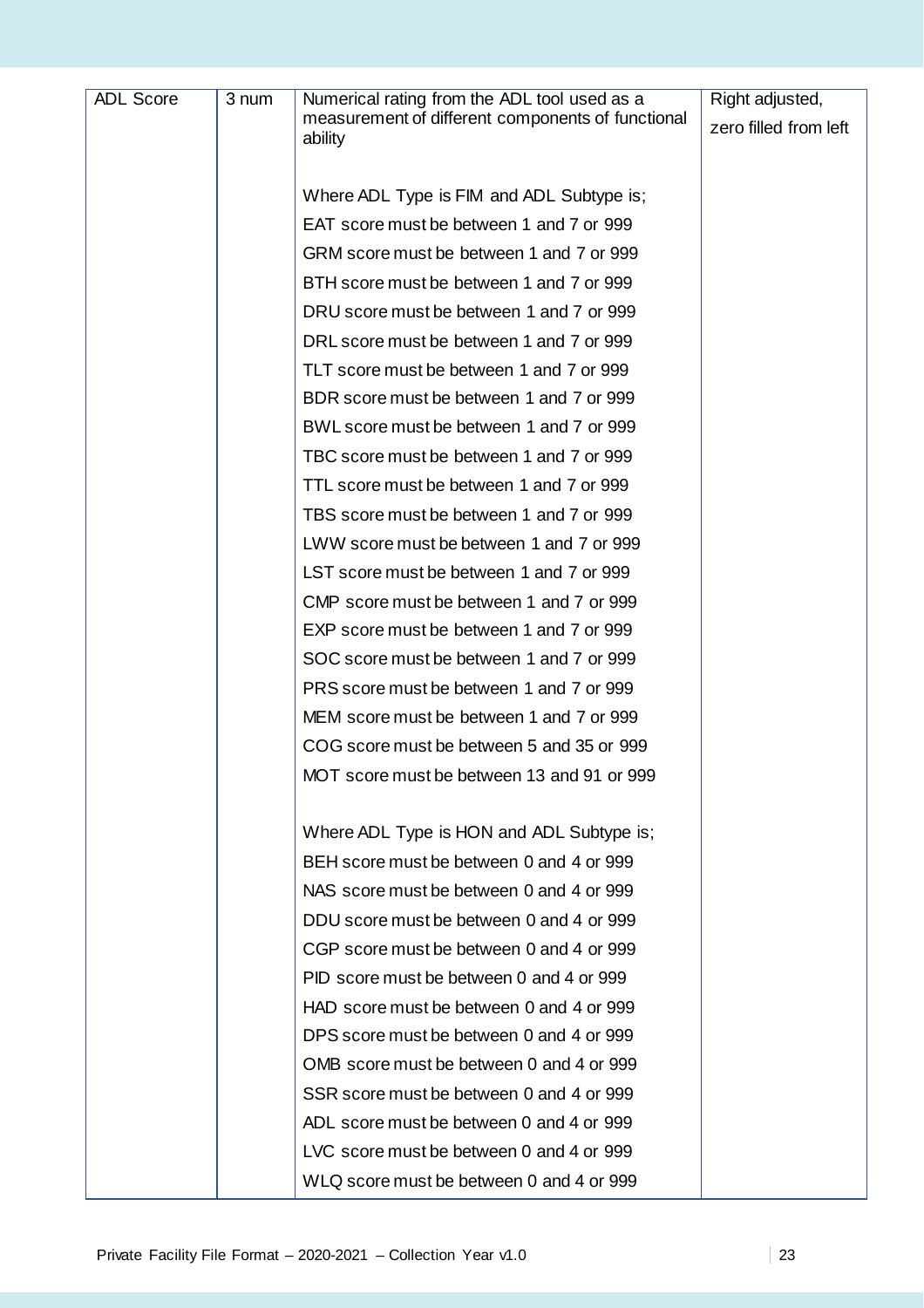|                        |        | TOT score must be between 0 and 48 or 999                                                       |                                          |
|------------------------|--------|-------------------------------------------------------------------------------------------------|------------------------------------------|
|                        |        |                                                                                                 |                                          |
|                        |        | Where ADL Type is SMM and ADL Subtype is;                                                       |                                          |
|                        |        | ORT score must be between 0 and 5 or 999                                                        |                                          |
|                        |        | ORP score must be between 0 and 5 or 999                                                        |                                          |
|                        |        | MIM score must be between 0 and 3 or 999                                                        |                                          |
|                        |        | LAT score must be between 0 and 5 or 999                                                        |                                          |
|                        |        | MSH score must be between 0 and 3 or 999                                                        |                                          |
|                        |        | LMW score must be between 0 and 1 or 999                                                        |                                          |
|                        |        | LMP score must be between 0 and 1 or 999                                                        |                                          |
|                        |        | LAV score must be between 0 and 1 or 999                                                        |                                          |
|                        |        | LNG score must be between 0 and 1 or 999                                                        |                                          |
|                        |        | LAC score must be between 0 and 1 or 999                                                        |                                          |
|                        |        | ACD score must be between 0 and 1 or 999                                                        |                                          |
|                        |        | ACP score must be between 0 and 3 or 999                                                        |                                          |
|                        |        | TOT score must be between 0 and 30 or 999                                                       |                                          |
|                        |        | Where ADL Type is RUG and ADL Subtype is;                                                       |                                          |
|                        |        | TOT score must be between 4 and 18 or 999                                                       |                                          |
| <b>ADL Date</b>        | 8 date | Date the ADL score was recorded                                                                 | <b>CTYYMMDD</b>                          |
| <b>ADL Time</b>        | 4 num  | Not currently required                                                                          | Blank if null                            |
| Phase Type             | 2 num  | A distinct period or stage of illness relating to                                               | Blank if null                            |
|                        |        | palliative care patients. For example, when SNAP<br>Type $=$ PAL record one phase type:         | Must not be null if<br>$SNAP$ Type = PAL |
|                        |        | $01 =$ Stable                                                                                   |                                          |
|                        |        | $02 =$ Unstable                                                                                 |                                          |
|                        |        | $03$ = Deteriorating                                                                            |                                          |
|                        |        | $04 = Terminal Care$                                                                            |                                          |
| Filler                 | 4      | <b>Blank</b>                                                                                    |                                          |
|                        |        | ADL scores for each SNAP episode are to be supplied. Do not provide more than one set of scores |                                          |
|                        |        | on the same date for the same ADL Type and ADL Subtype.                                         |                                          |
| For all SNAP episodes: |        |                                                                                                 |                                          |

*An ADL score of 999 is valid when an assessment has not been undertaken.*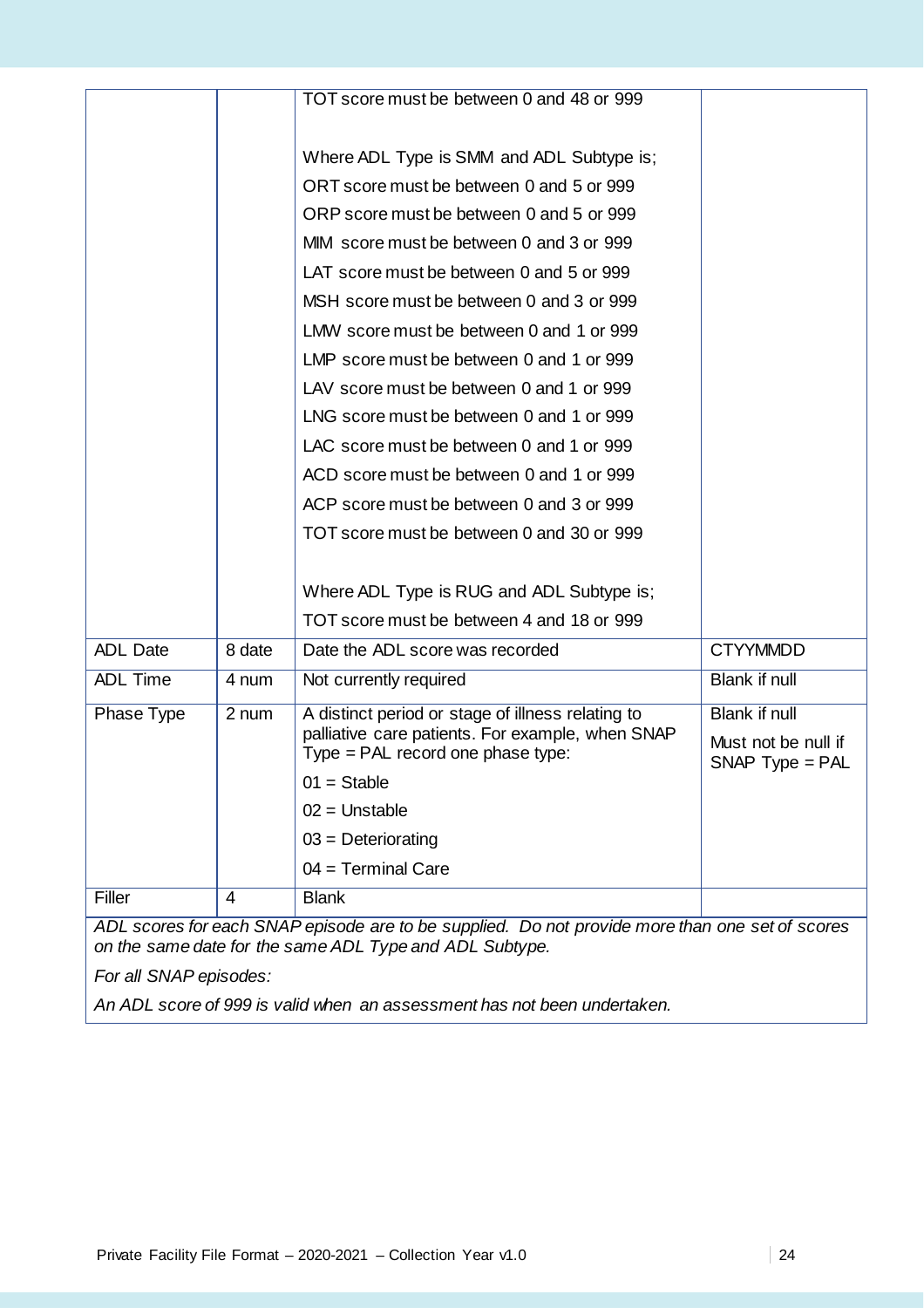## **Activity Details if Activity Code = T (Nursing Home Type)**

| Nursing Home<br>Type Flag            | 3 char | $NHT = Nursing Home Flag$                                 | Not valid for<br>patients with a care<br>type of: |
|--------------------------------------|--------|-----------------------------------------------------------|---------------------------------------------------|
|                                      |        |                                                           | $01 -$ Acute                                      |
|                                      |        |                                                           | $05 -$ Newborn                                    |
|                                      |        |                                                           | $07 -$ Organ<br>Procurement-<br>posthumous        |
|                                      |        |                                                           | 08 - Boarder                                      |
| Date<br>Commenced<br><b>NHT Care</b> | 8 date | Date when the patient commenced Nursing Home<br>Type care | <b>CTYYMMDD</b>                                   |
| Date Ceased<br><b>NHT Care</b>       | 8 date | Date when the patient ceased Nursing Home Type<br>care    | <b>CTYYMMDD</b>                                   |
| Filler                               | 11     | <b>Blank</b>                                              |                                                   |

## **Activity Details if Activity Code = B (Mother's Patient Identifier of Baby Born in Hospital)**

| Mother's<br>Patient<br><b>Identifier</b> | 8 char | Mother's Patient Identifier of baby born in the<br>hospital | Right adjusted and<br>zero filled from left |
|------------------------------------------|--------|-------------------------------------------------------------|---------------------------------------------|
| Filler                                   | 22     | <b>Blank</b>                                                |                                             |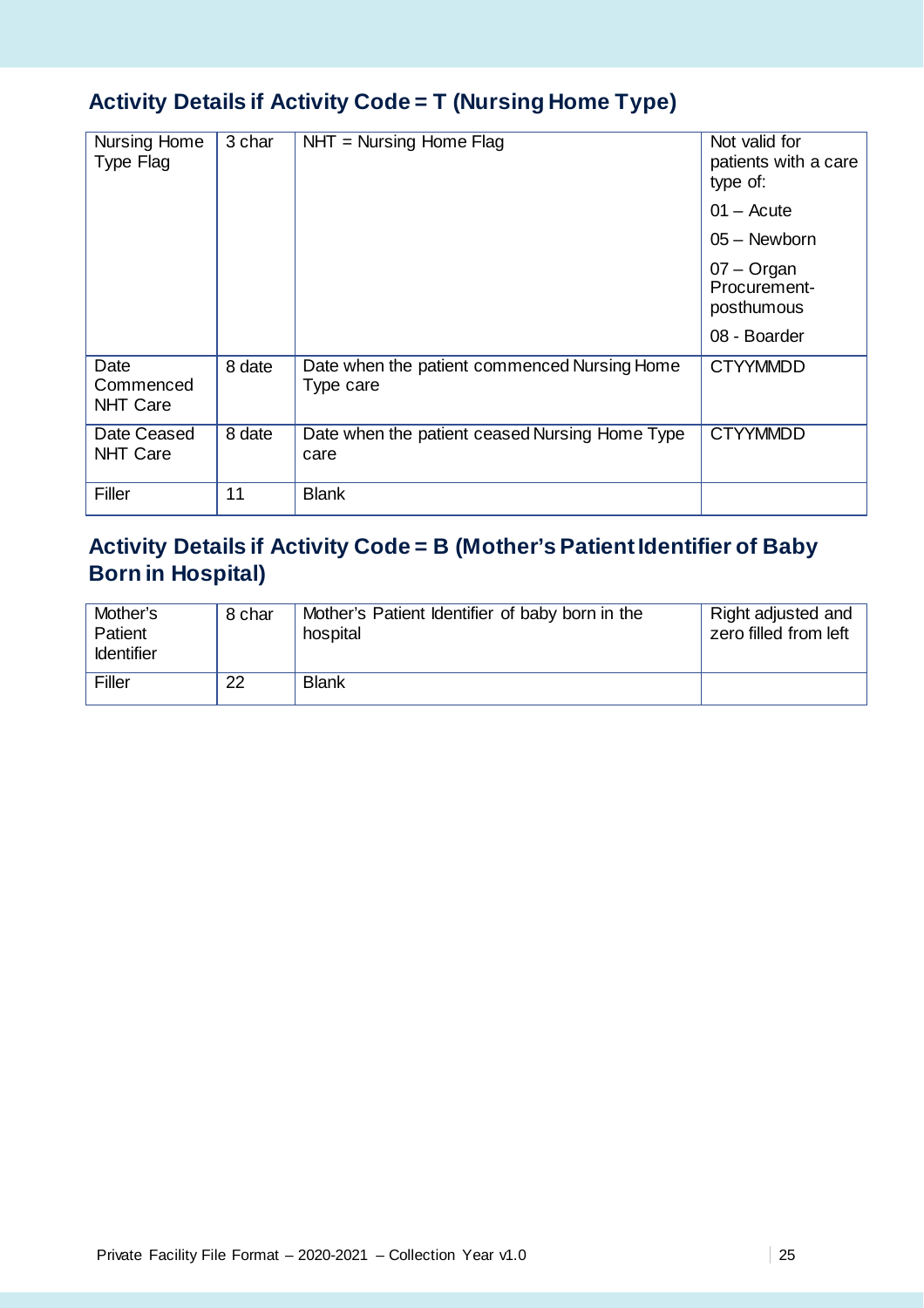# **Morbidity File**

The header record is the first record on the file. There is only one header record, followed by the morbidity details records.

| <b>HEADER RECORD</b>                        |         |                                                                             |                                                              |  |
|---------------------------------------------|---------|-----------------------------------------------------------------------------|--------------------------------------------------------------|--|
| Facility<br>Number                          | 5 num   | Must be the same as the facility number in the<br>corresponding header file | Right adjusted and<br>zero filled from left                  |  |
| <b>Extract Period</b>                       | 16 date | From date                                                                   | <b>CTYYMMDD</b>                                              |  |
|                                             |         | To date                                                                     | <b>CTYYMMDD</b>                                              |  |
| File Type                                   | 3 char  | Abbreviation to identify file type                                          |                                                              |  |
|                                             |         | $MOR =$ Morbidity                                                           |                                                              |  |
| Number of<br>Records                        | 5 num   | Total number of records in the file                                         | Right adjusted and<br>zero filled from left;<br>zero if null |  |
| Extraction<br>Software<br><b>Identifier</b> | 10 char | Code to identify the version of the software used                           | Left adjusted, blank<br>if null                              |  |
| Filler                                      | 66      | <b>Blank</b>                                                                |                                                              |  |

|                                           | <b>MORBIDITY DETAILS RECORDS</b> |                                                                                                                                                                                                                                                                      |                                             |  |  |
|-------------------------------------------|----------------------------------|----------------------------------------------------------------------------------------------------------------------------------------------------------------------------------------------------------------------------------------------------------------------|---------------------------------------------|--|--|
| Record<br><b>Identifier</b>               | 1 char                           | $N = New$<br>$D = Deletion$                                                                                                                                                                                                                                          |                                             |  |  |
| Unique<br><b>Number</b>                   | 12 char                          | A number unique within the facility to identify each<br>admission. This number is not to be reused,<br>regardless of deletions, etc.                                                                                                                                 | Right adjusted and<br>zero filled from left |  |  |
| Patient<br><b>Identifier</b>              | 8 char                           | Unique number to identify the patient within the<br>facility (eg. unit record number)                                                                                                                                                                                | Right adjusted and<br>zero filled from left |  |  |
| Admission<br><b>Number</b>                | 12 char                          | Admission number allocated by facility                                                                                                                                                                                                                               | Right adjusted and<br>zero filled from left |  |  |
| Diagnosis<br>Code Identifier              | 3 char                           | <b>PD</b><br>= Principal diagnosis<br>EX<br>$=$ External cause code<br>м<br>$=$ Morphology<br>OD<br>$=$ Other diagnosis<br>PR.<br>$=$ Procedure                                                                                                                      | Left adjusted                               |  |  |
| ICD-10-AM<br>/ACHI Code<br>(11th Edition) | 7 char                           | Code assigned from The International Statistical<br><b>Classification of Diseases and Related Health</b><br>Problems, 10 <sup>th</sup> Revision, Australian Modification,<br>11th edition and The Australian Classification of<br>Health Interventions, 11th Edition | Left adjusted                               |  |  |
| Diagnosis Text                            | 50 char                          | Textual description of diseases and procedures are<br>optional                                                                                                                                                                                                       | Left adjusted, blank<br>if null             |  |  |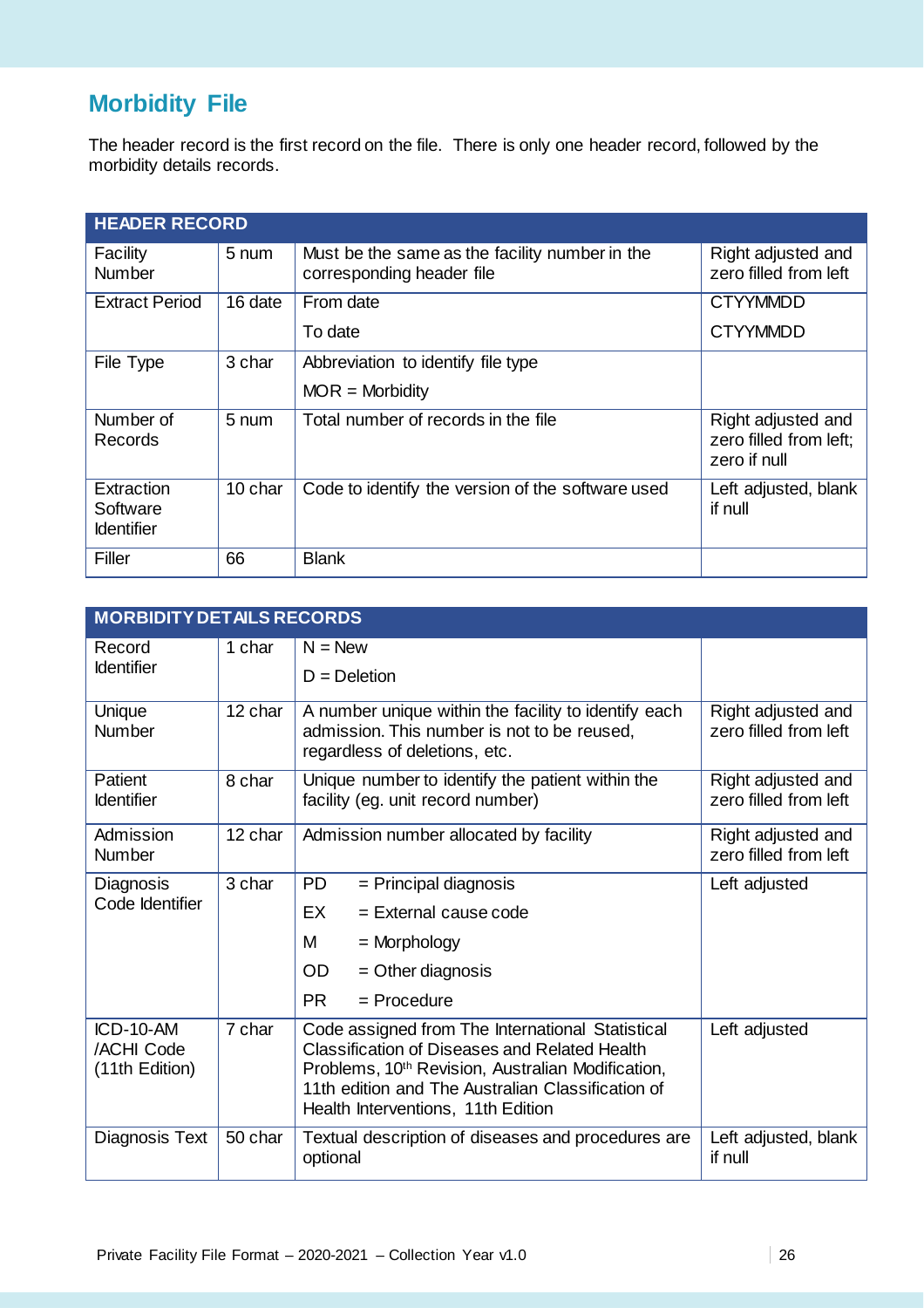| <b>MORBIDITY DETAILS RECORDS</b>                                   |        |                                                                                                                                               |                      |  |
|--------------------------------------------------------------------|--------|-----------------------------------------------------------------------------------------------------------------------------------------------|----------------------|--|
| Date of                                                            | 8 date | Date that the procedure was performed.                                                                                                        | CTYYMMDD,            |  |
| Procedure                                                          |        | The date must be provided if the procedure is<br>within the following block ranges:                                                           | blank if null        |  |
|                                                                    |        | 1059<br>1<br>to                                                                                                                               |                      |  |
|                                                                    |        | 1062<br>1821<br>to                                                                                                                            |                      |  |
|                                                                    |        | 1866<br>1825<br>to                                                                                                                            |                      |  |
|                                                                    |        | 1869<br>1892<br>to                                                                                                                            |                      |  |
|                                                                    |        | 1894<br>1912<br>to                                                                                                                            |                      |  |
|                                                                    |        | 1920<br>2016<br>to                                                                                                                            |                      |  |
| <b>Contract Flag</b>                                               | 1 num  | Recorded by Hospital A when a patient receives an<br>admitted or non-admitted contracted service from<br>the contracted hospital (Hospital B) | <b>Blank if null</b> |  |
|                                                                    |        | $1 =$ Contracted admitted procedure                                                                                                           |                      |  |
|                                                                    |        | $2 =$ Contracted non-admitted procedure                                                                                                       |                      |  |
| <b>Diagnosis</b><br><b>Onset Type</b><br>(Condition<br>onset flag) | 1 char | An indicator for each diagnosis to indicate the<br>onset and/or significance of the diagnosis to the<br>episode of care.                      | <b>Blank if null</b> |  |
|                                                                    |        | $1 =$ Condition present on admission to the episode<br>of care                                                                                |                      |  |
|                                                                    |        | $2$ = Condition arises during the current episode of<br>care                                                                                  |                      |  |
|                                                                    |        | 9 = Condition onset unknown/uncertain                                                                                                         |                      |  |
| Most Resource<br><b>Intensive</b><br><b>Condition Flag</b>         | 1 char | Currently not required                                                                                                                        | <b>Blank if null</b> |  |
| Other Co-<br>Morbidity of<br>Interest Flag                         | 1 char | Currently not required                                                                                                                        | <b>Blank if null</b> |  |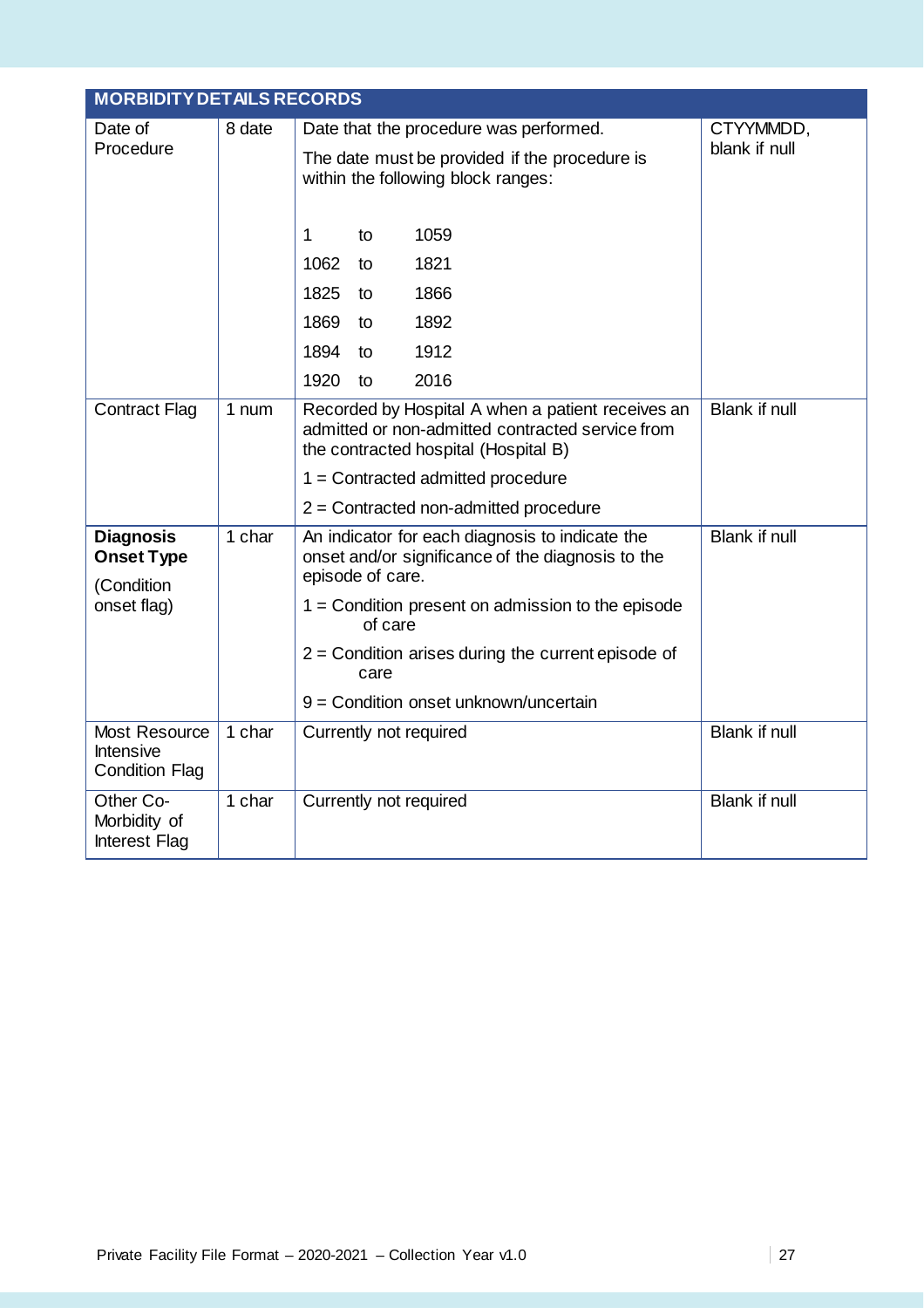## **Mental Health File**

A record is to be provided on the mental health details file for each episode of care where the standard unit code (either at admission to the episode or through a unit transfer during the episode) is in the range PYAA to PYZZ.

No record is to be provided if there were no standard unit codes in this range during the episode of care.

The header record is the first record on the file. There is only one header record, followed by the mental health details records.

| <b>HEADER RECORD</b>                        |                |                                                                             |                                                              |
|---------------------------------------------|----------------|-----------------------------------------------------------------------------|--------------------------------------------------------------|
| Facility<br>Number                          | 5 num          | Must be the same as the facility number in the<br>corresponding header file | Right adjusted and<br>zero filled from left                  |
| <b>Extract Period</b>                       | 16 date        | From date<br>To date                                                        | <b>CTYYMMDD</b><br><b>CTYYMMDD</b>                           |
|                                             |                |                                                                             |                                                              |
| File Type                                   | 3 char         | Abbreviation to identify file type                                          |                                                              |
|                                             |                | $MEN = Mental$ health                                                       |                                                              |
| Number of<br><b>Records</b>                 | 5 num          | Total number of records in the file                                         | Right adjusted and<br>zero filled from left;<br>zero if null |
| Extraction<br>Software<br><b>Identifier</b> | 10 char        | Code to identify the version of the software used                           | Left adjusted, blank<br>if null                              |
| Filler                                      | $\overline{2}$ | <b>Blank</b>                                                                |                                                              |

| <b>MENTAL HEALTH DETAILS RECORDS</b> |         |                                                                                                                                     |                                                |
|--------------------------------------|---------|-------------------------------------------------------------------------------------------------------------------------------------|------------------------------------------------|
| Record Identifier                    | 1 char  | $N = New$ ,                                                                                                                         |                                                |
|                                      |         | $A =$ Amendment                                                                                                                     |                                                |
|                                      |         | $D = Deletion$                                                                                                                      |                                                |
| Unique Number                        | 12 char | A number unique within the facility to identify each<br>admission. This number is not to be reused,<br>regardless of deletions etc. | Right adjusted<br>and zero filled<br>from left |
| <b>Patient Identifier</b>            | 8 char  | Unique number to identify the patient within the<br>facility (eg. Unit record number)                                               | Right adjusted<br>and zero filled<br>from left |
| Admission<br><b>Number</b>           | 12 char | Admission number allocated by facility                                                                                              | Right adjusted<br>and zero filled<br>from left |
| Type of Usual<br>Accommodation       | 1 char  | $1 =$ House or flat                                                                                                                 |                                                |
|                                      |         | $2$ = Independent unit as part of a retirement<br>village or similar                                                                |                                                |
|                                      |         | $3$ = Hostel or hostel type accommodation                                                                                           |                                                |
|                                      |         | $4 =$ Psychiatric hospital                                                                                                          |                                                |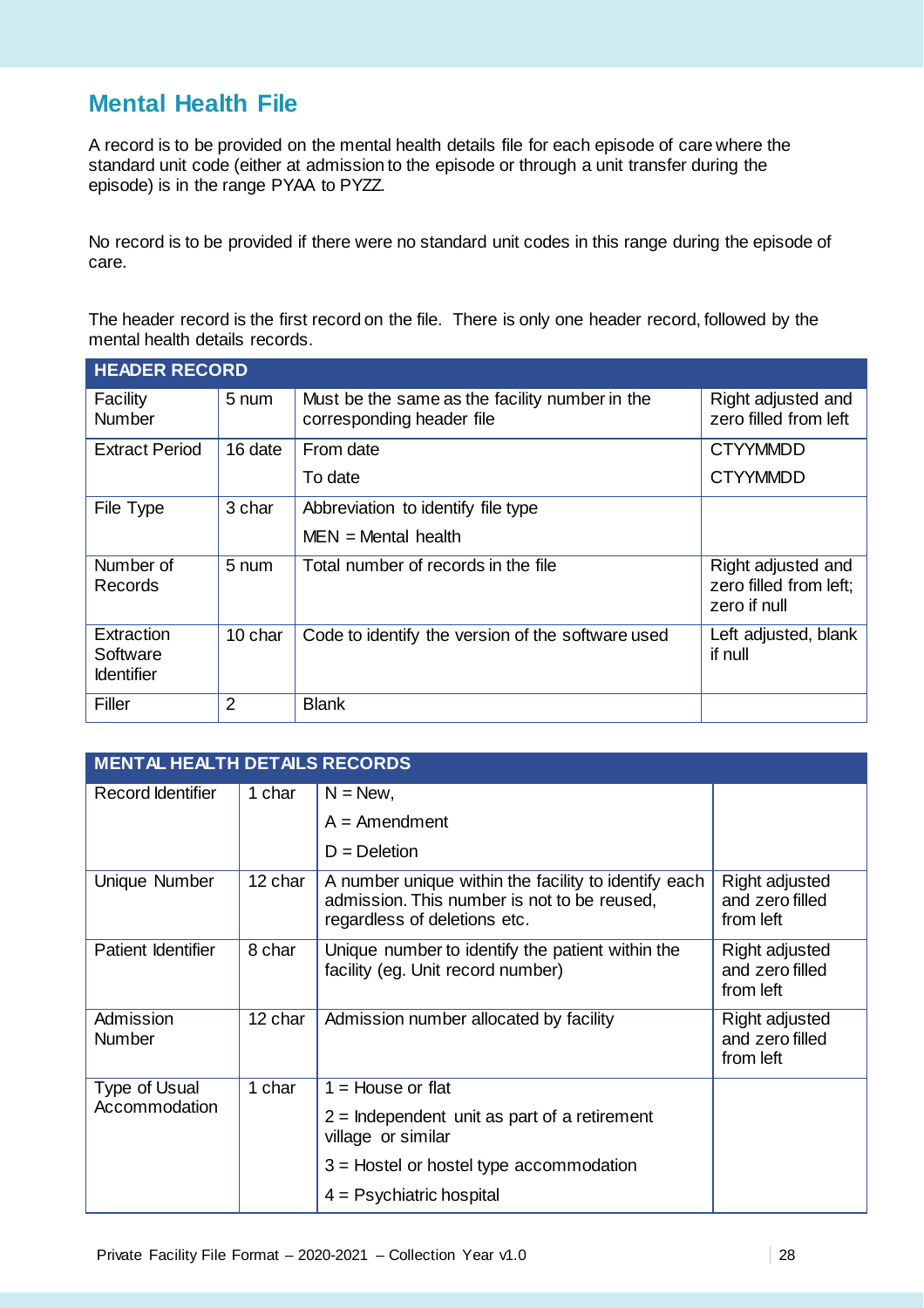| <b>MENTAL HEALTH DETAILS RECORDS</b>      |        |                                                                         |                              |
|-------------------------------------------|--------|-------------------------------------------------------------------------|------------------------------|
|                                           |        | $5 =$ Acute hospital                                                    |                              |
|                                           |        | $7 =$ Other accommodation                                               |                              |
|                                           |        | $8 = No$ usual residence                                                |                              |
|                                           |        | $6$ = Residential mental health care facility                           |                              |
| Employment                                | 1 char | $1 =$ Child not at school                                               |                              |
| <b>Status</b>                             |        | $2 = Student$                                                           |                              |
|                                           |        | $3 =$ Employed                                                          |                              |
|                                           |        | $4 =$ Unemployed                                                        |                              |
|                                           |        | $5 =$ Home duties                                                       |                              |
|                                           |        | $6$ = Pensioner                                                         |                              |
|                                           |        | $8 =$ Other                                                             |                              |
| <b>Pension Status</b>                     | 1 char | $1 =$ Aged pension                                                      |                              |
|                                           |        | $2 =$ Repatriation pension                                              |                              |
|                                           |        | $3 =$ Invalid pension                                                   |                              |
|                                           |        | $4 =$ Unemployment benefit                                              |                              |
|                                           |        | $5 = Sickness benefit$                                                  |                              |
|                                           |        | $7 = Other$                                                             |                              |
|                                           |        | $8 = No$ pension/benefit                                                |                              |
| <b>First Admission</b><br>for Psychiatric | 1 char | $1 = No$ previous admission for psychiatric<br>treatment                |                              |
| Treatment                                 |        | $2$ = Previous admission for psychiatric treatment                      |                              |
| Referral to                               | 2 char | $01 = Not referred$                                                     | <b>Right adjusted</b>        |
| <b>Further Care</b>                       |        | $02$ = Private psychiatrist                                             | and zero filled<br>from left |
|                                           |        | $03$ = Other private medical practitioner                               |                              |
|                                           |        | 04 = Mental health/alcohol and drug facility -<br>admitted patient      |                              |
|                                           |        | 05 = Mental health/alcohol and drug facility - non-<br>admitted patient |                              |
|                                           |        | $06$ = Acute hospital - admitted patient                                |                              |
|                                           |        | $07$ = Acute hospital - non-admitted patient                            |                              |
|                                           |        | $08 =$ Community health program                                         |                              |
|                                           |        | 09 = General Practitioner                                               |                              |
|                                           |        | $10$ = Residential mental health care facility                          |                              |
|                                           |        | $29 = Other$                                                            |                              |
|                                           |        | $98 = Not Applicable$                                                   |                              |
| Mental Health                             | 1 char | $1 =$ Involuntary patient for any part of the episode                   |                              |
| Legal Status<br>Indicator                 |        | $2$ = Voluntary patient for all of the episode                          |                              |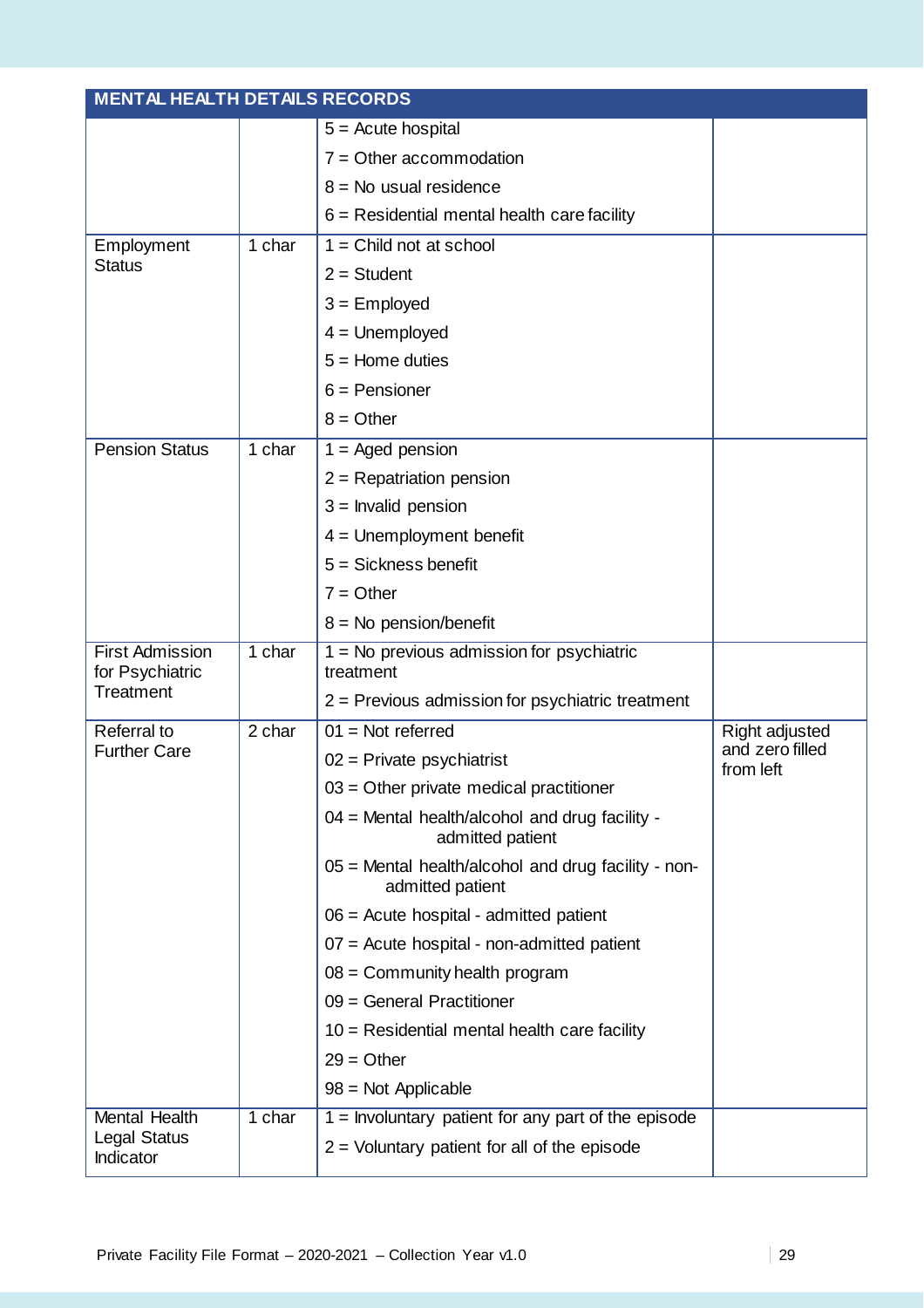| <b>MENTAL HEALTH DETAILS RECORDS</b>                  |        |                                                                                                                                                                                   |  |  |
|-------------------------------------------------------|--------|-----------------------------------------------------------------------------------------------------------------------------------------------------------------------------------|--|--|
| Previous<br>Specialised Non-<br>Admitted<br>Treatment | 1 char | $1 =$ Patient has no previous non-admitted service<br>contacts for psychiatric treatment<br>$2$ = Patient has previous non-admitted service<br>contacts for psychiatric treatment |  |  |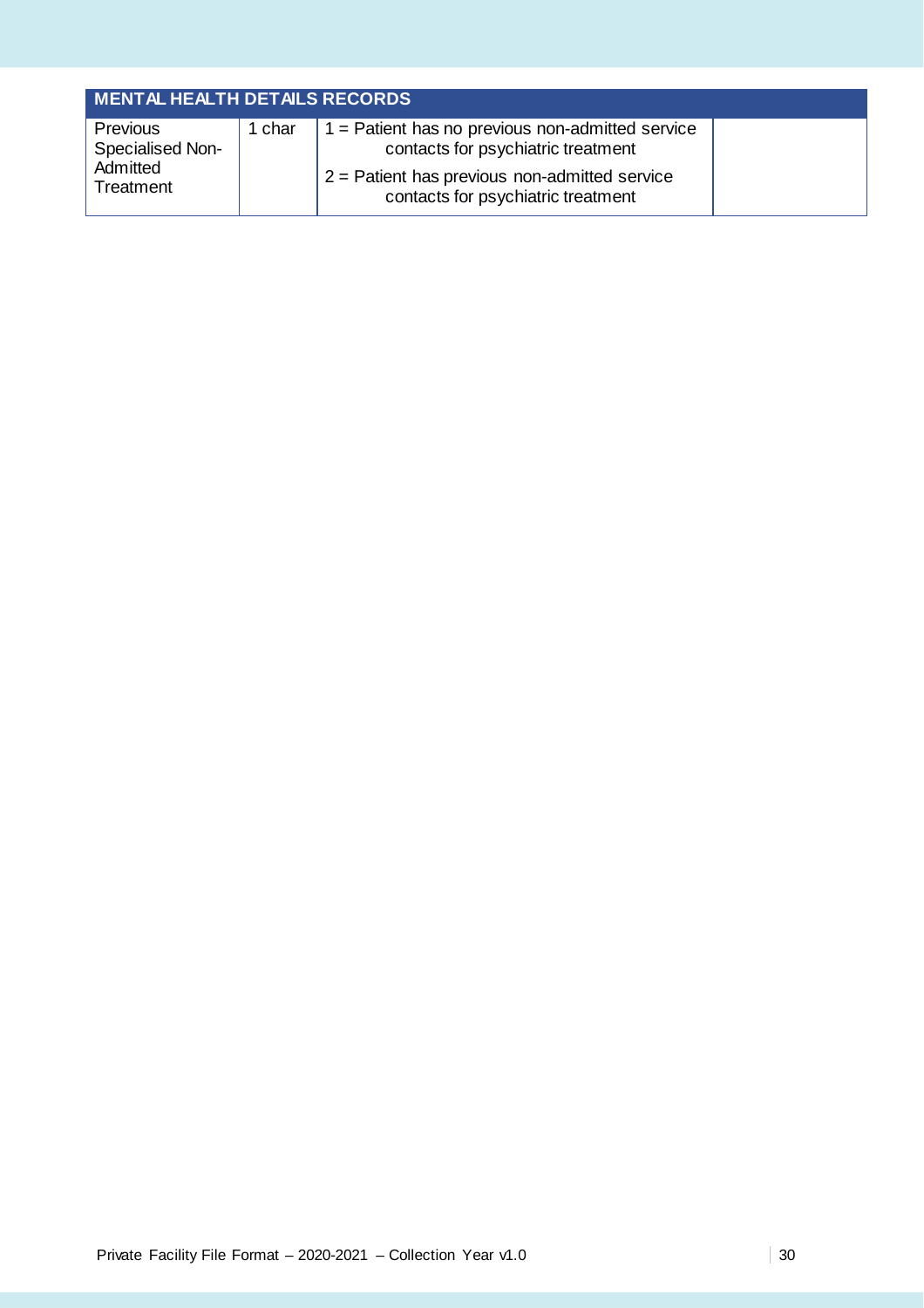## **Sub and Non-Acute Patient Details File**

SNAP information is required for all sub and non-acute patients with a public chargeable status**.**

A record for each SNAP type is to be provided on the sub and non-acute patient details file for each episode of care where the care type is sub-acute or non-acute (ie Rehabilitation Care, Geriatric Evaluation and Management Care, Palliative Care, Psychogeriatric Care or Maintenance Care)

No record is to be provided if the care type is mental health, acute, newborn, boarder, organ procurement-posthumous or other care.

The header record is the first record on the file. There is only one header record, followed by the sub and non-acute patient details records.

| <b>HEADER RECORD</b>                        |         |                                                                             |                                                              |  |
|---------------------------------------------|---------|-----------------------------------------------------------------------------|--------------------------------------------------------------|--|
| Facility<br><b>Number</b>                   | 5 num   | Must be the same as the facility number in the<br>corresponding header file | Right adjusted and<br>zero filled from left                  |  |
| <b>Extract Period</b>                       | 16 date | From date                                                                   | <b>CTYYMMDD</b>                                              |  |
|                                             |         | To date                                                                     | <b>CTYYMMDD</b>                                              |  |
| File Type                                   | 3 char  | Abbreviation to identify file type                                          |                                                              |  |
|                                             |         | SNP = Sub and Non-Acute Patient                                             |                                                              |  |
| Number of<br>Records                        | 5 num   | Total number of records in the file                                         | Right adjusted and<br>zero filled from left;<br>zero if null |  |
| Extraction<br>Software<br><b>Identifier</b> | 10 char | Code to identify the version of the software used                           | Left adjusted, blank if<br>null                              |  |
| Filler                                      | 31      | <b>Blank</b>                                                                |                                                              |  |

| SUB AND NON-ACUTE PATIENT DETAILS RECORDS |         |                                                                                                                                      |                                             |  |
|-------------------------------------------|---------|--------------------------------------------------------------------------------------------------------------------------------------|---------------------------------------------|--|
| Record                                    | 1 char  | $N = New$                                                                                                                            |                                             |  |
| <b>Identifier</b>                         |         | $A =$ Amendment                                                                                                                      |                                             |  |
|                                           |         | $D = Deletion$                                                                                                                       |                                             |  |
| Unique<br>Number                          | 12 char | A number unique within the facility to identify<br>each admission. This number is not to be<br>reused, regardless of deletions, etc. | Right adjusted and<br>zero filled from left |  |
| Patient<br><b>Identifier</b>              | 8 char  | Unique number to identify the patient within the<br>facility<br>(e.g. Unit record number)                                            | Right adjusted and<br>zero filled from left |  |
| Admission<br><b>Number</b>                | 12 char | Admission number allocated by facility                                                                                               | Right adjusted, zero<br>filled from left    |  |
| <b>SNAP Episode</b><br><b>Number</b>      | 3 num   | The unique SNAP episode number                                                                                                       | Right adjusted, zero<br>filled from left    |  |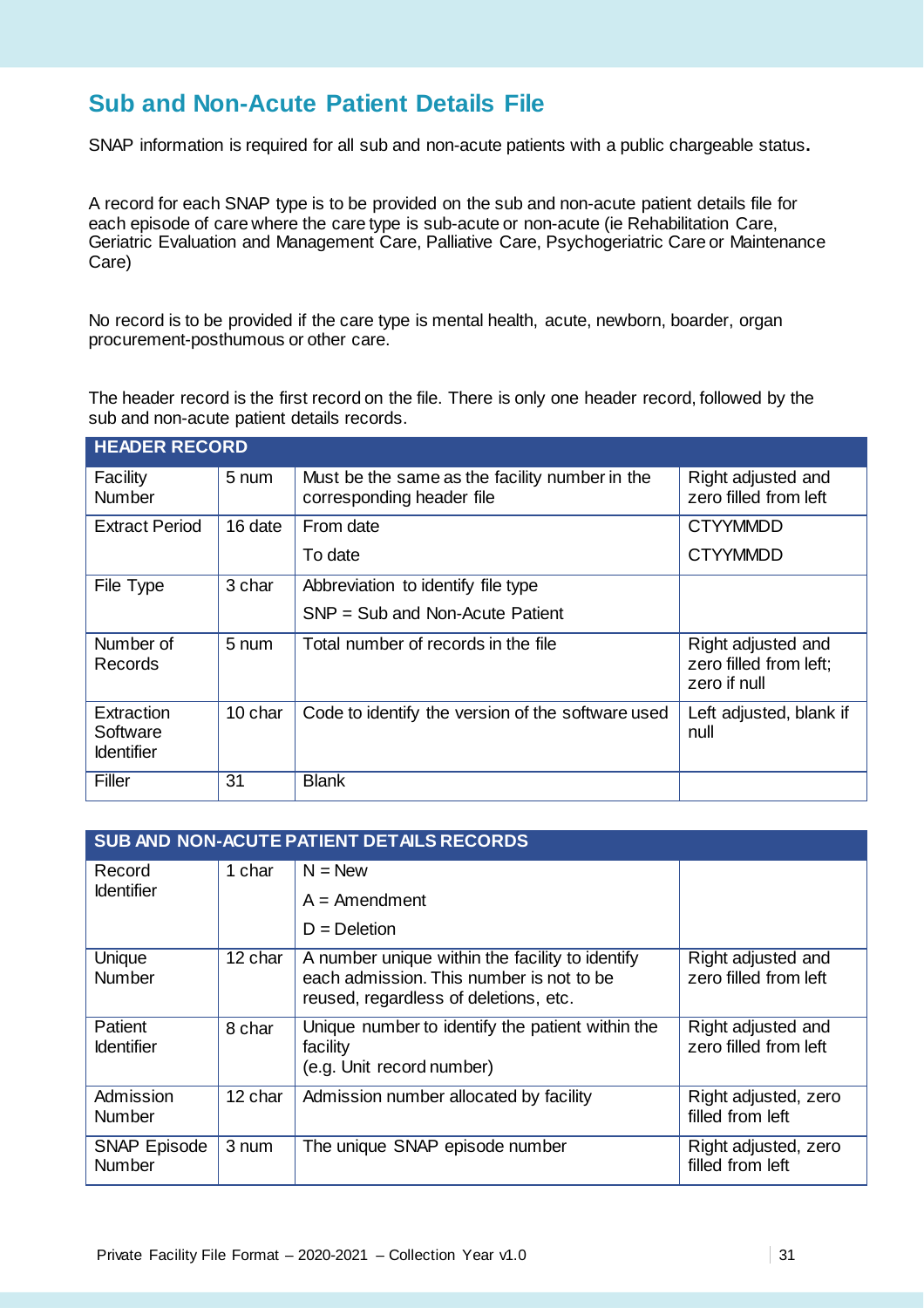|                                           | SUB AND NON-ACUTE PATIENT DETAILS RECORDS |                                                                                                                                |                 |  |  |
|-------------------------------------------|-------------------------------------------|--------------------------------------------------------------------------------------------------------------------------------|-----------------|--|--|
| SNAP Type                                 | 3 char                                    | Classification of a patient's care type based on<br>characteristics of the person, the primary<br>treatment goal and evidence. |                 |  |  |
|                                           |                                           | PAL<br>$=$ Palliative care                                                                                                     |                 |  |  |
|                                           |                                           | $RCD = Rehabilitation - congenital deformities$                                                                                |                 |  |  |
|                                           |                                           | <b>ROI</b><br>$=$ Rehabilitation - other disabling<br>impairments                                                              |                 |  |  |
|                                           |                                           | RST<br>$=$ Rehabilitation $-$ stroke                                                                                           |                 |  |  |
|                                           |                                           | $=$ Rehabilitation $-$ brain dysfunction<br>RBD                                                                                |                 |  |  |
|                                           |                                           | RNE<br>$=$ Rehabilitation $-$ neurological                                                                                     |                 |  |  |
|                                           |                                           | <b>RSC</b><br>$=$ Rehabilitation - spinal cord dysfunction                                                                     |                 |  |  |
|                                           |                                           | RAL<br>$=$ Rehabilitation $-$ amputation of limb                                                                               |                 |  |  |
|                                           |                                           | <b>RPS</b><br>$=$ Rehabilitation - pain syndromes                                                                              |                 |  |  |
|                                           |                                           | $=$ Rehabilitation $-$ orthopaedic<br>ROF<br>conditions, fractures                                                             |                 |  |  |
|                                           |                                           | $ROR = Rehabilitation - orthopaedic$<br>conditions, replacement                                                                |                 |  |  |
|                                           |                                           | $ROA = Rehabilitation - orthopaedic, all other$                                                                                |                 |  |  |
|                                           |                                           | $RCA = Rehabilitation - cardiac$                                                                                               |                 |  |  |
|                                           |                                           | RMT<br>$=$ Rehabilitation - major multiple trauma                                                                              |                 |  |  |
|                                           |                                           | RPU<br>$=$ Rehabilitation $-$ pulmonary                                                                                        |                 |  |  |
|                                           |                                           | <b>RDE</b><br>$=$ Rehabilitation $-$ debility<br>(reconditioning)                                                              |                 |  |  |
|                                           |                                           | $RDD = Rehabilitation - developmental$<br>disabilities                                                                         |                 |  |  |
|                                           |                                           | $=$ Rehabilitation $-$ burns<br>RBU                                                                                            |                 |  |  |
|                                           |                                           | <b>RAR</b><br>$=$ Rehabilitation $-$ arthritis                                                                                 |                 |  |  |
|                                           |                                           | <b>GEM</b><br>= Geriatric evaluation and management<br>care                                                                    |                 |  |  |
|                                           |                                           | <b>MRE</b><br>$=$ Maintenance $-$ respite                                                                                      |                 |  |  |
|                                           |                                           | <b>MNH</b><br>$=$ Maintenance - nursing home type                                                                              |                 |  |  |
|                                           |                                           | <b>MCO</b><br>= Maintenance - convalescent care                                                                                |                 |  |  |
|                                           |                                           | <b>MOT</b><br>$=$ Maintenance $-$ other                                                                                        |                 |  |  |
|                                           |                                           | <b>PSG</b><br>= Psychogeriatric care                                                                                           |                 |  |  |
| <b>AN-SNAP</b><br>Group<br>Classification | 3 num                                     | Currently not required                                                                                                         | Blank if null   |  |  |
| <b>SNAP Episode</b><br><b>Start Date</b>  | 8 date                                    | The start date of each SNAP episode                                                                                            | <b>CTYYMMDD</b> |  |  |
| <b>SNAP Episode</b><br><b>End Date</b>    | 8 date                                    | The end date of each SNAP episode                                                                                              | <b>CTYYMMDD</b> |  |  |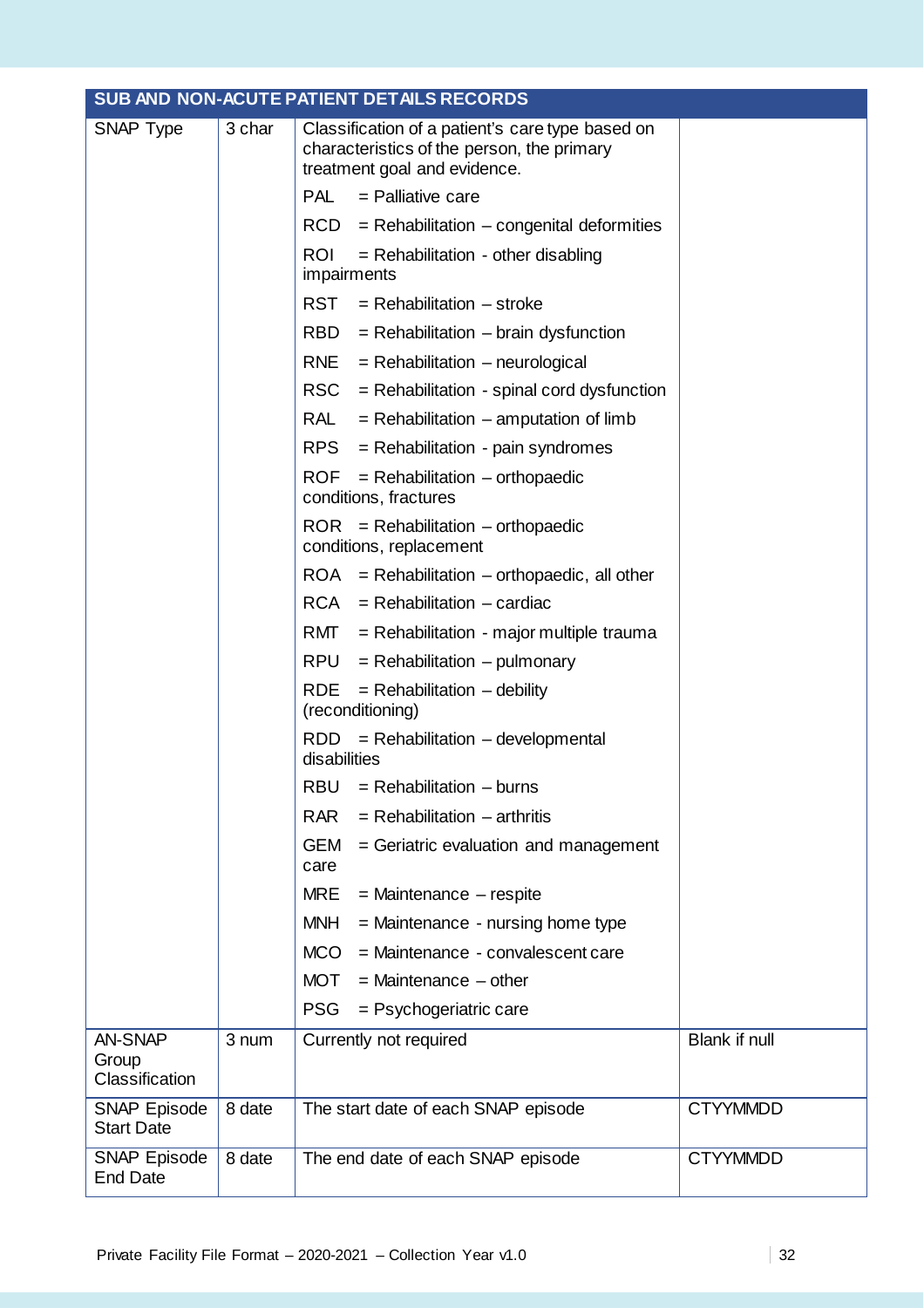| SUB AND NON-ACUTE PATIENT DETAILS RECORDS    |        |                                                                                                                                                                                                                                                                                                                                                                                                                                                                                                                                                                                                                                                                                                                                                                                                                                                                                                                                                                                                                                                                                              |                                                                                                                                                                                                                                             |  |
|----------------------------------------------|--------|----------------------------------------------------------------------------------------------------------------------------------------------------------------------------------------------------------------------------------------------------------------------------------------------------------------------------------------------------------------------------------------------------------------------------------------------------------------------------------------------------------------------------------------------------------------------------------------------------------------------------------------------------------------------------------------------------------------------------------------------------------------------------------------------------------------------------------------------------------------------------------------------------------------------------------------------------------------------------------------------------------------------------------------------------------------------------------------------|---------------------------------------------------------------------------------------------------------------------------------------------------------------------------------------------------------------------------------------------|--|
| Multidisciplinar<br>y Care Plan<br>Flag      | 1 char | There is documented evidence of an agreed<br>multidisciplinary care plan.<br>$Y = Yes$<br>$N = No$<br>$U =$ Unknown                                                                                                                                                                                                                                                                                                                                                                                                                                                                                                                                                                                                                                                                                                                                                                                                                                                                                                                                                                          | Required for patients<br>with a Rehabilitation,<br><b>Geriatric Evaluation</b><br>and Management,<br>Psychogeriatric or<br>Palliative SNAP Type.<br><b>Blank if null</b>                                                                    |  |
| Multidisciplinar<br>y Care Plan<br>Date      | 8 date | The date of the establishment of the<br>multidisciplinary care plan                                                                                                                                                                                                                                                                                                                                                                                                                                                                                                                                                                                                                                                                                                                                                                                                                                                                                                                                                                                                                          | <b>CTYYMMDD</b><br>Required for patients<br>with a Rehabilitation,<br><b>Geriatric Evaluation</b><br>and Management,<br>Psychogeriatric or<br>Palliative SNAP Type<br>and Multidisciplinary<br>Care Plan Flag = 'Y'<br><b>Blank if null</b> |  |
| Proposed<br>Principal<br>Referral<br>Service | 3 num  | The principal type of service proposed for a<br>patient post discharge. Only one proposed<br>service can be provided. If there is more than<br>one proposed service, provide the principal<br>service.<br>$001$ = No service is required<br>101 = Community/home based rehabilitation<br>102 = Community/home based palliative<br>$103$ = Community/home based geriatric<br>evaluation and management<br>$104 =$ Community/home based respite<br>105 = Community/home based psychogeriatric<br>$106$ = Home and community care<br>$107$ = Community aged care package, extended<br>aged care in the home<br>$108$ = Flexible care package<br>$109$ = Transition care program (includes<br>intermittent care service)<br>$110 =$ Outreach Service<br>$111 =$ Community/home based $-$<br>nursing/domiciliary<br>$198$ = Community/home based – other<br>$201$ = Hospital based (admitted) – rehabilitation<br>$202$ = Hospital based (admitted) – maintenance<br>$203$ = Hospital based (admitted) – palliative<br>$204$ = Hospital based (admitted) – geriatric<br>evaluation and management | Required for patients<br>with a Rehabilitation,<br><b>Geriatric Evaluation</b><br>and Management,<br>Psychogeriatric or<br>Palliative SNAP Type.<br><b>Blank if null</b>                                                                    |  |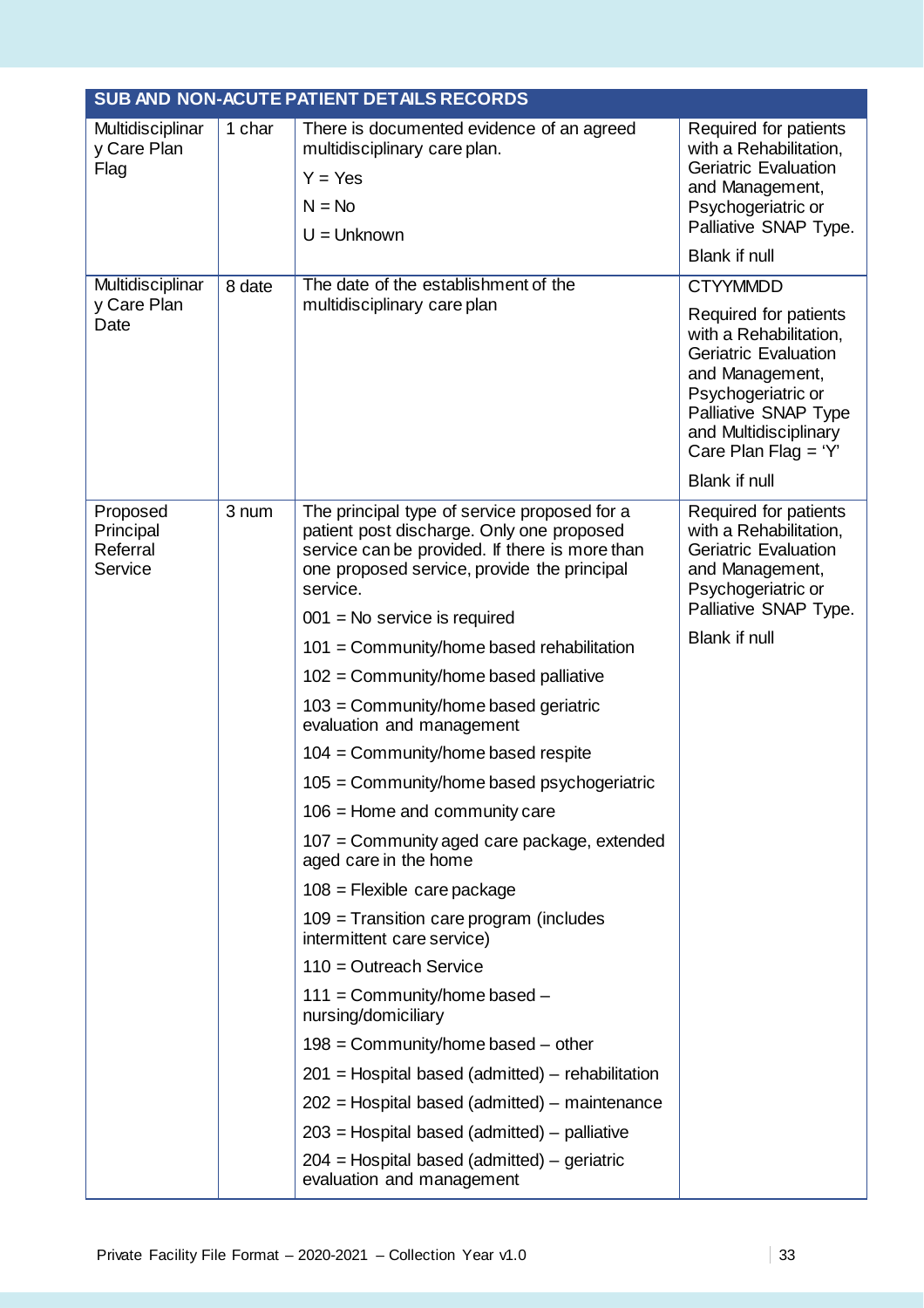| SUB AND NON-ACUTE PATIENT DETAILS RECORDS |        |                                                                             |                                                                     |  |
|-------------------------------------------|--------|-----------------------------------------------------------------------------|---------------------------------------------------------------------|--|
|                                           |        | $205$ = Hospital based (admitted) – respite                                 |                                                                     |  |
|                                           |        | $206$ = Hospital based (admitted) –<br>psychogeriatric                      |                                                                     |  |
|                                           |        | $207$ = Hospital based (admitted) – acute                                   |                                                                     |  |
|                                           |        | $208$ = Hospital based – non-admitted services                              |                                                                     |  |
|                                           |        | $298$ = Hospital based – other                                              |                                                                     |  |
|                                           |        | $998 =$ Other service                                                       |                                                                     |  |
|                                           |        | $999 = Not stated/unknown service$                                          |                                                                     |  |
| Primary                                   | 7 char | The impairment which is the primary reason for<br>admission to the episode. | Left adjusted,                                                      |  |
| Impairment<br>Type                        |        |                                                                             | Blank if null.                                                      |  |
|                                           |        |                                                                             | Only required for<br>patients with a<br>rehabilitation SNAP<br>type |  |
| Clinical<br>Assessment<br>Only Indicator  | 1 num  | Currently not required                                                      | <b>Blank if null</b>                                                |  |

*For Rehabilitation Care, Geriatric Evaluation and Management Care, Palliative Care, Psychogeriatric Care SNAP Episodes*

*At least one set of mandatory ADL scores must be provided for each SNAP episode.*

*There can only be one SNAP episode within a single sub-acute episode of care.* 

*The start date of the SNAP episode must be the same as the start date of the episode of care.*

*The end date of the SNAP episode must be the same as the end date of the episode of care.*

#### *For Maintenance SNAP Episodes*

*At least one set of mandatory ADL scores must be provided for each SNAP episode.*

*There must be at least one SNAP episode within a single non-acute episode of care.* 

*If there is more than one SNAP episode then these must be contiguous.*

*The start date of the first SNAP episode must be the same as the start date of the episode of care. The end date of the last SNAP episode must be the same as the end date of the episode of care.*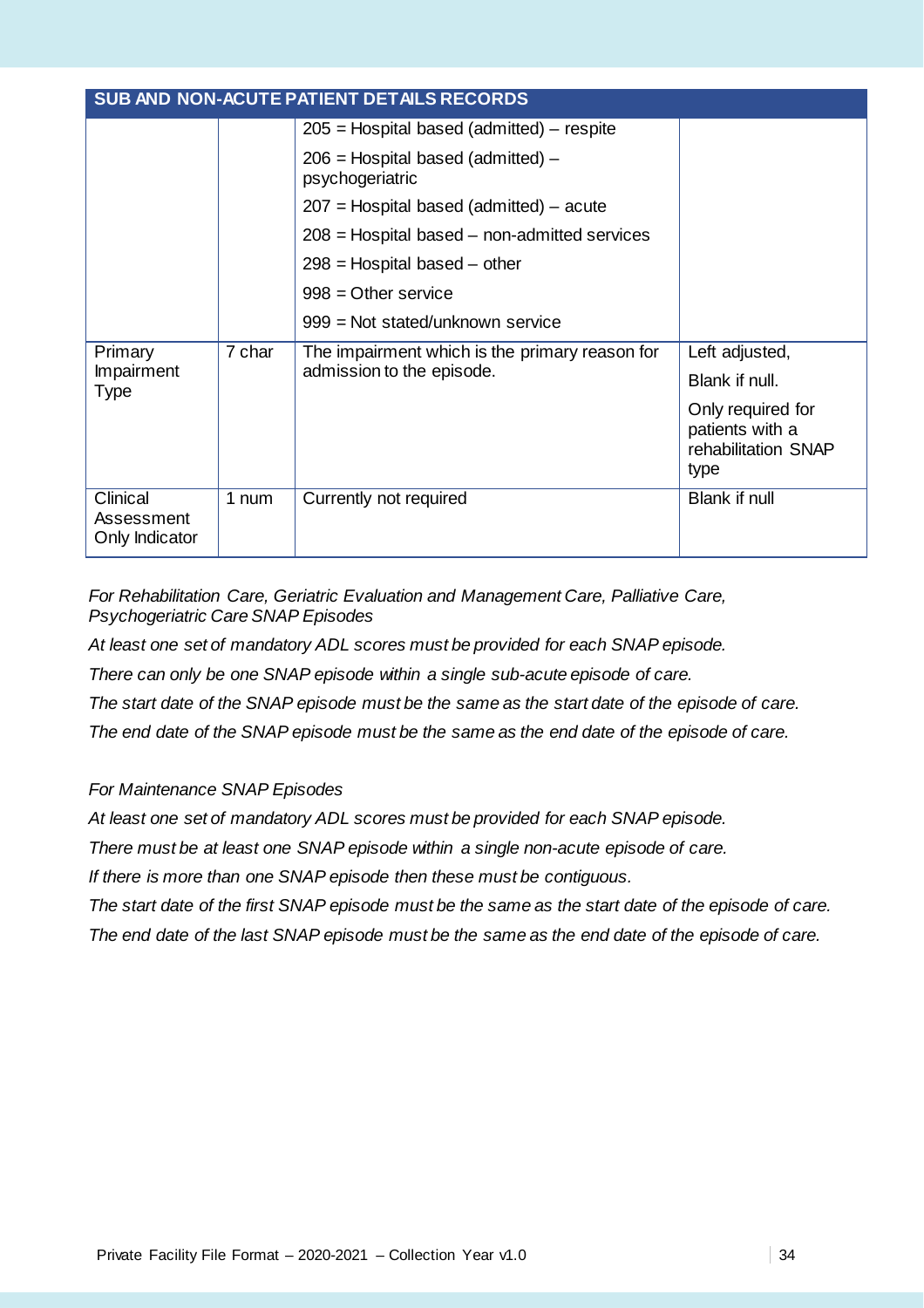## **Palliative Care File**

A record is to be provided on the palliative care details file for each episode of care where the care type is:  $30 =$  Palliative care

No record is to be provided if the care type is NOT 30.

The header record is the first record on the file. There is only one header record, followed by the palliative care details records.

| <b>HEADER RECORD</b>                        |                    |                                                                             |                                                              |  |
|---------------------------------------------|--------------------|-----------------------------------------------------------------------------|--------------------------------------------------------------|--|
| Facility<br>Number                          | 5 num              | Must be the same as the facility number in the<br>corresponding header file | Right adjusted and<br>zero filled from left                  |  |
| <b>Extract Period</b>                       | 16 date            | From date                                                                   | <b>CTYYMMDD</b>                                              |  |
|                                             |                    | To date                                                                     | <b>CTYYMMDD</b>                                              |  |
| File Type                                   | 3 char             | Abbreviation to identify file type                                          |                                                              |  |
|                                             |                    | $PAL = Palliative Care$                                                     |                                                              |  |
| Number of<br><b>Records</b>                 | $5 \,\mathrm{num}$ | Total number of records in the file                                         | Right adjusted and<br>zero filled from left;<br>zero if null |  |
| Extraction<br>Software<br><b>Identifier</b> | 10 char            | Code to identify the version of the software used                           | Left adjusted, blank<br>if null                              |  |

|                                                                                       | <b>PALLIATIVE CARE DETAILS RECORDS</b> |                                                                                                                                                                                           |                                             |  |  |
|---------------------------------------------------------------------------------------|----------------------------------------|-------------------------------------------------------------------------------------------------------------------------------------------------------------------------------------------|---------------------------------------------|--|--|
| Record<br><b>Identifier</b>                                                           | 1 char                                 | $N = New$<br>$A =$ Amendment<br>$D = Deletion$                                                                                                                                            |                                             |  |  |
| Unique<br>Number                                                                      | 12 char                                | A number unique within the facility to identify each<br>admission. This number is not to be reused,<br>regardless of deletions, etc.                                                      | Right adjusted and<br>zero filled from left |  |  |
| Patient<br><b>Identifier</b>                                                          | 8 char                                 | Unique number to identify the patient within the<br>facility (e.g. Unit record number)                                                                                                    | Right adjusted and<br>zero filled from left |  |  |
| Admission<br><b>Number</b>                                                            | 12 char                                | Admission number allocated by facility                                                                                                                                                    | Right adjusted and<br>zero filled from left |  |  |
| First<br>Admission For<br><b>Palliative Care</b><br><b>Treatment</b>                  | 1 char                                 | $1 = No$ previous admission for palliative care<br>treatment<br>$2$ = Previous admission for Palliative care<br>treatment                                                                 |                                             |  |  |
| Previous<br>Specialised<br>Non-Admitted<br><b>Palliative Care</b><br><b>Treatment</b> | 1 char                                 | $1 =$ Patient has no previous non-admitted service<br>contacts for Palliative care treatment<br>$2$ = Patient has previous non-admitted service<br>contacts for Palliative care treatment |                                             |  |  |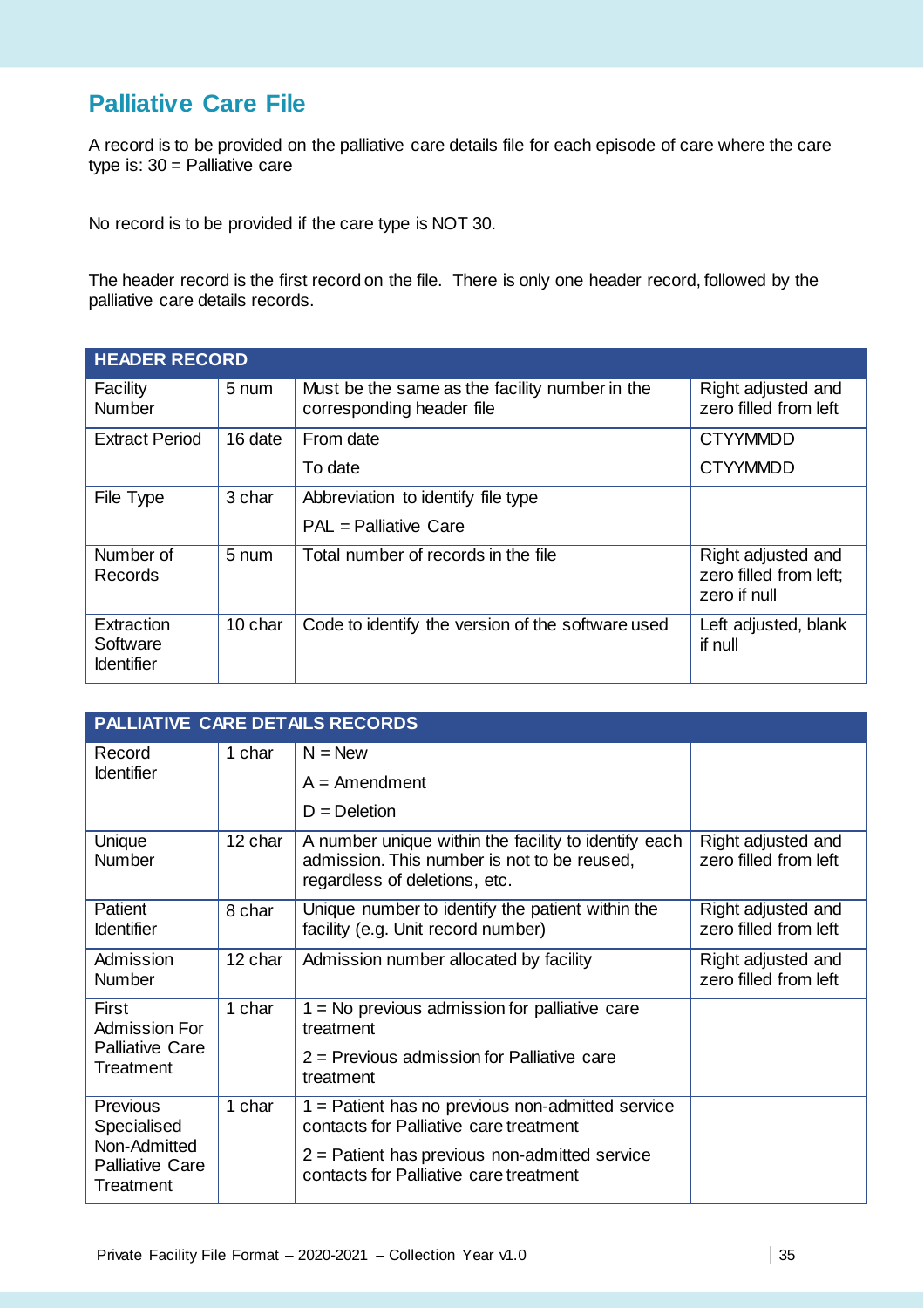| <b>PALLIATIVE CARE DETAILS RECORDS</b> |       |  |
|----------------------------------------|-------|--|
| Filler                                 | Blank |  |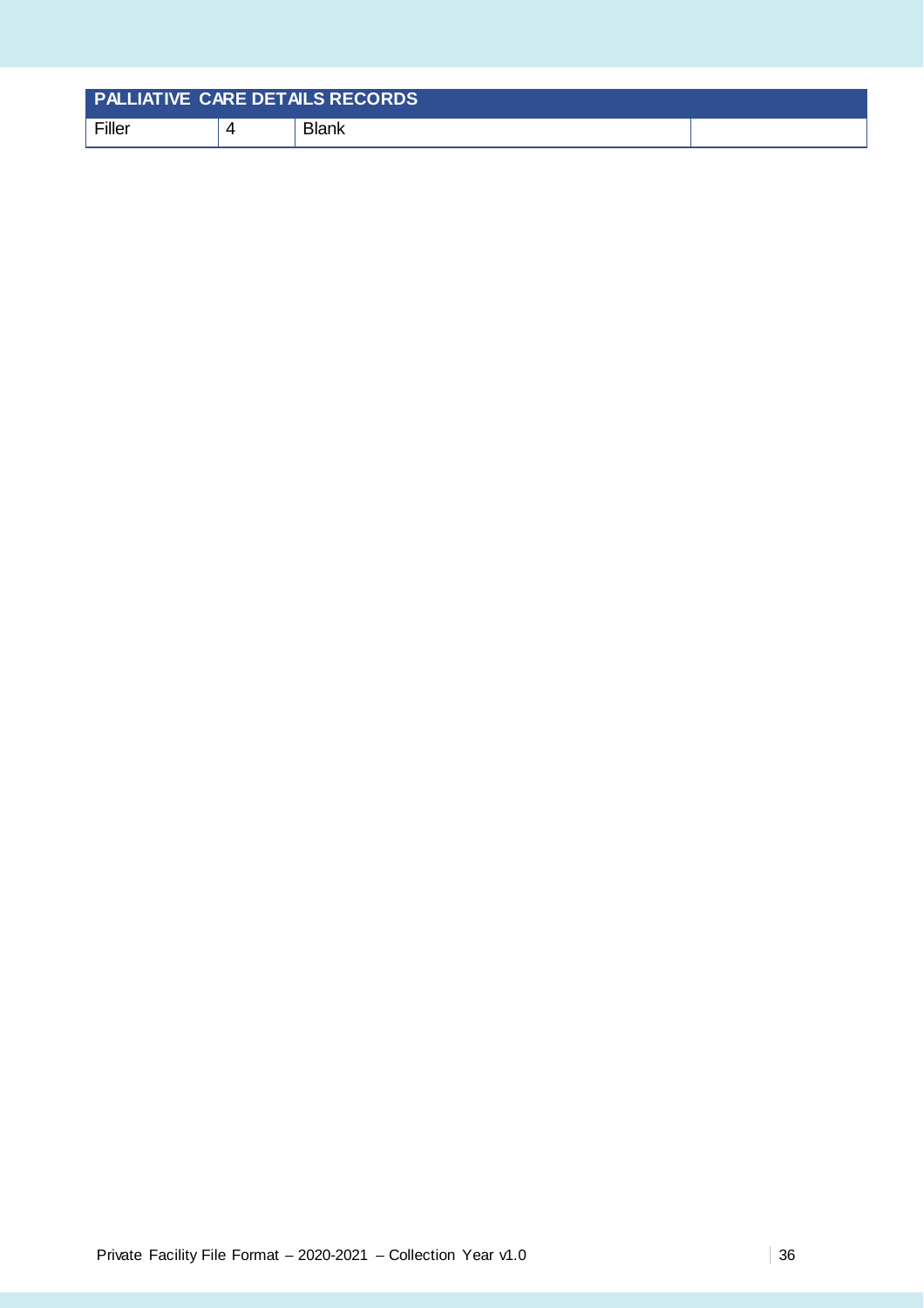## **Department of Veterans' Affairs File**

A record is to be provided on the Department of Veterans' Affairs patient details file where the charges for the episode of care are met by the Department of Veterans' Affairs.

A record is not to be provided if the charges for the episode of care are not met by the Department of Veterans' Affairs.

The header record is the first record on the file. There is only one header record, followed by the Department of Veterans' Affairs details records.

| <b>HEADER RECORD</b>                        |         |                                                                             |                                                              |  |
|---------------------------------------------|---------|-----------------------------------------------------------------------------|--------------------------------------------------------------|--|
| Facility<br>Number                          | 5 num   | Must be the same as the facility number in the<br>corresponding header file | Right adjusted and<br>zero filled from left                  |  |
| <b>Extract Period</b>                       | 16 date | From date                                                                   | <b>CTYYMMDD</b>                                              |  |
|                                             |         | To date                                                                     | <b>CTYYMMDD</b>                                              |  |
| File Type                                   | 3 char  | Abbreviation to identify file type                                          |                                                              |  |
|                                             |         | DVA = Department of Veterans' Affairs                                       |                                                              |  |
| Number of<br>Records                        | 5 num   | Total number of records in the file                                         | Right adjusted and<br>zero filled from left;<br>zero if null |  |
| Extraction<br>Software<br><b>Identifier</b> | 10 char | Code to identify the version of the software used                           | Left adjusted, blank<br>if null                              |  |
| Filler                                      | 5       | <b>Blank</b>                                                                |                                                              |  |

| <b>DEPARTMENT OF VETERANS' AFFAIRS DETAILS RECORDS</b> |         |                                                                                                                                     |                                                     |
|--------------------------------------------------------|---------|-------------------------------------------------------------------------------------------------------------------------------------|-----------------------------------------------------|
| Record<br><b>Identifier</b>                            | 1 char  | $N = New$                                                                                                                           |                                                     |
|                                                        |         | $A =$ Amendment                                                                                                                     |                                                     |
|                                                        |         | $D = Deletion$                                                                                                                      |                                                     |
| Unique<br><b>Number</b>                                | 12 char | A number unique within the facility to identify<br>each admission. This number is not to be<br>reused, regardless of deletions etc. | Right adjusted and<br>zero filled from left         |
| Patient<br><b>Identifier</b>                           | 8 char  | Unique number to identify the patient within the<br>facility (eg. unit record number)                                               | Right adjusted and<br>zero filled from left         |
| Admission<br><b>Number</b>                             | 12 char | Admission number allocated by facility                                                                                              | Right adjusted and<br>zero filled from left         |
| <b>DVA File</b><br><b>Number</b>                       | 10 char | The patient's Department of Veterans' Affairs<br>identification number                                                              | Left adjusted and<br>space filled from the<br>right |
| <b>DVA Card</b><br>Type                                | 1 char  | Denotes whether the patient is a gold or white<br>card holder                                                                       |                                                     |
|                                                        |         | $G = Gold$                                                                                                                          |                                                     |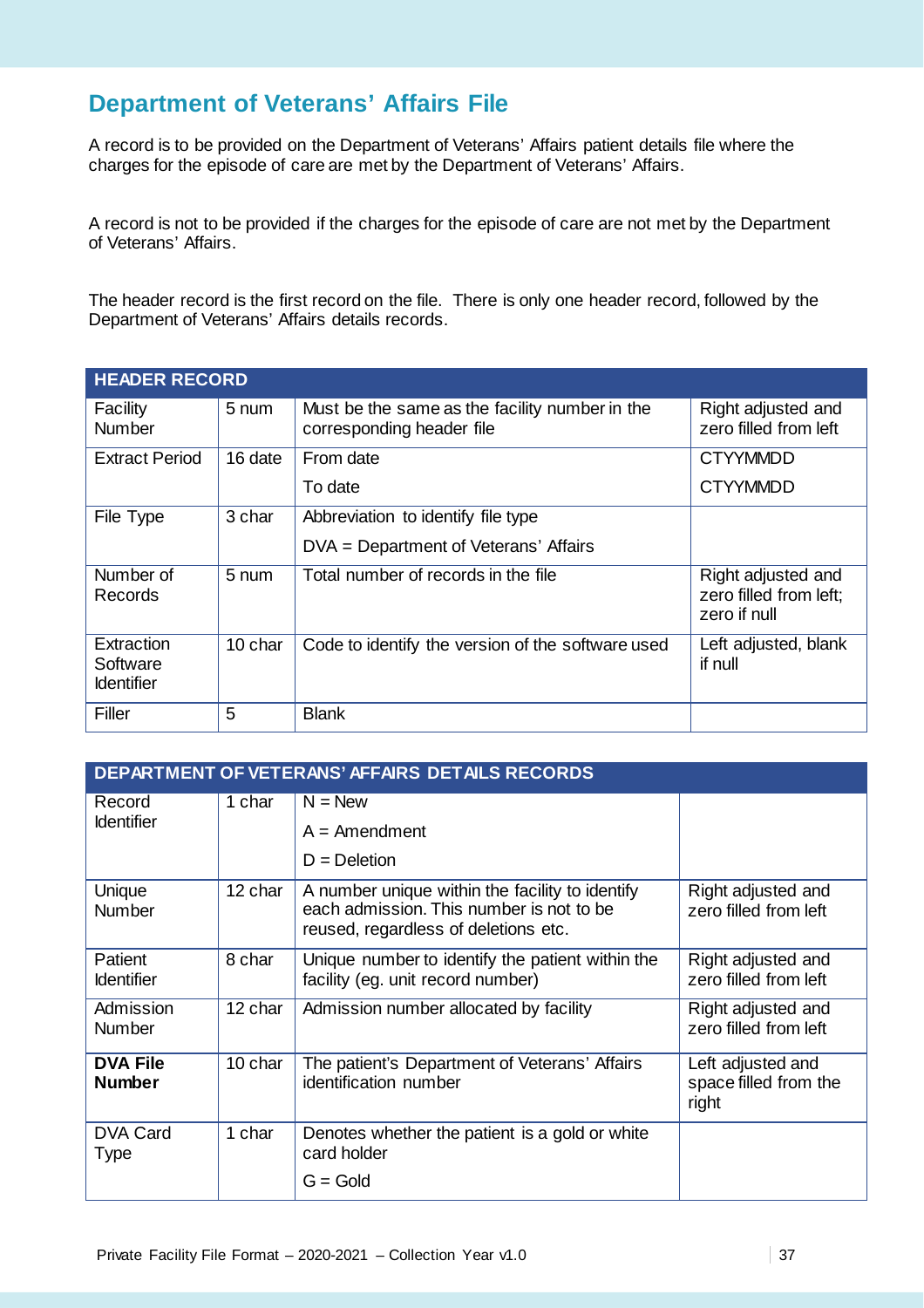|  | DEPARTMENT OF VETERANS' AFFAIRS DETAILS RECORDS |  |
|--|-------------------------------------------------|--|
|  | $W = White$                                     |  |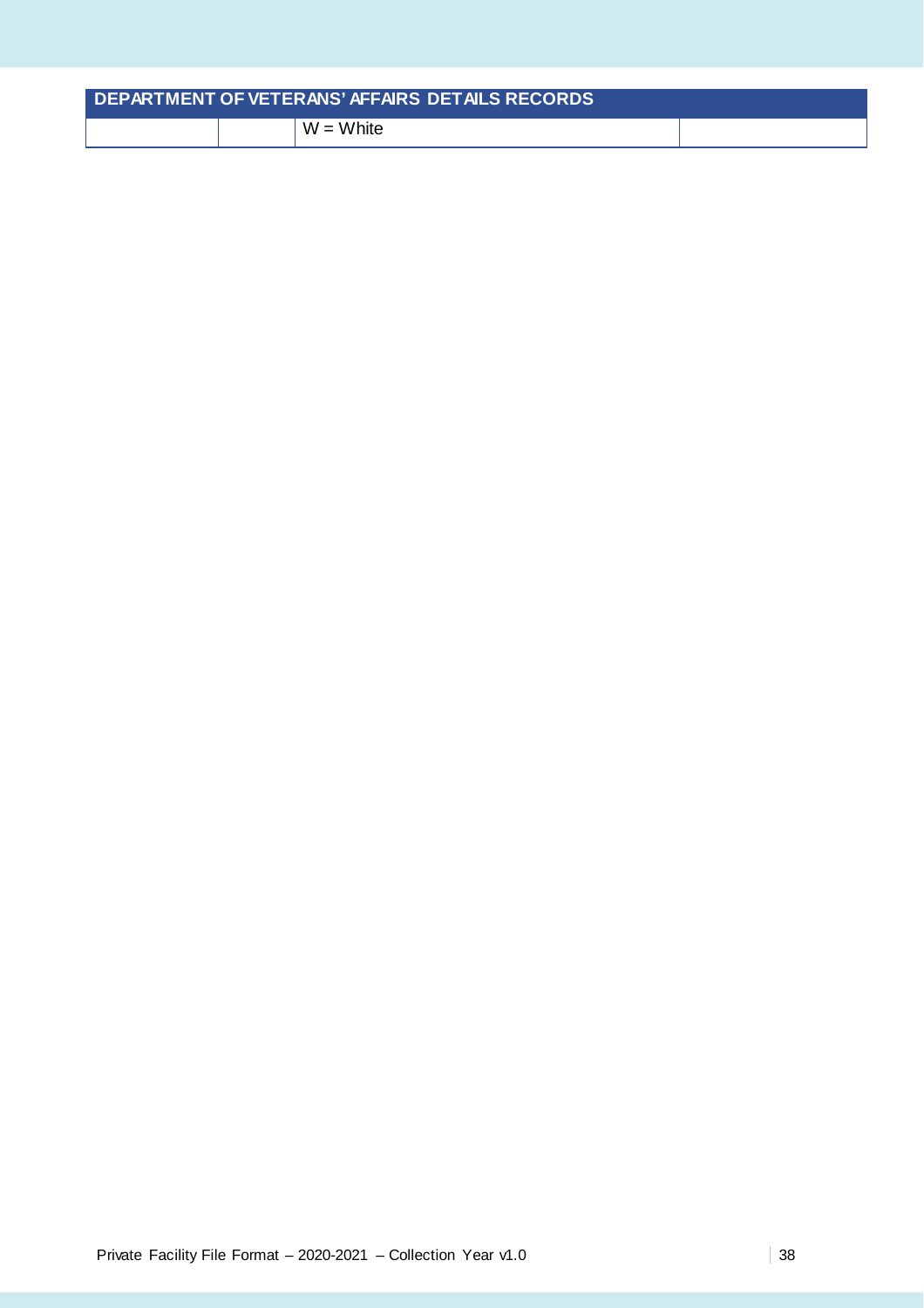# **Private Validation Rules**

## **Patient details records**

| <b>Data Item</b>                     | <b>Guidelines</b>                                                                              |
|--------------------------------------|------------------------------------------------------------------------------------------------|
| Record Identifier                    | Must be a valid value                                                                          |
|                                      | Must not be null                                                                               |
| Unique Number                        | Must not be used more than once by facility                                                    |
|                                      | Must not be null                                                                               |
|                                      | Must not be zero                                                                               |
|                                      | Must be unique for each admission within facility                                              |
| Patient Identifier                   | Must not be null                                                                               |
|                                      | Must not be zero                                                                               |
|                                      | Must be unique for each patient within facility                                                |
| <b>Admission Number</b>              | Must not be null                                                                               |
|                                      | Must not be zero                                                                               |
|                                      | Must be unique for each admission of a particular patient within facility                      |
| <b>Family Name</b>                   | Must not be null                                                                               |
| <b>Patient First name</b>            | No validation                                                                                  |
| <b>Patient Second name</b>           | No validation                                                                                  |
| <b>Address of Usual</b><br>Residence | No validation                                                                                  |
| Location (Suburb/town) of            | Must not be null                                                                               |
| <b>Usual Residence</b>               | Validated against Locality Data Set parts with the Postcode and<br>Locality of Usual Residence |
| Postcode of Usual                    | Must not be null                                                                               |
| Residence                            | Validated against Locality Data Set parts with the Postcode and<br>Locality of Usual Residence |
| <b>State of Usual Residence</b>      | Must not be null                                                                               |
|                                      | Validated against a list of State codes                                                        |
| <b>Sex</b>                           | Must not be null                                                                               |
|                                      | Validated against a list of valid sex codes                                                    |
| Date of Birth                        | Must not be null                                                                               |
|                                      | Must be a valid date                                                                           |
|                                      | Must not be in the future (ie. past current date)                                              |
|                                      | Must not be after the admission date                                                           |
|                                      | Must not be more than 124 years prior to admission date                                        |
| <b>Estimated Date of Birth</b>       | Can be null                                                                                    |
| Indicator                            | Validated against a list of estimated date of birth indicator codes                            |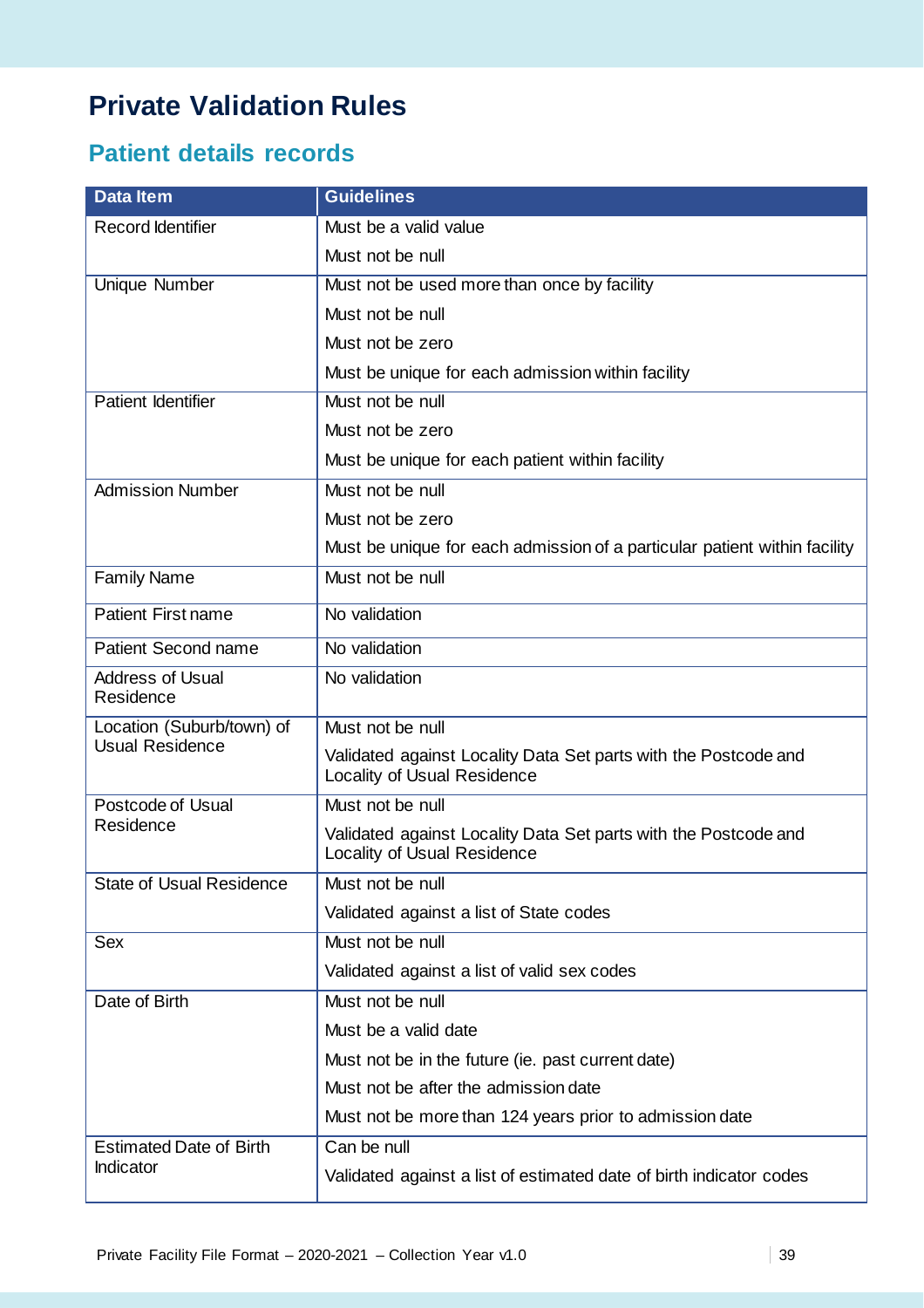| <b>Data Item</b>                              | <b>Guidelines</b>                                                                                             |
|-----------------------------------------------|---------------------------------------------------------------------------------------------------------------|
| <b>Marital Status</b>                         | Must not be null                                                                                              |
|                                               | Validated against a list of marital status codes                                                              |
| Country of Birth                              | Must not be null                                                                                              |
|                                               | Validated against country codes                                                                               |
| <b>Indigenous Status</b>                      | Must not be null                                                                                              |
|                                               | Validated against a list of indigenous status codes                                                           |
| Occupation                                    | Currently not required, no validation                                                                         |
| <b>Employment Status</b>                      | Currently not required, no validation                                                                         |
| <b>Medicare Eligibility</b>                   | Must not be null                                                                                              |
|                                               | Validated against a list of Medicare eligibility codes                                                        |
| <b>Medicare Number</b>                        | Must be a valid Medicare number, if not null                                                                  |
|                                               | 11 digit Medicare number required                                                                             |
|                                               | The eleventh digit is the number that precedes the patient's name on<br>the card (the sub numerate).          |
|                                               | If a sub numerate cannot be supplied, the eleventh digit of the<br>Medicare number should be provided as zero |
| <b>Australian South Sea</b>                   | Must not be null                                                                                              |
| <b>Islander Status</b>                        | Must be 1, 2 or 9                                                                                             |
| <b>Contact for Feedback</b><br>Indicator      | Currently not required, no validation                                                                         |
| Telephone Number - Home                       | Currently not required, no validation                                                                         |
| Telephone Number -<br><b>Mobile</b>           | Currently not required, no validation                                                                         |
| Telephone Number -<br><b>Business or Work</b> | Currently not required, no validation                                                                         |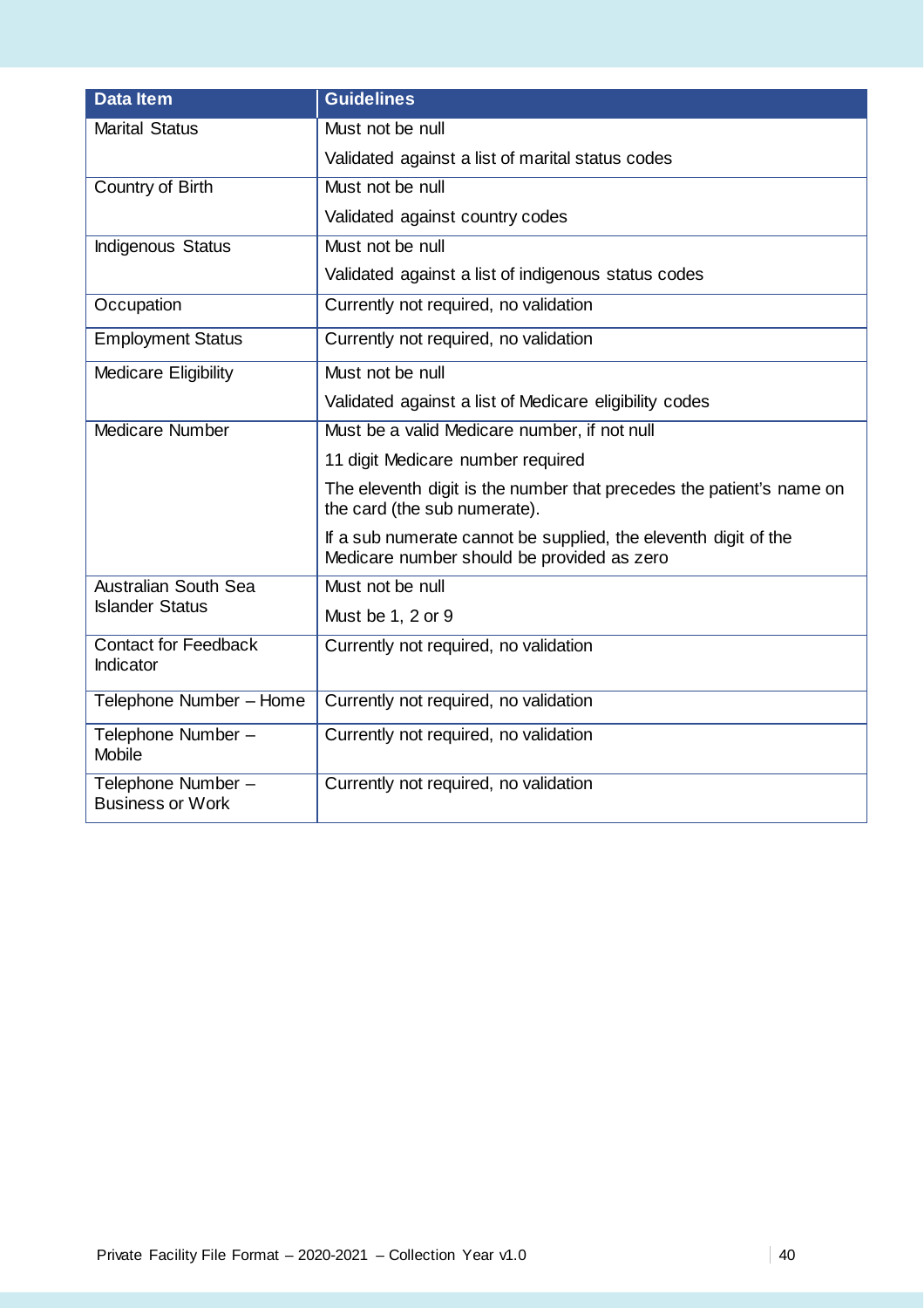# **Admission details records**

| <b>Data Item</b>                  | <b>Guidelines</b>                                                                |
|-----------------------------------|----------------------------------------------------------------------------------|
| Record Identifier                 | Must be a valid value                                                            |
|                                   | Must not be null                                                                 |
| Unique Number                     | Must not be used more than once by the facility                                  |
|                                   | Must not be null                                                                 |
|                                   | Must not be zero                                                                 |
|                                   | Must be unique for each admission within the facility                            |
| <b>Patient Identifier</b>         | Must not be null                                                                 |
|                                   | Must not be zero                                                                 |
|                                   | Must be unique for each patient within the facility                              |
| <b>Admission Number</b>           | Must not be null                                                                 |
|                                   | Must not be zero                                                                 |
|                                   | Must be unique for each admission of a particular patient within the<br>facility |
| <b>Admission Date</b>             | Must not be null                                                                 |
|                                   | Must be a valid date                                                             |
|                                   | Must not be in the future (i.e. past current date)                               |
|                                   | Must not be before the birth date of the patient                                 |
|                                   | Must be before or on the separation date                                         |
| <b>Time of Admission</b>          | Must not be null                                                                 |
|                                   | Must be a valid time                                                             |
|                                   | Must be before the separation time, if admitted the same day as<br>separated     |
| <b>Account Class</b>              | Not currently required, no validation                                            |
| <b>Chargeable Status</b>          | Validated against a list of chargeable status codes                              |
|                                   | Must not be null                                                                 |
| Care Type                         | Validated against a list of type of episode codes                                |
|                                   | Must not be null                                                                 |
| <b>Compensable Status</b>         | Validated against a list of compensable status codes                             |
|                                   | Must not be null                                                                 |
| <b>Band</b>                       | Validated against a list of band codes, if not null                              |
|                                   | Must be a same day patient                                                       |
| Source of Referral/Transfer       | Validated against a list of source of referral/transfer codes                    |
|                                   | Must not be null                                                                 |
| <b>Transferring from Facility</b> | Must not be null if source of referral/transfer is 16, 23, 24, 25 or 31          |
|                                   | Only applicable if source of referral/transfer is 16, 23, 24, 25 or 31           |
|                                   | Must be a valid facility number                                                  |
|                                   |                                                                                  |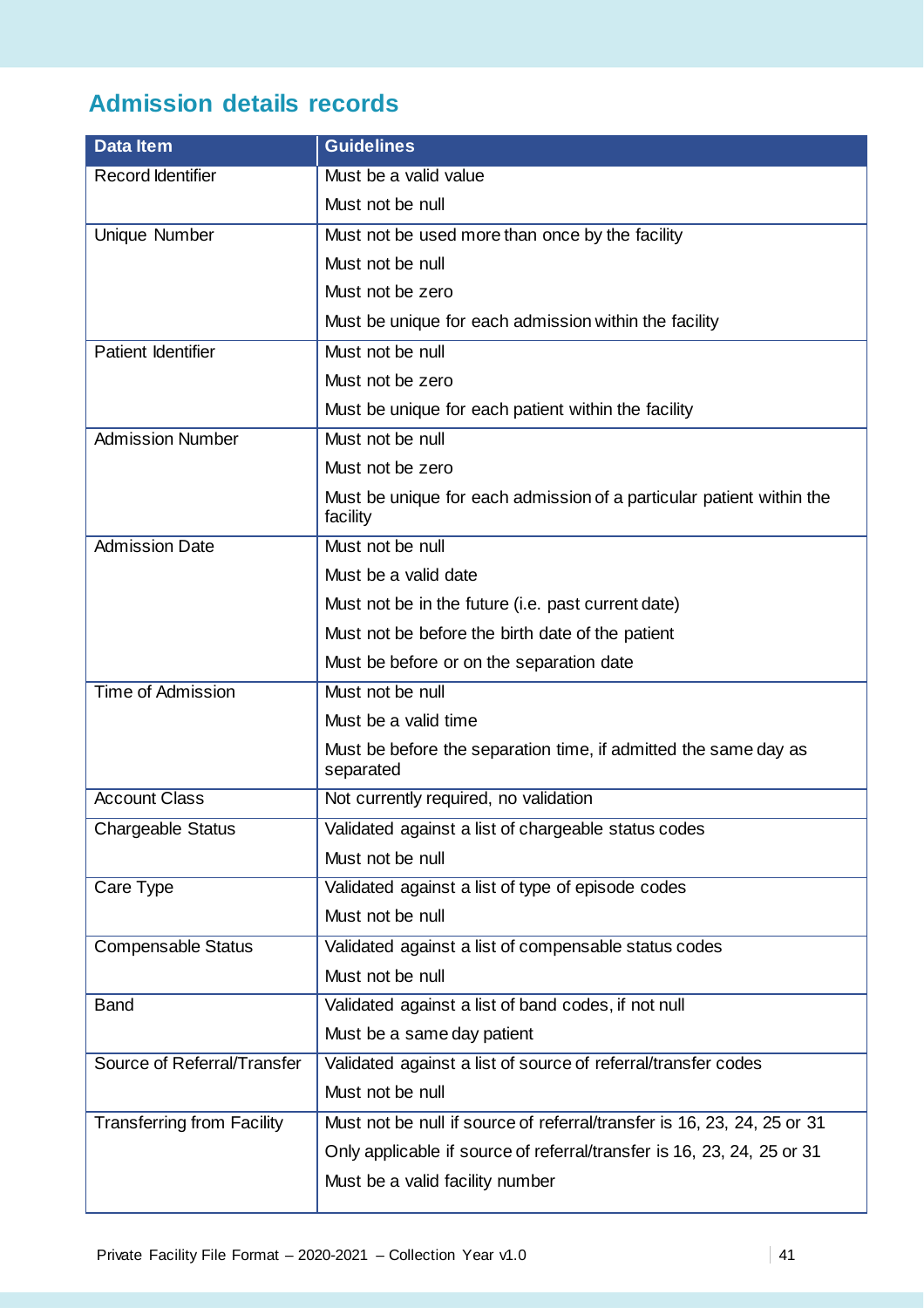| <b>Data Item</b>                       | <b>Guidelines</b>                                                                                |
|----------------------------------------|--------------------------------------------------------------------------------------------------|
| Hospital Insurance                     | Validated against list of hospital insurance codes                                               |
|                                        | Must not be null                                                                                 |
| Separation Date                        | Must not be null                                                                                 |
|                                        | Must be a valid date                                                                             |
|                                        | Must not be in the future (ie. past current date)                                                |
|                                        | Must be on or after the admission date                                                           |
| Separation Time                        | Must not be null                                                                                 |
|                                        | Must be a valid time                                                                             |
|                                        | Must be after admission time, if separated the same day                                          |
| Mode of Separation                     | Must not be null                                                                                 |
|                                        | Validated against a list of mode of separation codes                                             |
| <b>Transferring to Facility</b>        | Must not be null if mode of separation is 12, 16, 21 or 31                                       |
|                                        | Only applicable if mode of separation is 12, 16, 21 or 31                                        |
|                                        | Must be a valid facility number                                                                  |
| <b>DRG</b>                             | Not currently required, no validation                                                            |
| <b>MDC</b>                             | Not currently required, no validation                                                            |
| <b>Baby Admission Weight</b>           | Must not be null if patient age is under 29 days, or admission weight is<br>less than 2500 grams |
| <b>Admission Ward</b>                  | Must not be null                                                                                 |
|                                        | No validation                                                                                    |
| <b>Admission Unit</b>                  | No validation                                                                                    |
| <b>Standard Unit Code</b>              | Must not be null                                                                                 |
|                                        | Must be a valid standard unit code                                                               |
| <b>Treating Doctor at</b><br>admission | No validation                                                                                    |
| <b>Planned Same Day</b>                | Must be Y or N                                                                                   |
| <b>Elective Patient Status</b>         | Must not be null                                                                                 |
|                                        | Must be a valid elective patient status code                                                     |
| <b>Qualification Status</b>            | Can be null                                                                                      |
|                                        | Validated against a list of qualification status codes                                           |
| <b>Standard Ward Code</b>              | Can be null                                                                                      |
|                                        | Must be a valid standard ward code                                                               |
| <b>Contract Role</b>                   | Can be null                                                                                      |
|                                        | Must be a valid contract role code                                                               |
| <b>Contract Type</b>                   | Can be null                                                                                      |
|                                        | Must be a valid contract type code                                                               |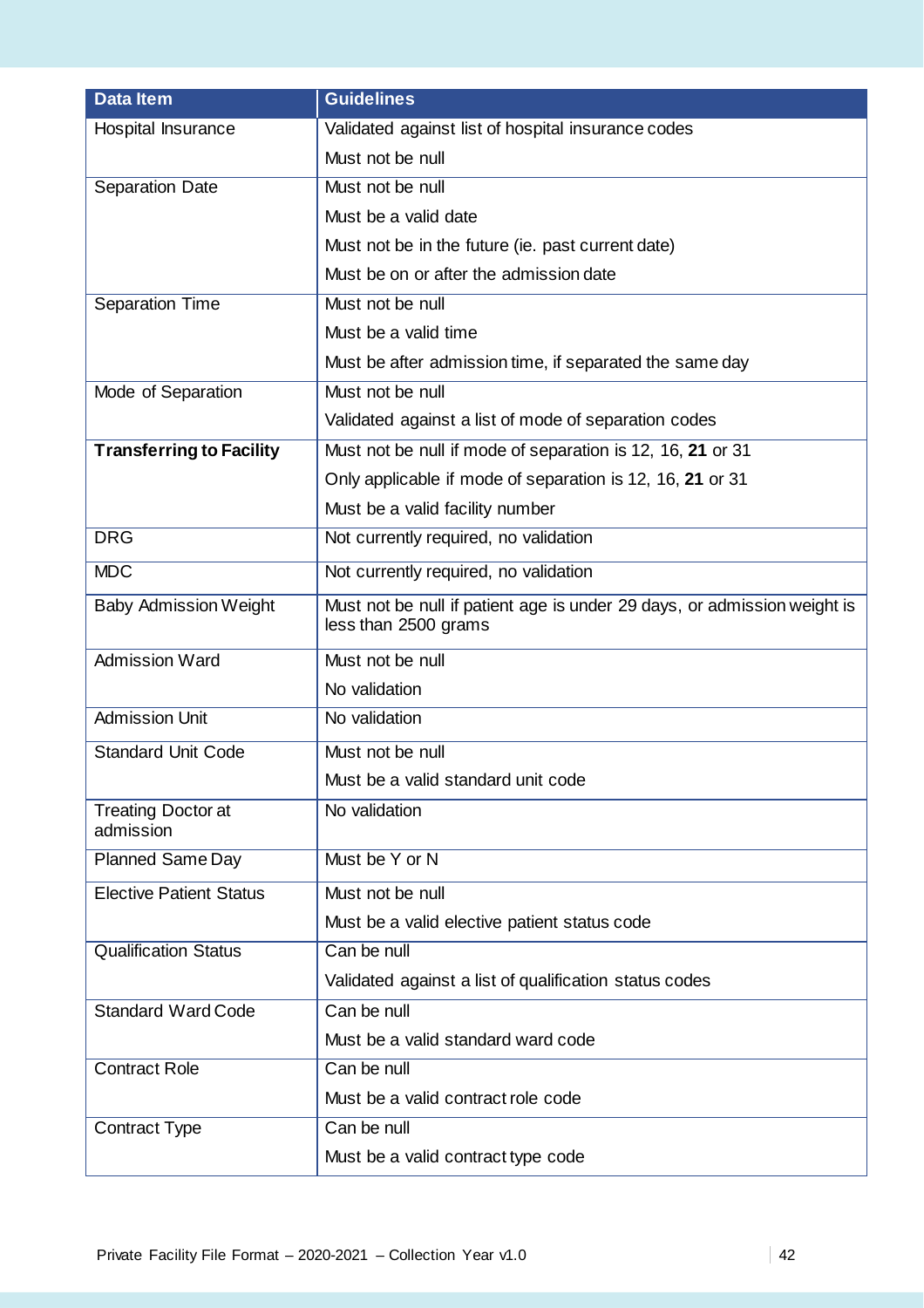| <b>Data Item</b>                                            | <b>Guidelines</b>                                                                                |
|-------------------------------------------------------------|--------------------------------------------------------------------------------------------------|
| <b>Funding Source</b>                                       | Must not be null                                                                                 |
|                                                             | Validated against a list of funding source codes                                                 |
|                                                             | If Funding Source = 10 then contract role and contract type cannot be<br>null                    |
| <b>Incident Date</b>                                        | Not currently required, no validation                                                            |
| Incident Date Flag                                          | Not currently required, no validation                                                            |
| <b>WorkCover Queensland (Q-</b><br>Comp) Consent            | Not currently required, no validation                                                            |
| Motor Accident Insurance<br>Commission (MAIC)<br>Consent    | Not currently required, no validation                                                            |
| Department of Veterans'<br>Affairs (DVA) Consent            | Not currently required, no validation                                                            |
| Department of Defence<br>Consent                            | Not currently required, no validation                                                            |
| Interpreter Required                                        | Not currently required, no validation                                                            |
| Religion                                                    | Not currently required, no validation                                                            |
| <b>QAS Patient Identification</b>                           | Can be null                                                                                      |
| Number (eARF Number)                                        | Validated against source of referral/transfer                                                    |
| Purchaser/Provider                                          | Must be a valid establishment number                                                             |
| <b>Identifier</b>                                           | Must not be null if contract role = A or B and contract type = 2, 3, 4 or<br>5                   |
|                                                             | Must not be null if contract role = $B$ and Contract Type = 1 and<br>chargeable status is public |
| Length of Stay in an<br><b>Intensive Care Unit</b>          | Must not be null if treatment was provided in an ICU Level 6 or CIC<br>Service Level 6           |
| <b>Duration of Continuous</b><br><b>Ventilatory Support</b> | Must not be null if the patient received continuous ventilatory support                          |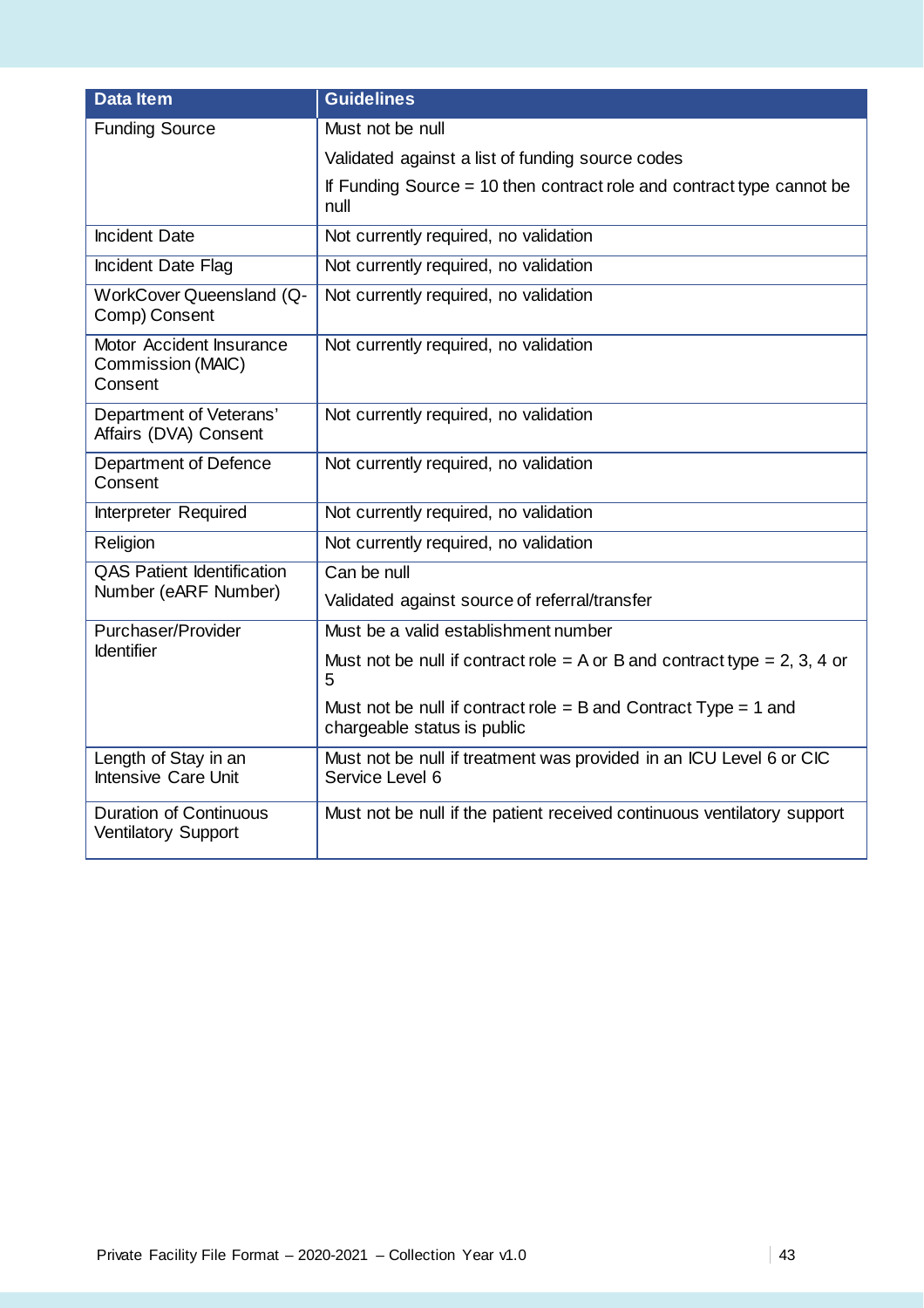# **Activity details records**

| <b>Data Item</b>         | <b>Guidelines</b>                                                                           |
|--------------------------|---------------------------------------------------------------------------------------------|
| <b>Record Identifier</b> | Must be a valid value                                                                       |
|                          | Must not be null                                                                            |
| Unique Number            | Must not be used more than once by the facility                                             |
|                          | Must not be null                                                                            |
|                          | Must not be zero                                                                            |
|                          | Must be unique for each admission within the facility                                       |
|                          | All records related to each admission must have the same unique<br>number of that admission |
| Patient Identifier       | Must not be null                                                                            |
|                          | Must not be zero                                                                            |
|                          | Must be unique for each patient within the facility                                         |
| <b>Admission Number</b>  | Must not be null                                                                            |
|                          | Must not be zero                                                                            |
|                          | Must be unique for each admission of a particular patient within the<br>facility            |
| <b>Activity Code</b>     | Must be a valid code $(A, L, W, C, Q, S, T, B)$                                             |

## **Activity Code = A**

| <b>Data Item</b>          | <b>Guidelines</b>                                    |
|---------------------------|------------------------------------------------------|
| <b>Account Class Code</b> | Currently not required, no validation                |
| <b>Chargeable Status</b>  | Validated against a list of chargeable status codes  |
| <b>Compensable Status</b> | Validated against a list of compensable status codes |
| Date of Change            | Valid date format                                    |
|                           | Must not be null                                     |
|                           | Must not be before the admission date                |
|                           | Must not be after the separation date                |
| Time of Change            | Not currently required, no validation                |

## **Activity Code = L**

| Data Item              | <b>Guidelines</b>                            |
|------------------------|----------------------------------------------|
| Date of Starting Leave | Must be a valid date                         |
|                        | Must not be null                             |
|                        | Must not be before the admission date        |
|                        | Must not be after the separation date        |
|                        | Must not fall within any other leave periods |
|                        | Same day and overnight leave are required    |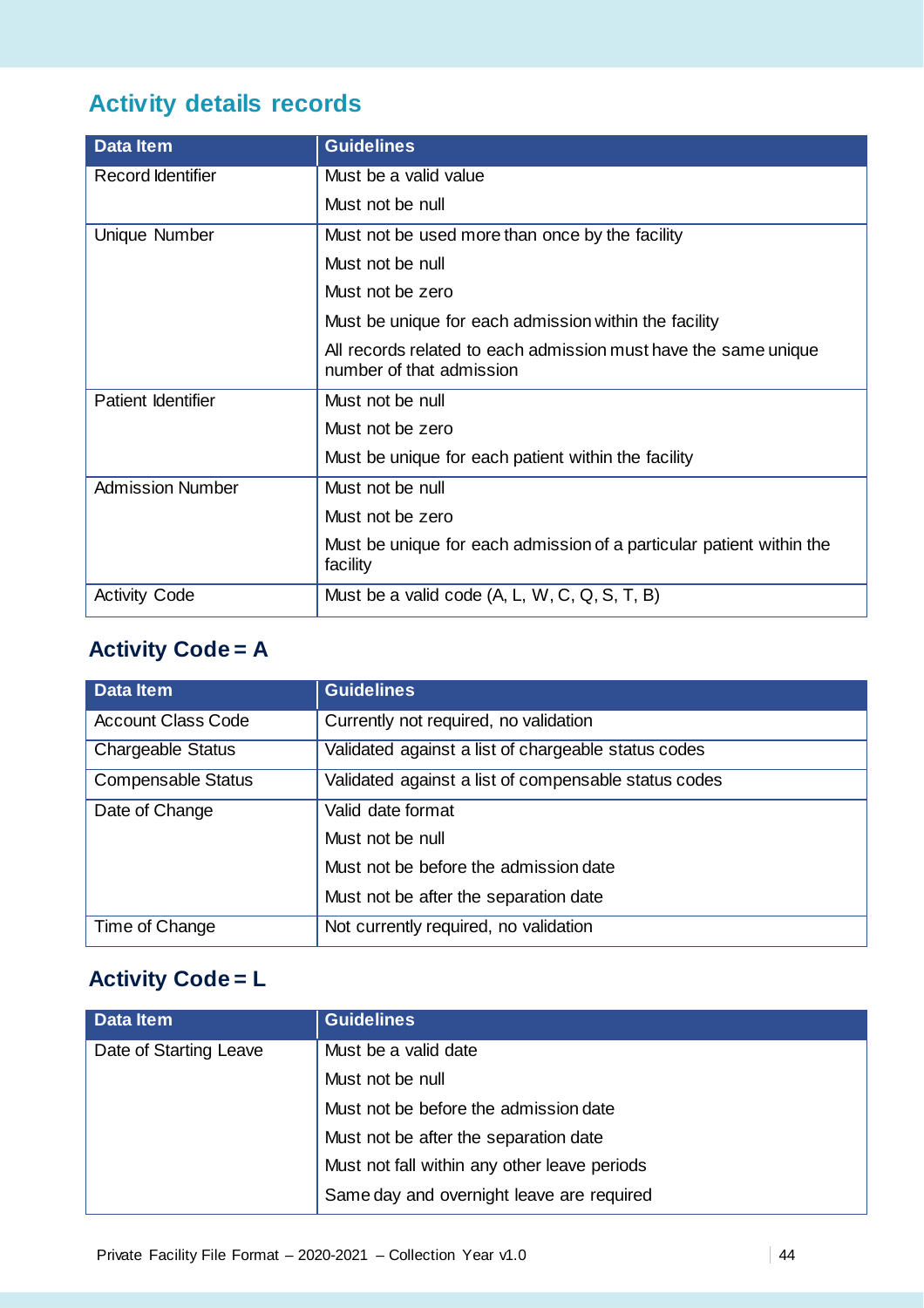| Time of Starting Leave   | Must be a valid time                         |
|--------------------------|----------------------------------------------|
|                          | Must not be null                             |
|                          | Same day and overnight leave are required    |
| Date Returned from Leave | Must be a valid date                         |
|                          | Must not be null                             |
|                          | Must be after the date of starting leave     |
|                          | Must not be after the separation date        |
|                          | Must not fall within any other leave periods |
|                          | Same day and overnight leave are required    |
| Time Returned from Leave | Must be a valid time                         |
|                          | Must not be null                             |
|                          | Same day and overnight leave are required    |

# **Activity Code = W**

| <b>Data Item</b>          | <b>Guidelines</b>                            |
|---------------------------|----------------------------------------------|
| Ward                      | Must not be null                             |
|                           | No validation                                |
| Unit                      | No validation                                |
| <b>Standard Unit Code</b> | Must be valid standard unit code             |
|                           | Must not be null                             |
| Date of Transfer          | Must be a valid date                         |
|                           | Must not be in the future                    |
|                           | Must not be before the admission date        |
|                           | Must not be within any leave periods         |
|                           | Must not be after the separation date        |
|                           | Must not be null                             |
| <b>Time of Transfer</b>   | Must be a valid time                         |
|                           | Must not be null                             |
| <b>Standard Ward Code</b> | Can be null                                  |
|                           | Must be a valid standard ward code of 'SNAP' |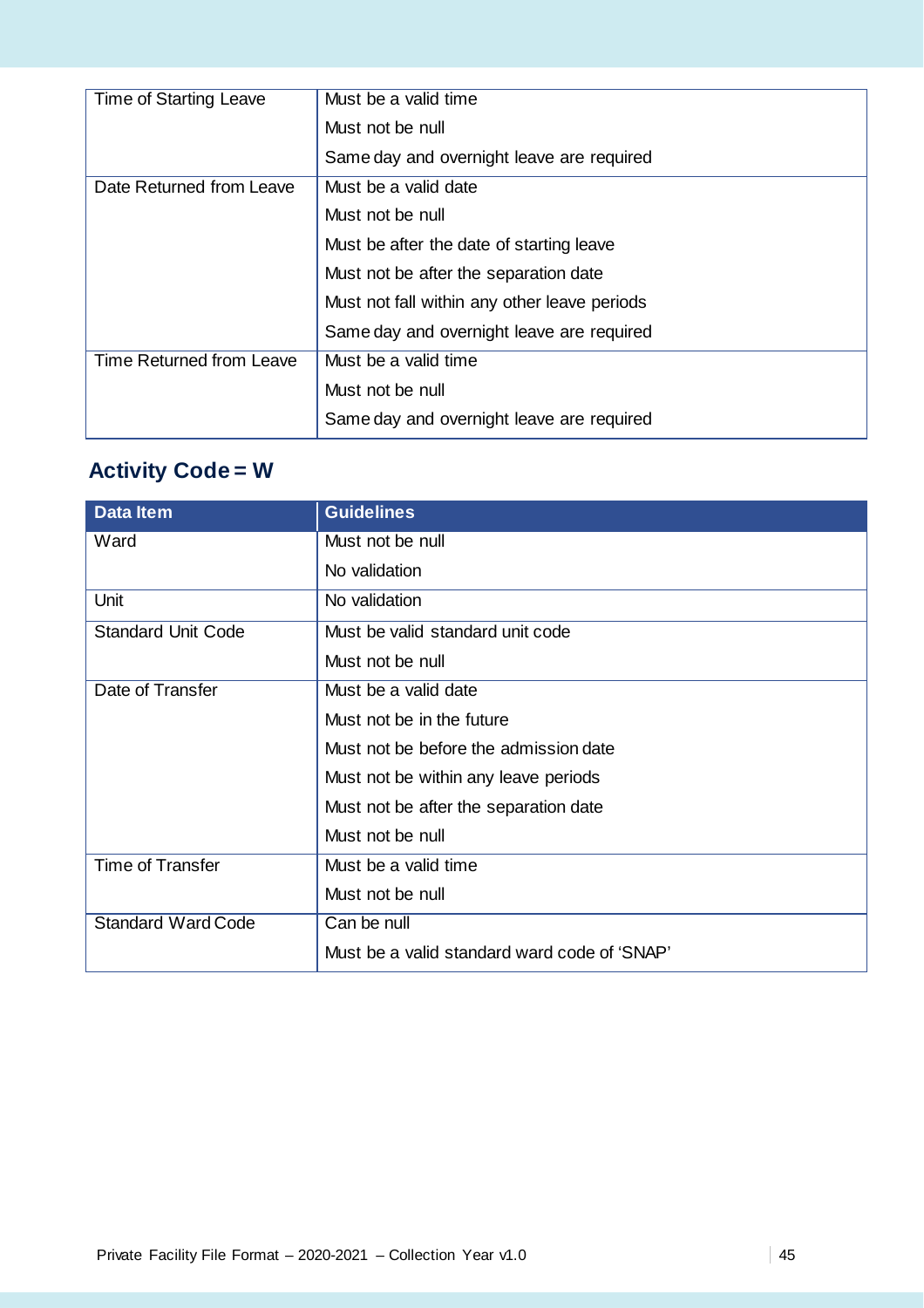# **Activity Code = C**

| <b>Data Item</b>              | <b>Guidelines</b>                                                                               |
|-------------------------------|-------------------------------------------------------------------------------------------------|
| Date Transferred for          | Must be a valid date                                                                            |
| Contract                      | Must not be within any leave periods                                                            |
|                               | Must not be before the admission date                                                           |
|                               | Must not be after the separation date                                                           |
|                               | Must not be in future                                                                           |
|                               | Must not be null                                                                                |
|                               | Must not be after date returned from contract                                                   |
| Date Returned from            | Must be a valid date                                                                            |
| Contract                      | Must not be within any leave periods                                                            |
|                               | Must not be before the admission date                                                           |
|                               | Must not be after the separation date                                                           |
|                               | Must not be in future                                                                           |
|                               | Must not be null                                                                                |
|                               | Must not be before the date transferred for contract                                            |
| <b>Facility Contracted to</b> | Must not be null if there is a date transferred for contract<br>Must be a valid facility number |

## **Activity Code = Q**

| <b>Data Item</b>            | <b>Guidelines</b>                                    |
|-----------------------------|------------------------------------------------------|
| <b>Qualification Status</b> | Must not be null                                     |
|                             | Validated against list of qualification status codes |
| Date of Change              | Must be a valid date                                 |
|                             | Must not be before the admission date                |
|                             | Must not be after the separation date                |
|                             | Must not be in the future                            |
|                             | Must not be null                                     |
| Time of Change              | Not currently required, no validation                |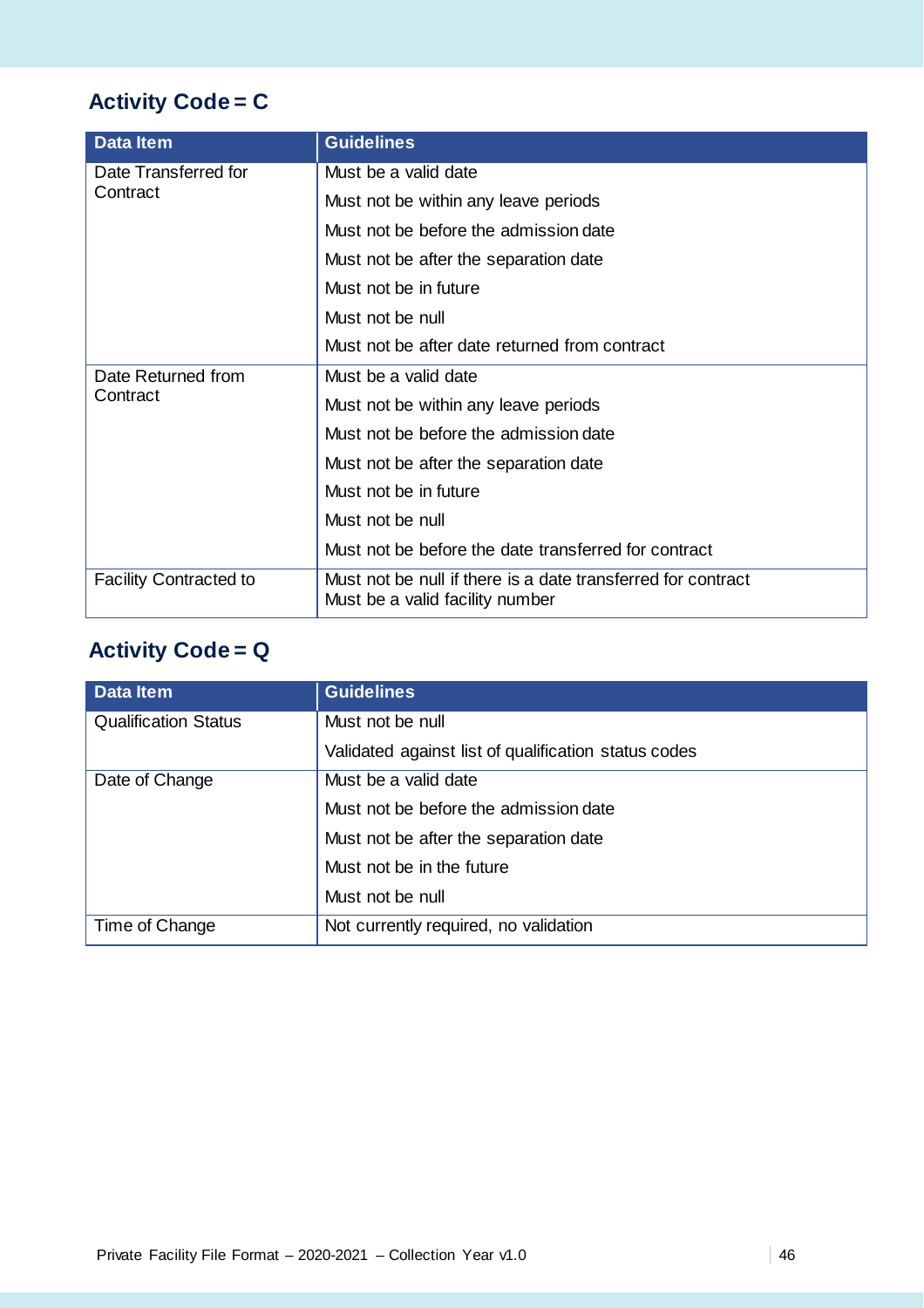# **Activity Code = S**

SNAP information is required for all sub and non-acute patients with a public chargeable status**.**

| <b>Data Item</b>           | <b>Guidelines</b>                                                                                                                                             |
|----------------------------|---------------------------------------------------------------------------------------------------------------------------------------------------------------|
| <b>SNAP Episode Number</b> | Must not be null                                                                                                                                              |
|                            | Must not be zero                                                                                                                                              |
| <b>ADL Type</b>            | Must not be null                                                                                                                                              |
|                            | Validated against a list of ADL type codes                                                                                                                    |
| <b>ADL Subtype</b>         | Must not be null                                                                                                                                              |
|                            | Validated against a list of ADL subtype codes                                                                                                                 |
| <b>ADL Score</b>           | Must not be null                                                                                                                                              |
|                            | Validated against a list of ADL scores                                                                                                                        |
|                            | ADL scores for each SNAP episode are to be supplied. Do not<br>provide more than one set of scores on the same date for the same<br>ADL Type and ADL Subtype. |
|                            | For all SNAP episodes:                                                                                                                                        |
|                            | An ADL score of 999 is valid when an assessment has not been<br>undertaken.                                                                                   |
| <b>ADL Date</b>            | Must be a valid date                                                                                                                                          |
|                            | Must not be before the admission date                                                                                                                         |
|                            | Must not be after the separation date                                                                                                                         |
|                            | Must not be in future                                                                                                                                         |
|                            | Must not be null                                                                                                                                              |
| <b>ADL Time</b>            | Not currently collected, no validation                                                                                                                        |
| Phase Type                 | Can be null                                                                                                                                                   |
|                            | Must not be null if SNAP type = PAL                                                                                                                           |
|                            | Validated against list of phase type codes                                                                                                                    |

### **Activity Code = T**

| <b>Data Item</b>       | <b>Guidelines</b>                           |
|------------------------|---------------------------------------------|
| Nursing Home Type Flag | Must not be null                            |
|                        | Must be a valid Nursing Home Flag code      |
|                        | Not valid for patients with a care type of: |
|                        | $01 -$ Acute                                |
|                        | 05 - Newborn                                |
|                        | 07 - Organ Procurement-posthumous           |
|                        | $08 - Boarder$                              |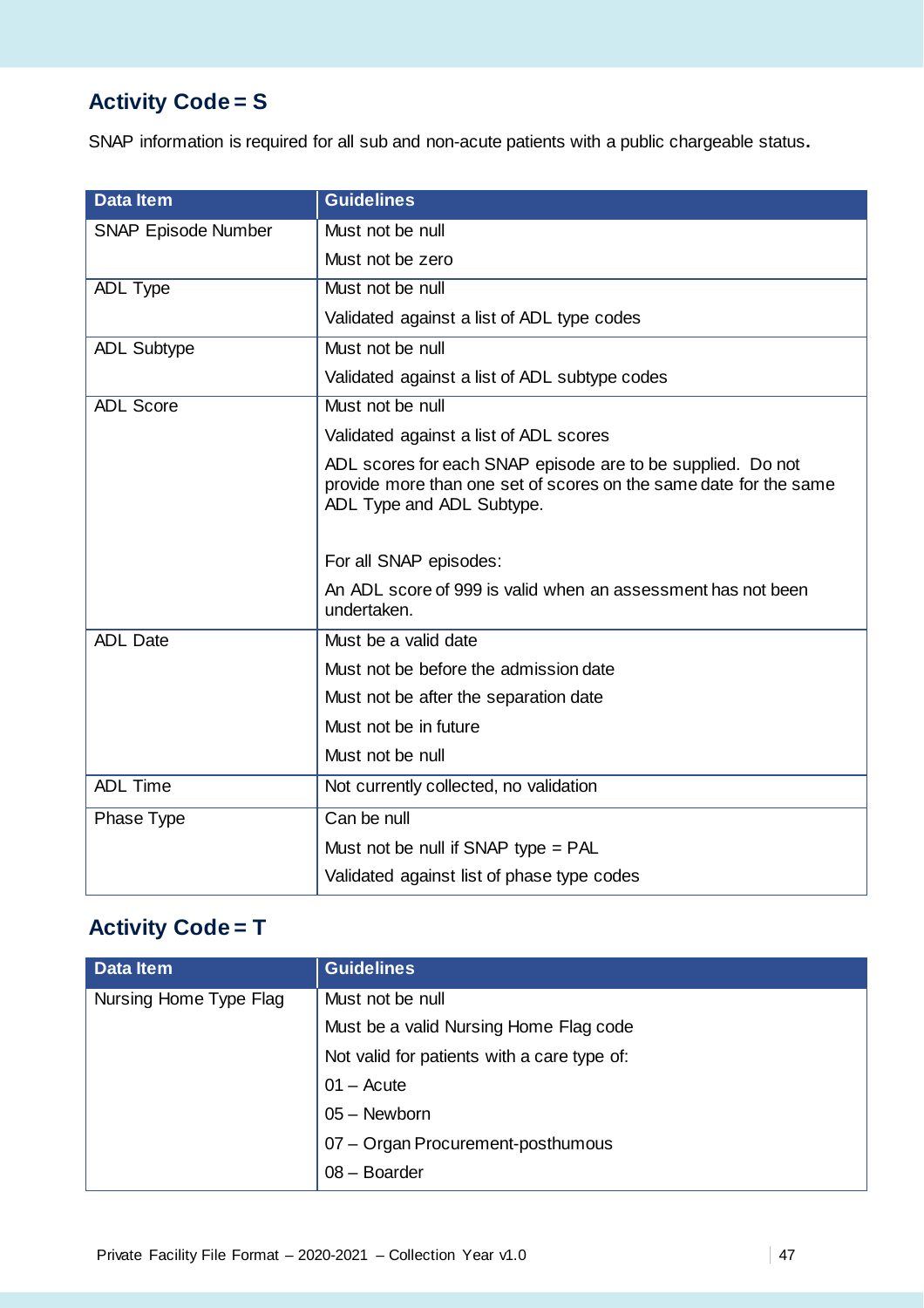| <b>Data Item</b>     | <b>Guidelines</b>                               |
|----------------------|-------------------------------------------------|
| Date Commenced NHT   | Must be a valid date                            |
| Care                 | Must not be before the admission date           |
|                      | Must not be after the separation date           |
|                      | Must not be in the future                       |
|                      | Must not be null                                |
|                      | Must be before the date ceased NHT care         |
|                      | Must not fall within any other NHT periods      |
|                      | Same day and overnight NHT periods are required |
| Date Ceased NHT Care | Must be a valid date                            |
|                      | Must not be before the admission date           |
|                      | Must not be after separation date               |
|                      | Must not be in the future                       |
|                      | Must not be null                                |
|                      | Must be after the date commenced NHT care       |
|                      | Must not fall within any other NHT periods      |
|                      | Same day and overnight NHT periods are required |

# **Activity Code = B**

| <b>Data Item</b>            | <b>Guidelines</b>                                       |
|-----------------------------|---------------------------------------------------------|
| Mother's Patient Identifier | Must not be zero                                        |
|                             | Must be unique for each patient within the facility     |
|                             | Must not be null for Source of Referral/Transfer = $09$ |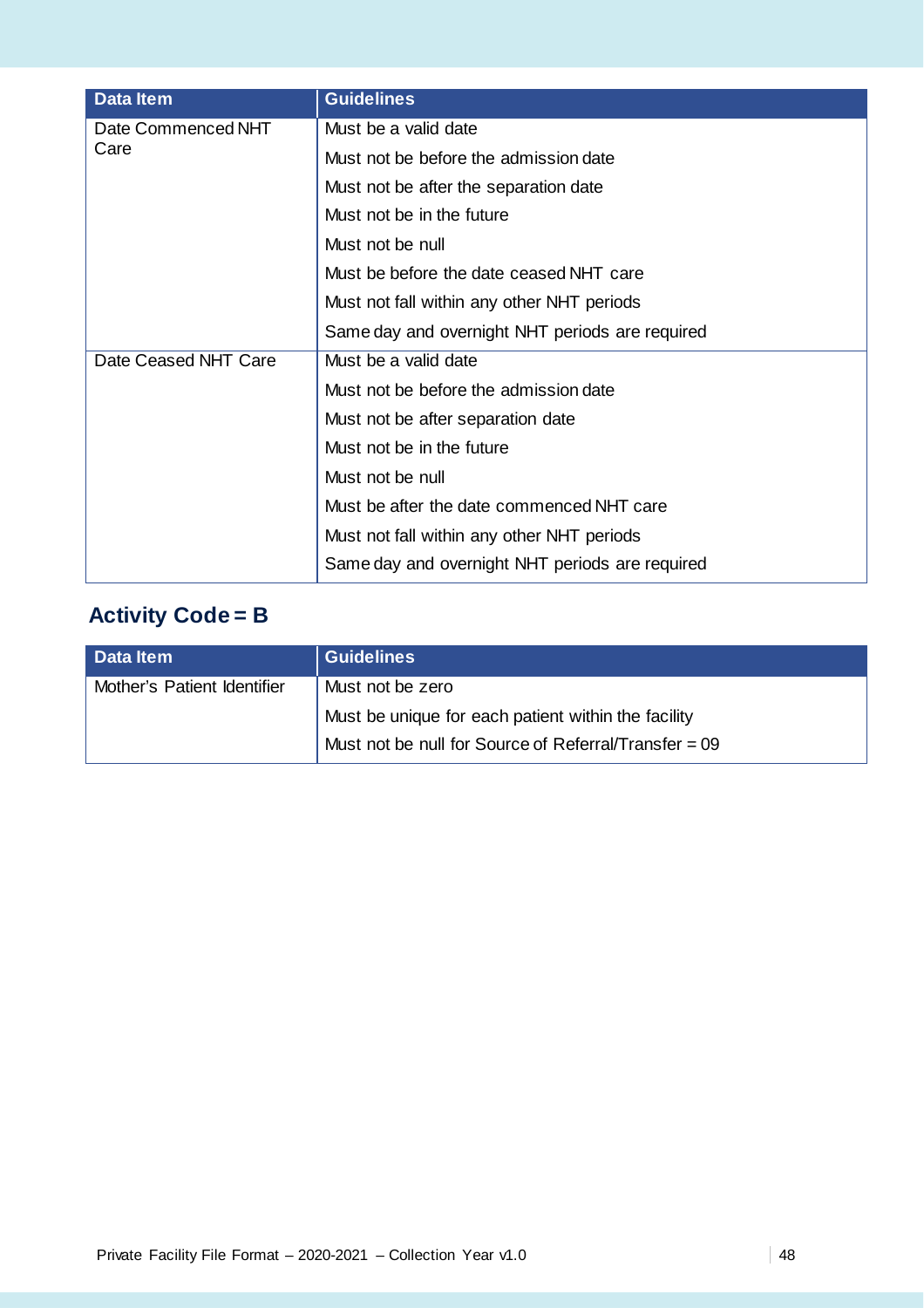# **Morbidity details records**

| <b>Data Item</b>                 | <b>Guidelines</b>                                                                                                          |
|----------------------------------|----------------------------------------------------------------------------------------------------------------------------|
| <b>Record Identifier</b>         | Must be a valid value                                                                                                      |
|                                  | Must not be null                                                                                                           |
| Unique Number                    | Must not be used more than once by the facility                                                                            |
|                                  | Must not be null                                                                                                           |
|                                  | Must not be zero                                                                                                           |
|                                  | Must be unique for each admission within facility                                                                          |
|                                  | All records related to each admission must have the same unique<br>number of that admission                                |
| <b>Patient Identifier</b>        | Must not be null                                                                                                           |
|                                  | Must not be zero                                                                                                           |
|                                  | Must be unique for each patient within the facility                                                                        |
| <b>Admission Number</b>          | Must not be null                                                                                                           |
|                                  | Must not be zero                                                                                                           |
|                                  | Must be unique for each admission of a particular patient within the<br>facility                                           |
| <b>Diagnosis Code Identifier</b> | Must not be null                                                                                                           |
|                                  | Validated against list of diagnosis code types                                                                             |
|                                  | Every separation must have one and only one PD                                                                             |
|                                  | Cannot have an OD, EX, PR or M without a PD                                                                                |
|                                  | Cannot have a PD, OD, EX, M following a PR                                                                                 |
| ICD-10-AM /ACHI Code             | Must not be null                                                                                                           |
| (11th edition)                   | Please refer to Queensland Hospital Admitted Patient Data Collection<br>manual for the sequencing of ICD-10-AM/ACHI codes. |
| <b>Diagnosis Text</b>            | Text is optional, as ICD-10-AM/ACHI codes must be supplied.                                                                |
| Date of Procedure                | Must be a valid date                                                                                                       |
|                                  | Must not be in the future                                                                                                  |
|                                  | Must not be null for procedures with block codes between:                                                                  |
|                                  | 1059<br>1<br>to                                                                                                            |
|                                  | 1062<br>1821<br>to                                                                                                         |
|                                  | 1825<br>1866<br>to                                                                                                         |
|                                  | 1869<br>1892<br>to                                                                                                         |
|                                  | 1894<br>1912<br>to                                                                                                         |
|                                  | 1920<br>2016<br>to                                                                                                         |
| <b>Contract Flag</b>             | Validated against a list of contract flag codes                                                                            |
| Diagnosis Onset Type             | Validated against a list of Diagnosis Onset Type codes                                                                     |
| (Condition onset flag)           | Must not be null if Diagnosis Code Identifier = PD, OD, EX or M                                                            |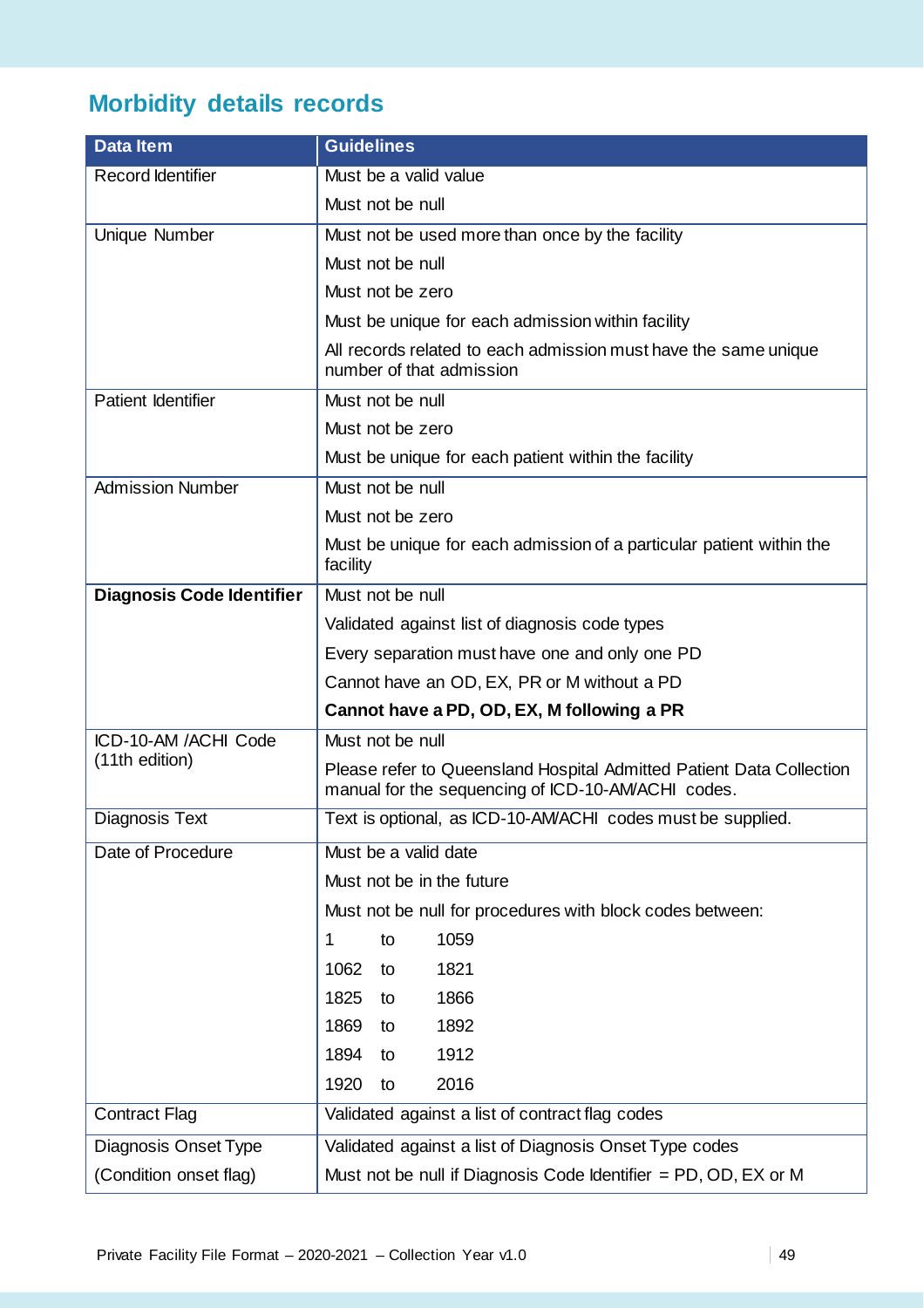| Most Resource Intensive<br><b>Condition Flag</b> | Not currently required, no validation |
|--------------------------------------------------|---------------------------------------|
| Other Co-Morbidity of<br>Interest Flag           | Not currently required, no validation |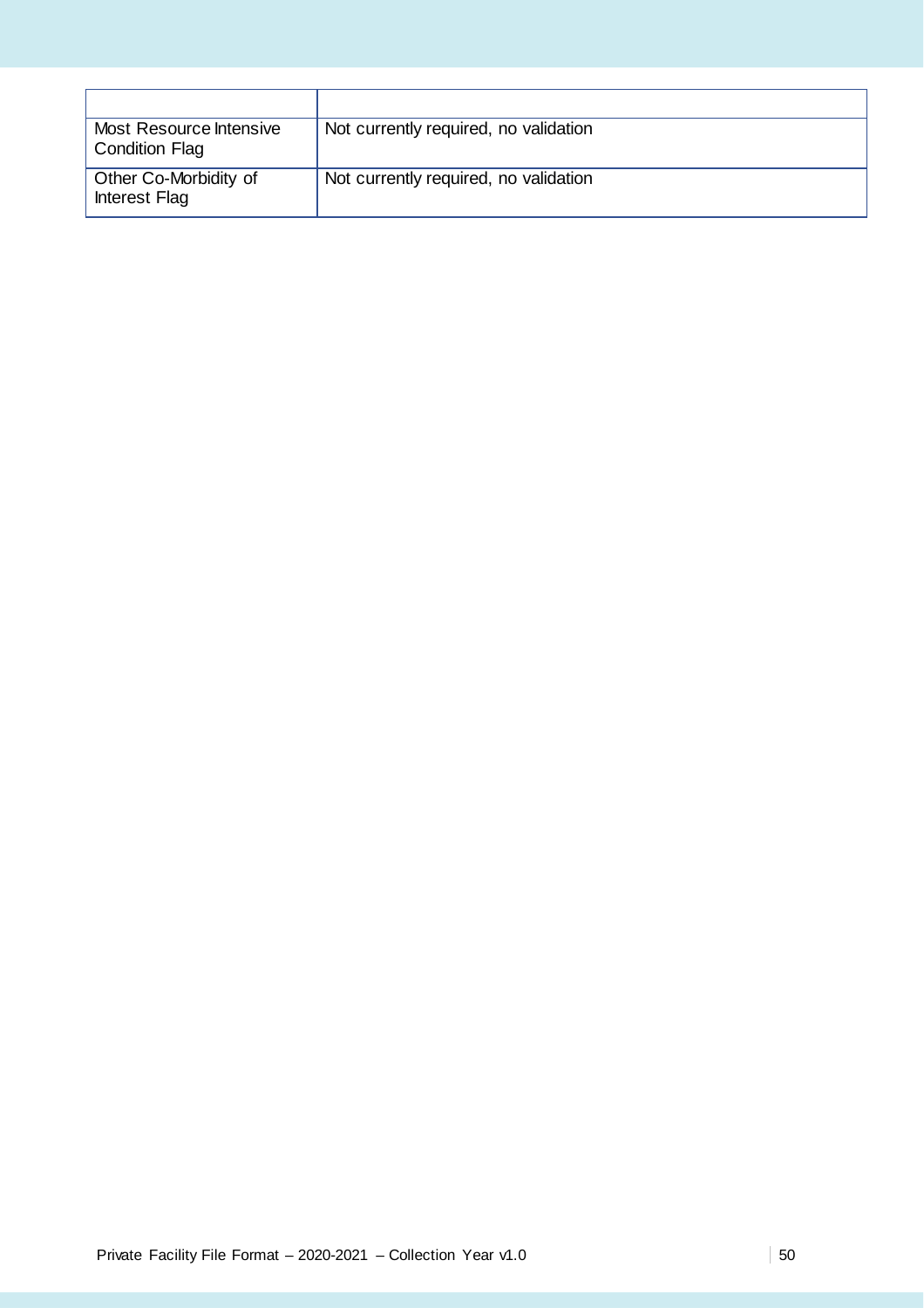## **Mental Health details records**

A record is to be provided on the mental health details file for each episode of care where the standard unit code (either at admission to the episode or through a unit transfer during the episode) is in the range PYAA to PYZZ.

No record is to be provided if there were no standard unit codes in this range during the episode of care.

| <b>Data Item</b>                                           | <b>Guidelines</b>                                                                           |
|------------------------------------------------------------|---------------------------------------------------------------------------------------------|
| <b>Record Identifier</b>                                   | Must be a valid value                                                                       |
|                                                            | Must not be null                                                                            |
| Unique Number                                              | Must not be used more than once by a facility                                               |
|                                                            | Must not be null                                                                            |
|                                                            | Must not be zero                                                                            |
|                                                            | Must be unique for each admission within the facility                                       |
|                                                            | All records related to each admission must have the same unique<br>number of that admission |
| Patient Identifier                                         | Must not be null                                                                            |
|                                                            | Must not be zero                                                                            |
|                                                            | Must be unique for each patient within the facility                                         |
| <b>Admission Number</b>                                    | Must not be null                                                                            |
|                                                            | Must not be zero                                                                            |
|                                                            | Must be unique for each admission of a particular patient within the<br>facility            |
| Type of Usual                                              | Must not be null                                                                            |
| Accommodation                                              | Validated against the type of usual accommodation codes                                     |
| <b>Employment Status</b>                                   | Must not be null                                                                            |
|                                                            | Validated against the employment status codes                                               |
|                                                            | If 1 then age must be $<$ 18                                                                |
|                                                            | If 3, 4, or 6 then age must be $> 14$                                                       |
| <b>Pension Status</b>                                      | Must not be null                                                                            |
|                                                            | Validated against pension status codes                                                      |
|                                                            | If 1 then age must be $> 59$ if female and $> 64$ if male                                   |
|                                                            | If 2 to 5 then age must be between 14 and 65                                                |
| <b>First Admission For</b><br><b>Psychiatric Treatment</b> | Must not be null                                                                            |
|                                                            | Validated against the previous admissions for psychiatric treatment<br>codes                |
| <b>Referral To Further Care</b>                            | Must not be null                                                                            |
|                                                            | Validated against referral to further care codes                                            |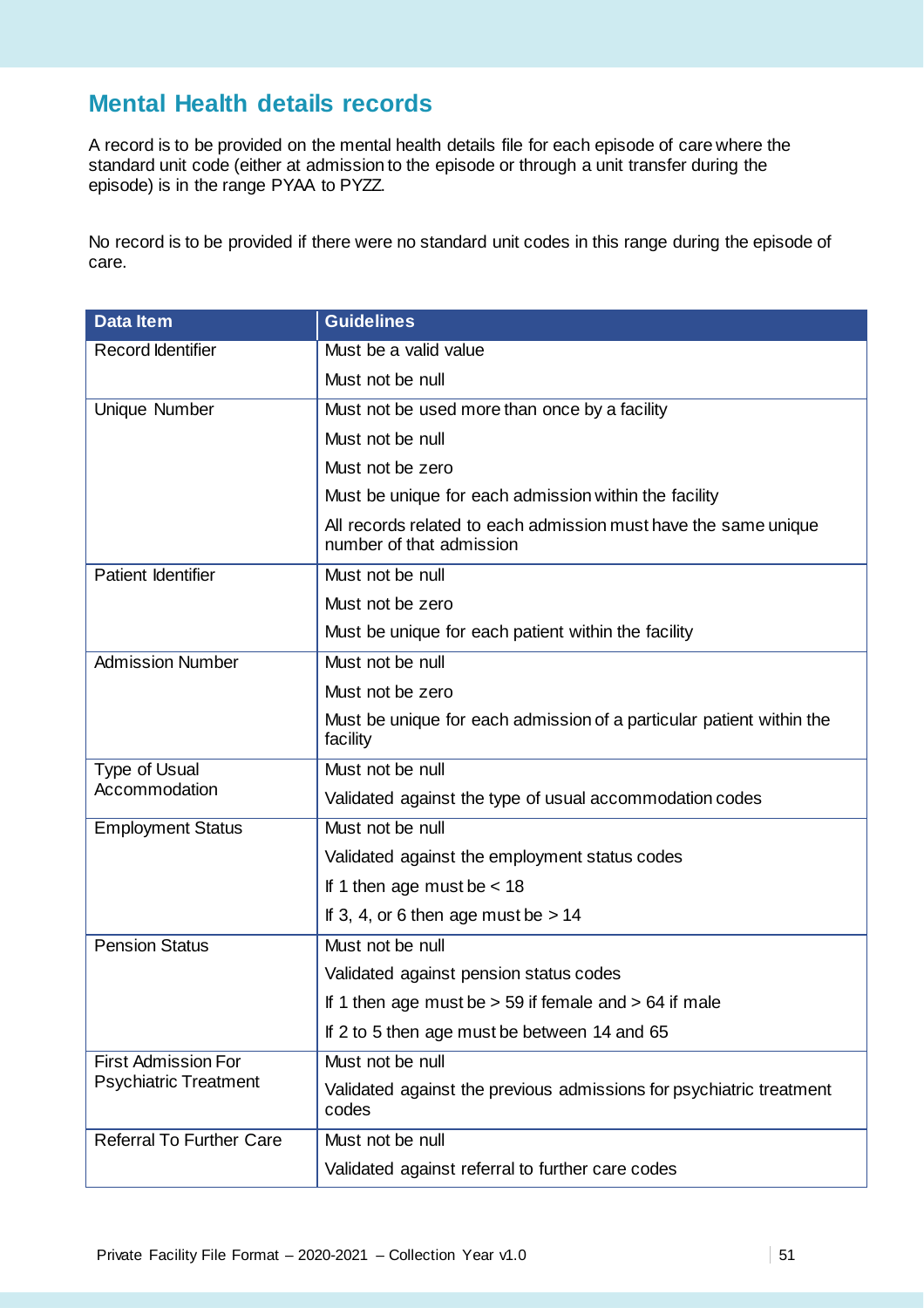| Mental Health Legal Status       | Must not be null                                                    |
|----------------------------------|---------------------------------------------------------------------|
| Indicator                        | Validated against legal status indicator codes                      |
| <b>Previous Specialised Non-</b> | Must not be null                                                    |
| admitted Treatment               | Validated against previous specialised non-admitted treatment codes |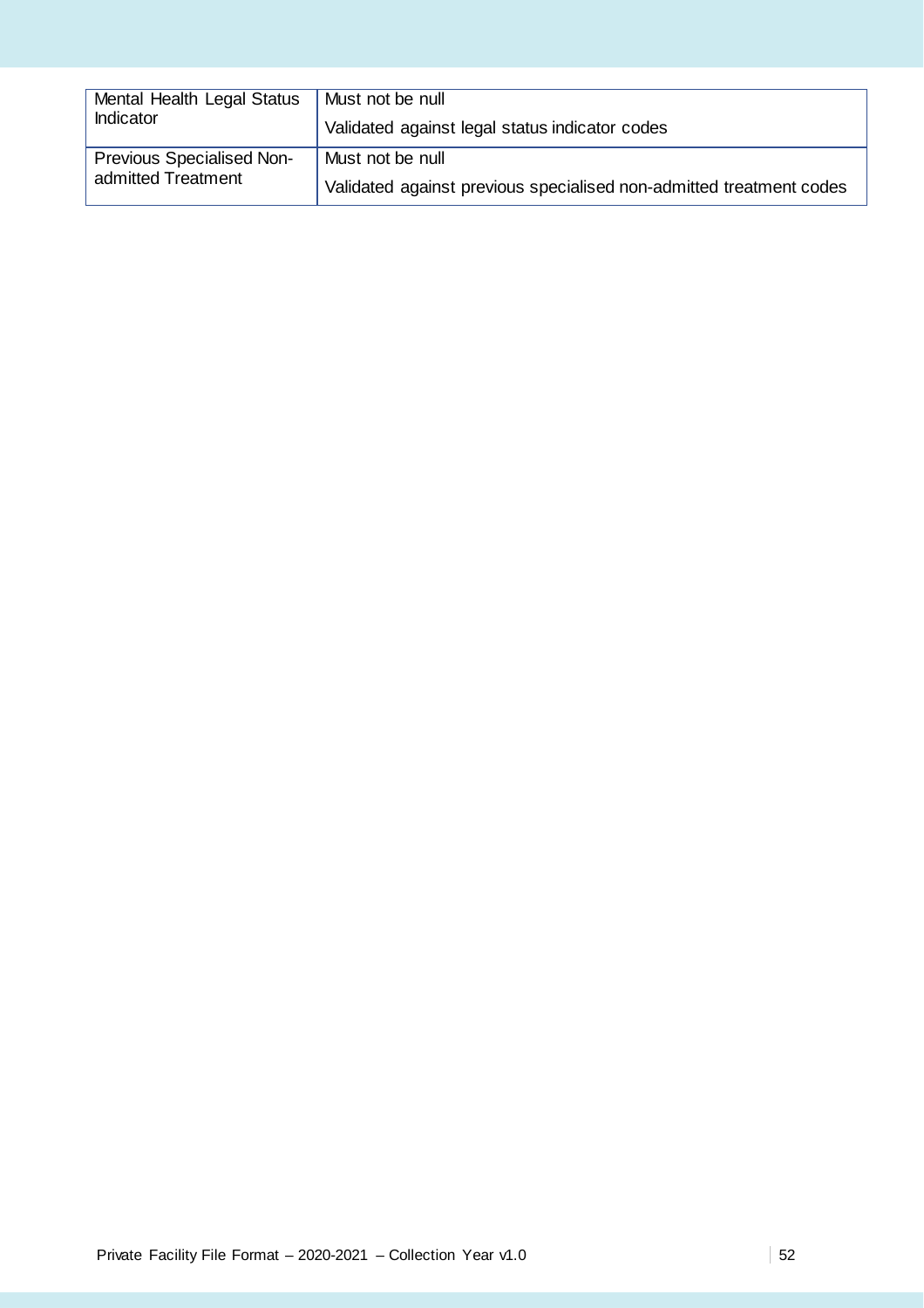## **Sub and Non-Acute Patient details records**

SNAP information is required for all sub and non-acute patients with a public chargeable status**.**

A record for each SNAP type is to be provided on the sub and non-acute patient details file for each episode of care where the care type is sub-acute or non-acute (i.e. Rehabilitation Care, Geriatric Evaluation and Management Care, Palliative Care, Psychogeriatric Care or Maintenance Care)

No record is to be provided if the care type is mental health, acute, newborn, boarder, organ procurement-posthumous or other care.

| <b>Data Item</b>           | <b>Guidelines</b>                                                                                                                     |
|----------------------------|---------------------------------------------------------------------------------------------------------------------------------------|
| Record Identifier          | Must be a valid value                                                                                                                 |
|                            | Must not be null                                                                                                                      |
| <b>Unique Number</b>       | Must not be used more than once by the facility                                                                                       |
|                            | Must not be null                                                                                                                      |
|                            | Must not be zero                                                                                                                      |
|                            | Must be unique for each admission within the facility                                                                                 |
|                            | All records related to each admission must have the same unique<br>number of that admission                                           |
| <b>Patient Identifier</b>  | Must not be null                                                                                                                      |
|                            | Must not be zero                                                                                                                      |
|                            | Must be unique for each patient within the facility                                                                                   |
| <b>Admission Number</b>    | Must not be null                                                                                                                      |
|                            | Must not be zero                                                                                                                      |
|                            | Must be unique for each admission of a particular patient within the<br>facility                                                      |
| <b>SNAP Episode Number</b> | Must not be null                                                                                                                      |
|                            | Must not be zero                                                                                                                      |
| <b>SNAP Type</b>           | Must not be null                                                                                                                      |
|                            | Validated against a list of SNAP type codes                                                                                           |
|                            | For Palliative care only PAL is valid                                                                                                 |
|                            | For Rehabilitation care only RCD, ROI, RST, RBD, RNE, RSC, RAL,<br>RPS, ROF, ROR, ROA, RCA, RMT, RPU, RDE, RDD, RBU, RAR are<br>valid |
|                            | For Geriatric Evaluation and Management care only GEM is valid                                                                        |
|                            | For Maintenance care only MRE, MNH, MCO, MOT are valid                                                                                |
|                            | For Psychogeriatric care only PSG is valid                                                                                            |
| <b>AN-SNAP Group</b>       | Not currently required, no validation                                                                                                 |
| Classification             |                                                                                                                                       |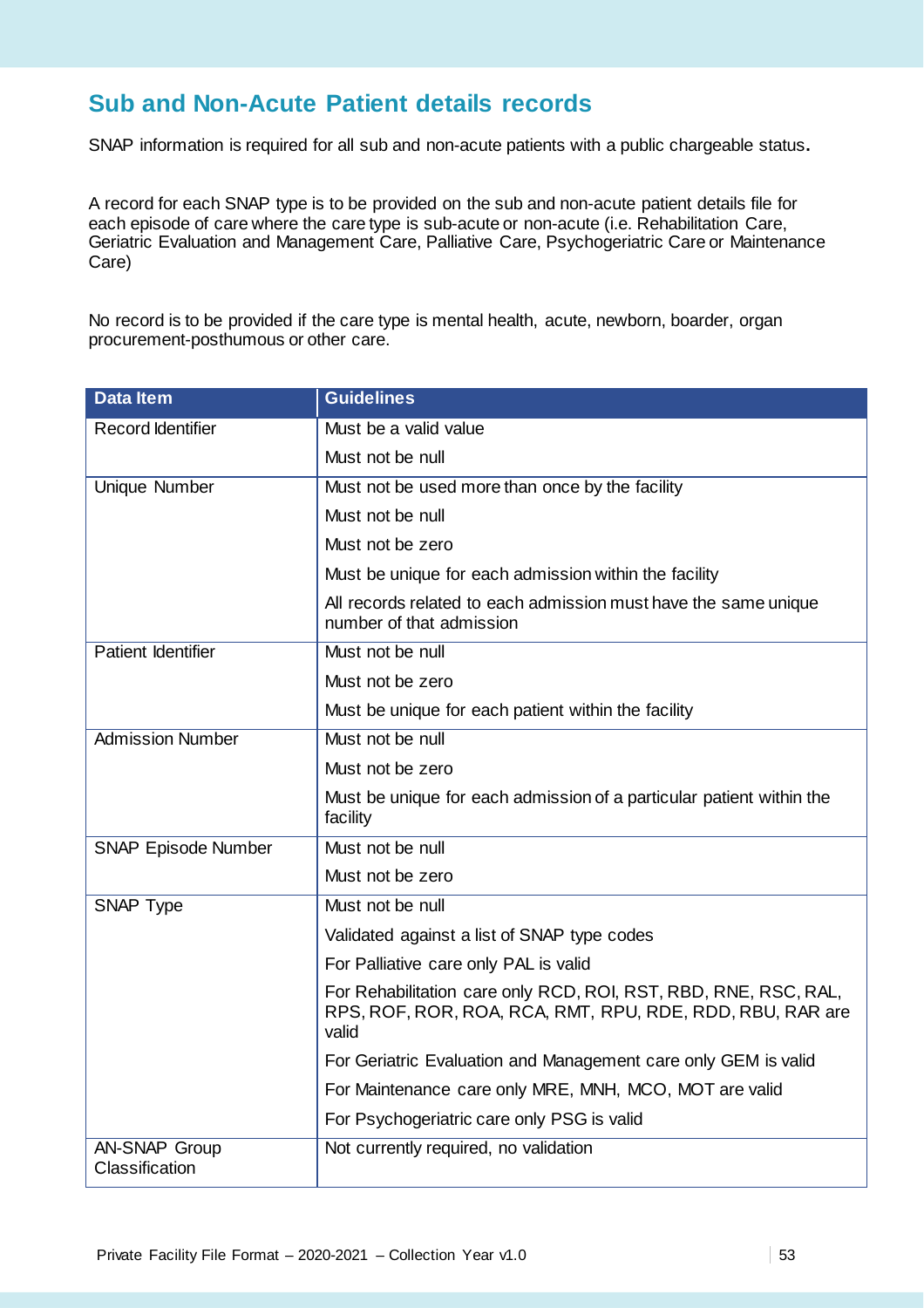| <b>Data Item</b>                              | <b>Guidelines</b>                                                                                                      |
|-----------------------------------------------|------------------------------------------------------------------------------------------------------------------------|
| <b>SNAP Episode Start Date</b>                | Must not be null                                                                                                       |
|                                               | Must be a valid date                                                                                                   |
|                                               | Must not be in the future (i.e. past current date)                                                                     |
|                                               | Must not be before the birth date of the patient                                                                       |
|                                               | Must be on or after the admission date                                                                                 |
|                                               | Must be before or on the separation date                                                                               |
| <b>SNAP Episode End Date</b>                  | Must not be null                                                                                                       |
|                                               | Must be a valid date                                                                                                   |
|                                               | Must not be in the future (i.e. past current date)                                                                     |
|                                               | Must be on or after the admission date                                                                                 |
|                                               | Must be before or on the separation date                                                                               |
| Multidisciplinary Care Plan                   | Must be a valid value                                                                                                  |
| Flag                                          | Must not be null if SNAP Type is Rehabilitation, Geriatric Evaluation<br>and Management, Palliative or Psychogeriatric |
| Multidisciplinary Care Plan                   | Must be a valid date                                                                                                   |
| Date                                          | Must not be in the future (i.e. past current date)                                                                     |
|                                               | Must be before or on the separation date                                                                               |
|                                               | Can be null                                                                                                            |
| <b>Proposed Principal Referral</b><br>Service | Must not be null if SNAP Type is Rehabilitation, Geriatric Evaluation<br>and Management, Palliative or Psychogeriatric |
|                                               | Validated against the list of proposed principal referral service codes                                                |
| <b>Primary Impairment Type</b>                | Must not be null if SNAP Type is rehabilitation                                                                        |
|                                               | Validated against the list of Primary Impairment Type codes                                                            |
| <b>Clinical Assessment Only</b><br>Indicator  | Not currently required, no validation                                                                                  |

### **For Maintenance Care SNAP Episodes:**

At least one set of mandatory ADL scores must be provided for each SNAP episode.

There must be at least one SNAP episode within a single non-acute episode of care.

If there is more than one SNAP episode then these must be contiguous.

The start date of the first SNAP episode must be the same as the start date of the episode of care.

The end date of the last SNAP episode must be the same as the end date of the episode of care.

### **For Rehabilitation Care, Geriatric Evaluation and Management Care, Palliative Care and Psychogeriatric Care SNAP Episodes:**

At least one set of mandatory ADL scores must be provided for each SNAP episode.

There can only be one SNAP episode within a single sub-acute episode of care.

The start date of the SNAP episode must be the same as the start date of the episode of care. The end date of the SNAP episode must be the same as the end date of the episode of care.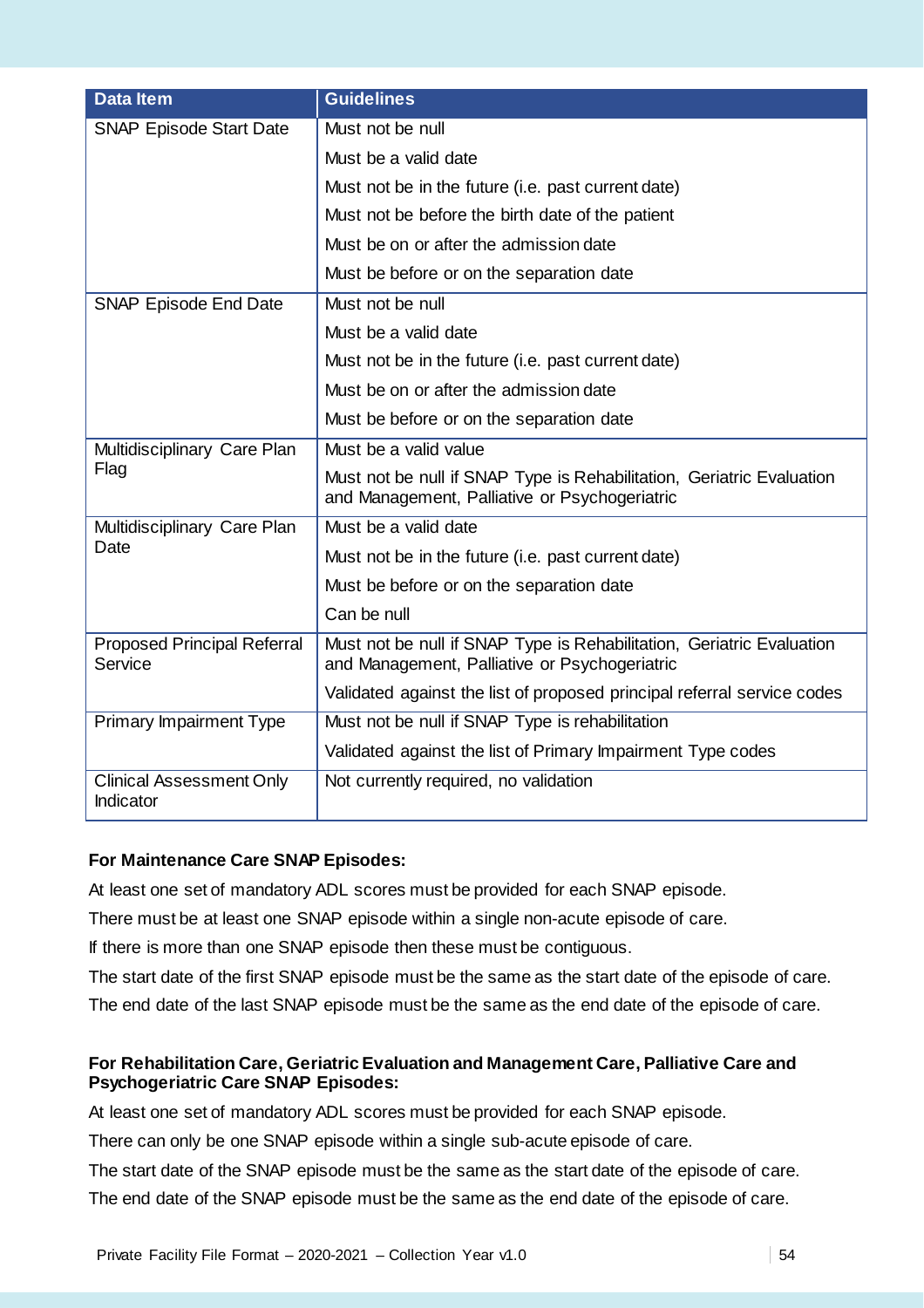## **Palliative Care details records**

A record is to be provided on the palliative care details file for each episode of care where the care type is: 30 = Palliative care

No record is to be provided if the care type is NOT 30.

| <b>Data Item</b>                                                          | <b>Guidelines</b>                                                                           |
|---------------------------------------------------------------------------|---------------------------------------------------------------------------------------------|
| <b>Record Identifier</b>                                                  | Must be a valid value                                                                       |
|                                                                           | Must not be null                                                                            |
| Unique Number                                                             | Must not be used more than once by the facility                                             |
|                                                                           | Must not be null                                                                            |
|                                                                           | Must not be zero                                                                            |
|                                                                           | Must be unique for each admission within the facility                                       |
|                                                                           | All records related to each admission must have the same unique<br>number of that admission |
| Patient Identifier                                                        | Must not be null                                                                            |
|                                                                           | Must not be zero                                                                            |
|                                                                           | Must be unique for each patient within the facility                                         |
| <b>Admission Number</b>                                                   | Must not be null                                                                            |
|                                                                           | Must not be zero                                                                            |
|                                                                           | Must be unique for each admission of a particular patient within the<br>facility            |
| <b>First Admission For</b><br><b>Palliative Care Treatment</b>            | Must not be null                                                                            |
|                                                                           | Validated against the first admission for palliative care treatment codes                   |
| Previous Specialised Non-<br><b>Admitted Palliative Care</b><br>Treatment | Must not be null                                                                            |
|                                                                           | Validated against the previous specialised non-admitted palliative care<br>treatment codes  |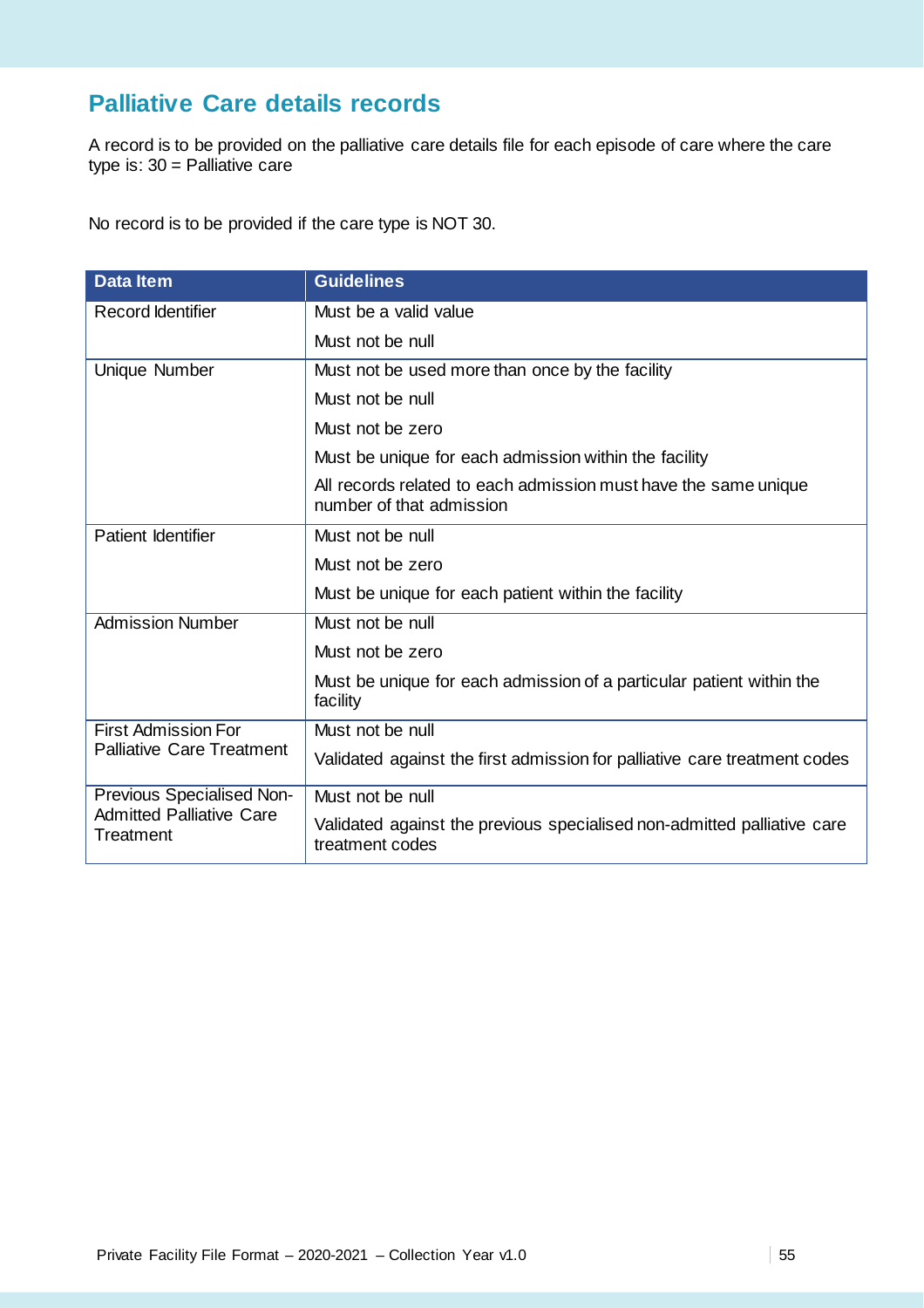## **Department of Veterans' Affairs details records**

A record is to be provided on the Department of Veterans' Affairs patient details file where the charges for the episode of care are met by the Department of Veterans' Affairs.

A record is not to be provided if the charges for the episode of care are not met by the Department of Veterans' Affairs.

| <b>Data Item</b>          | <b>Guidelines</b>                                                                           |
|---------------------------|---------------------------------------------------------------------------------------------|
| <b>Record Identifier</b>  | Must be a valid value                                                                       |
|                           | Must not be null                                                                            |
| Unique Number             | Must not be used more than once by the facility                                             |
|                           | Must not be null                                                                            |
|                           | Must not be zero                                                                            |
|                           | Must be unique for each admission within the facility                                       |
|                           | All records related to each admission must have the same unique<br>number of that admission |
| <b>Patient Identifier</b> | Must not be null                                                                            |
|                           | Must not be zero                                                                            |
|                           | Must be unique for each patient within the facility                                         |
| <b>Admission Number</b>   | Must not be null                                                                            |
|                           | Must not be zero                                                                            |
|                           | Must be unique for each admission of a particular patient within the<br>facility            |
| <b>DVA File Number</b>    | Must not be null                                                                            |
| DVA Card Type             | Must not be null                                                                            |
|                           | Must be a valid Card Type code                                                              |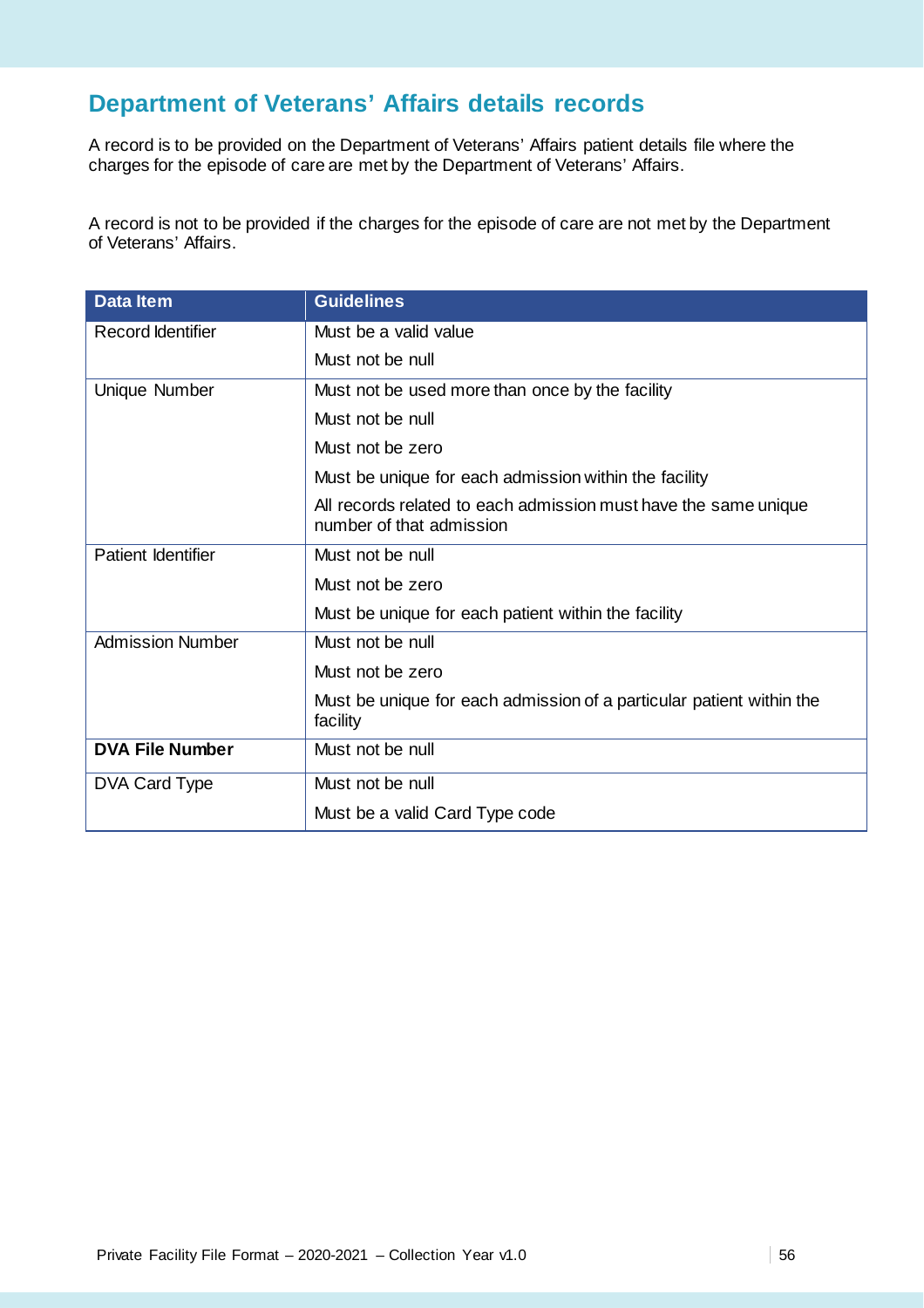# **Private Processing Rules**

## **RECORD IDENTIFIER = N**

#### **Description:**

Patient separated in the extract period or patient separated prior to the extract period but not previously submitted (late insertion).

### **Patient File**

**1.** A corresponding record must exist in the admission file.

### **Admission File**

- Admission record must not already exist.
- A corresponding record must exist in the patient file.
- Patient must be separated in the extract period or patient separated prior to the extract period but not previously submitted (late insertion).
- Late insertions for the current financial year can be received up to and including the extraction for August data of the next financial year (due in early October).

### **Activity File**

- A corresponding record must exist in the admission file and in the patient file.
- All activities must occur within the admission and separation dates.

Account Class Variations

o Must not already exist.

Leave

o Leave period must not overlap with any other leave periods for admission.

Ward Transfer

o Must not already exist for admission.

Contract Status

o Must not already exist for admission.

Qualification Status

- o Must not already exist for admission.
- Nursing Home Type Patient Items
	- o Must not already exist for admission.
- Sub and Non-acute Patient Items
	- o Must not already exist for admission.

Patient Identifier of mother of baby born in hospital

o Must not already exist for admission.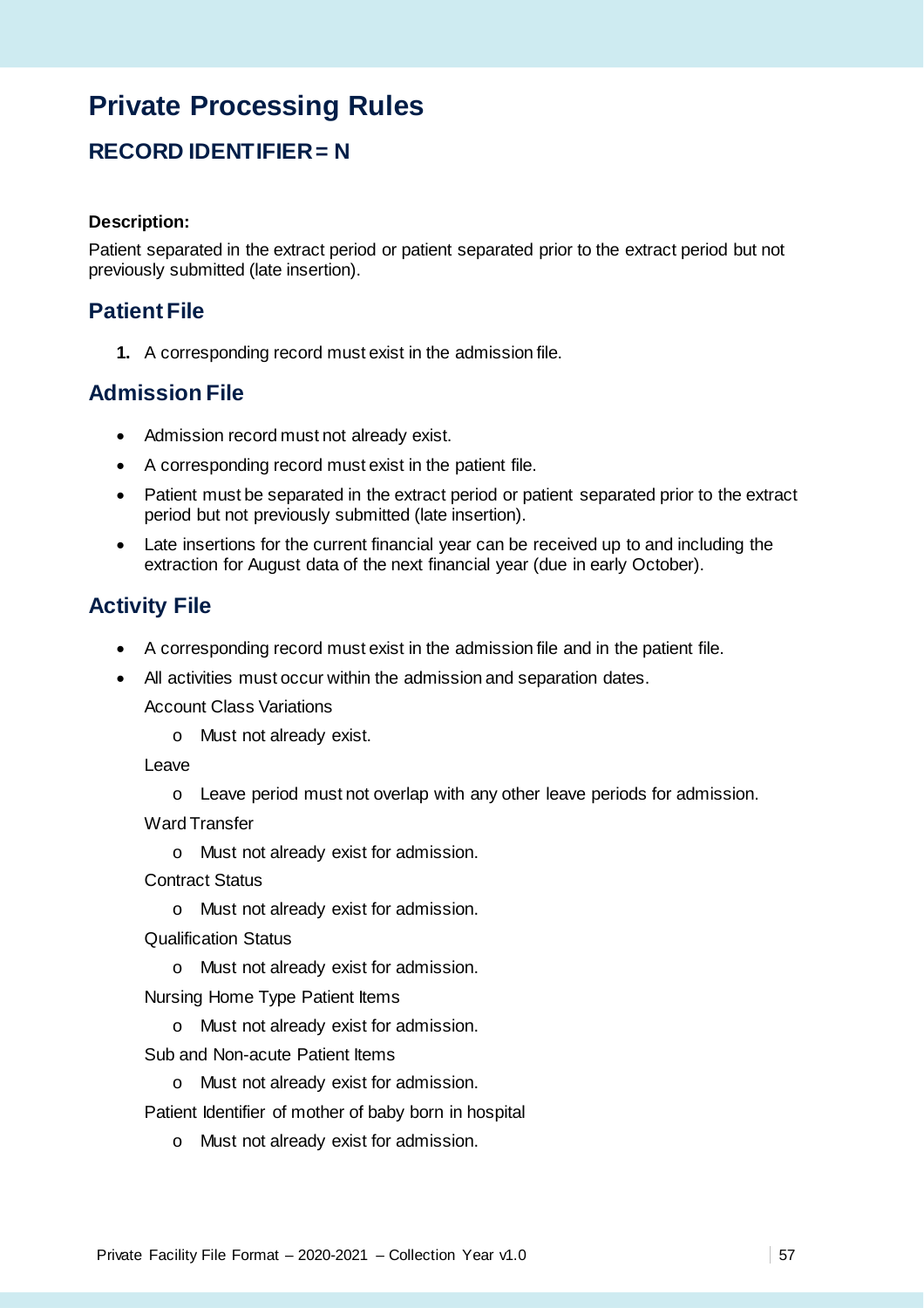### **Morbidity File**

- A corresponding record must exist in the admission file and in the patient file.
- The ICD-10-AM code must not already exist for this admission except for procedure, morphology and external cause codes.

### **Mental Health**

- A corresponding record must exist in the admission file and in the patient file.
- Must not already exist for admission.
- Must exist if any standard unit code in the activity or admission file is in the range PYAA to PYZZ.

### **Sub and Non-Acute Patient File**

- A corresponding record must exist in the admission file and in the patient file.
- Must not already exist for admission.

### **Palliative Care**

- A corresponding record must exist in the admission file and in the patient file.
- Must not already exist for admission.

### **Department of Veterans' Affairs**

- A corresponding record must exist in the admission file and in the patient file.
- Must not already exist for admission.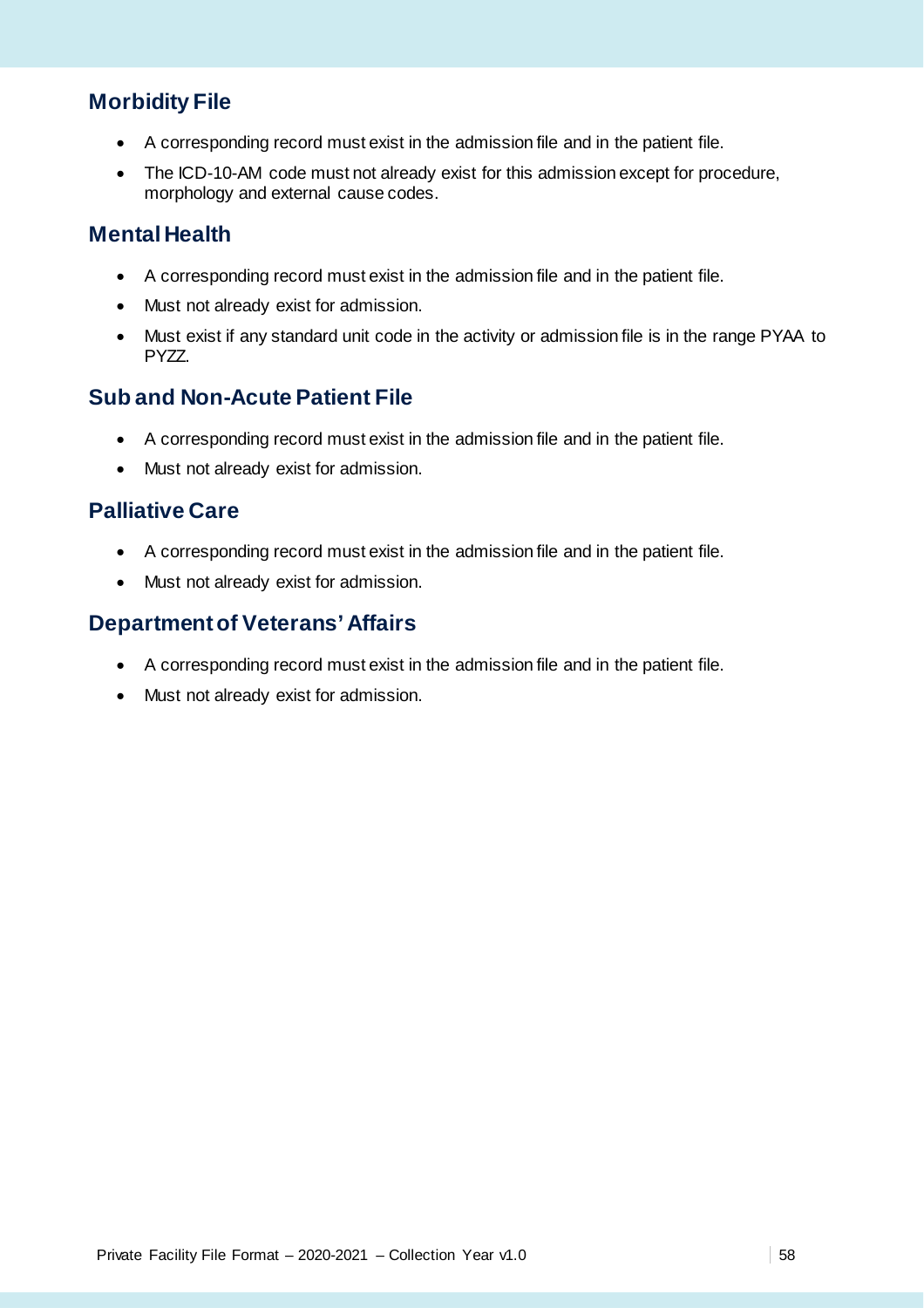## **RECORD IDENTIFIER = A**

#### **Description:**

Amendment to records submitted prior to the extract period. Amendment records for the current financial year can be received up to and including the extraction of August data of the next financial year (due in early October).

### **Patient File**

• Patient record must exist.

### **Admission File**

• Admission record must exist

### **Activity File**

• Cannot be amended. Must instead be deleted and re-created.

### **Morbidity File**

• Cannot be amended. Must instead be deleted and re-created.

### **Mental Health File**

• Mental Health record must exist.

### **Sub and Non-acute Patient File**

• Sub and Non-acute Patient record must exist.

### **Palliative Care File**

• Palliative Care patient record must exist.

### **Department of Veterans' Affairs File**

• Department of Veterans' Affairs record must exist.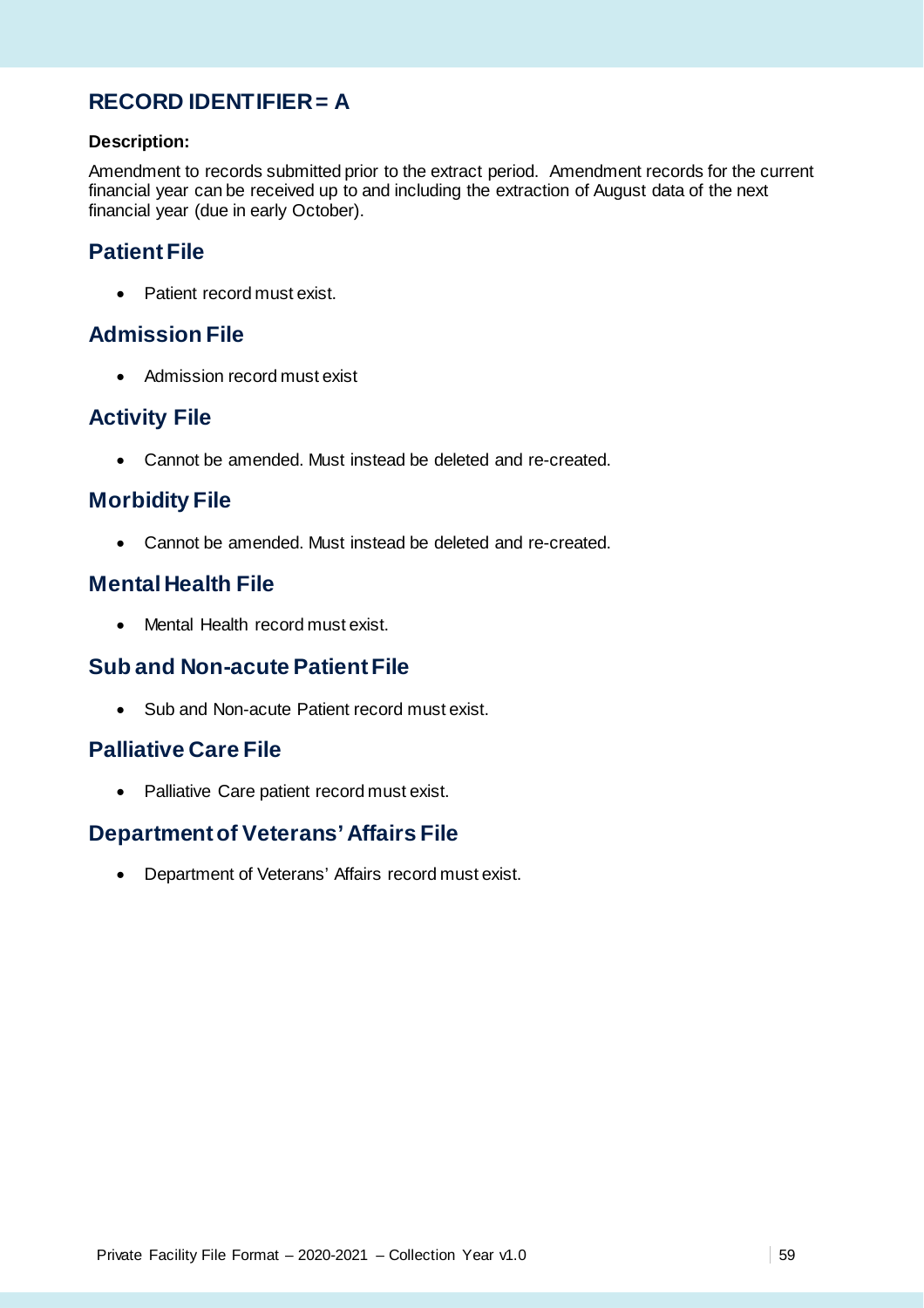## **RECORD IDENTIFIER = D**

### **Description:**

Deletion of any record previously sent. Deletion records for the current financial year can be received up to and including the extraction of August data of the next financial year (due in early October).

### **Patient File**

• Deletion is not applicable to patient records.

### **Admission File**

• The admission record must exist.

### **Activity File**

- Only the one record matching the previously submitted record exactly will be deleted. Account Class Variations
	- o The record must exist

Leave

- o The record must exist
- Ward Transfer
	- o The record must exist

Contract Status

- o The record must exist
- Qualification Status
	- o The record must exist

Nursing Home Type Patient Items

o The record must exist

Sub and Non-acute Items

o The record must exist

Patient Identifier of mother of baby born in hospital

o The record must exist

### **Morbidity File**

- All morbidity records in relation to that admission will be deleted.
- The morbidity record must exist.

### **Mental Health File**

• Mental health record must exist.

## **Sub and Non-Acute Patient File**

• Sub and non-acute patient record must exist.